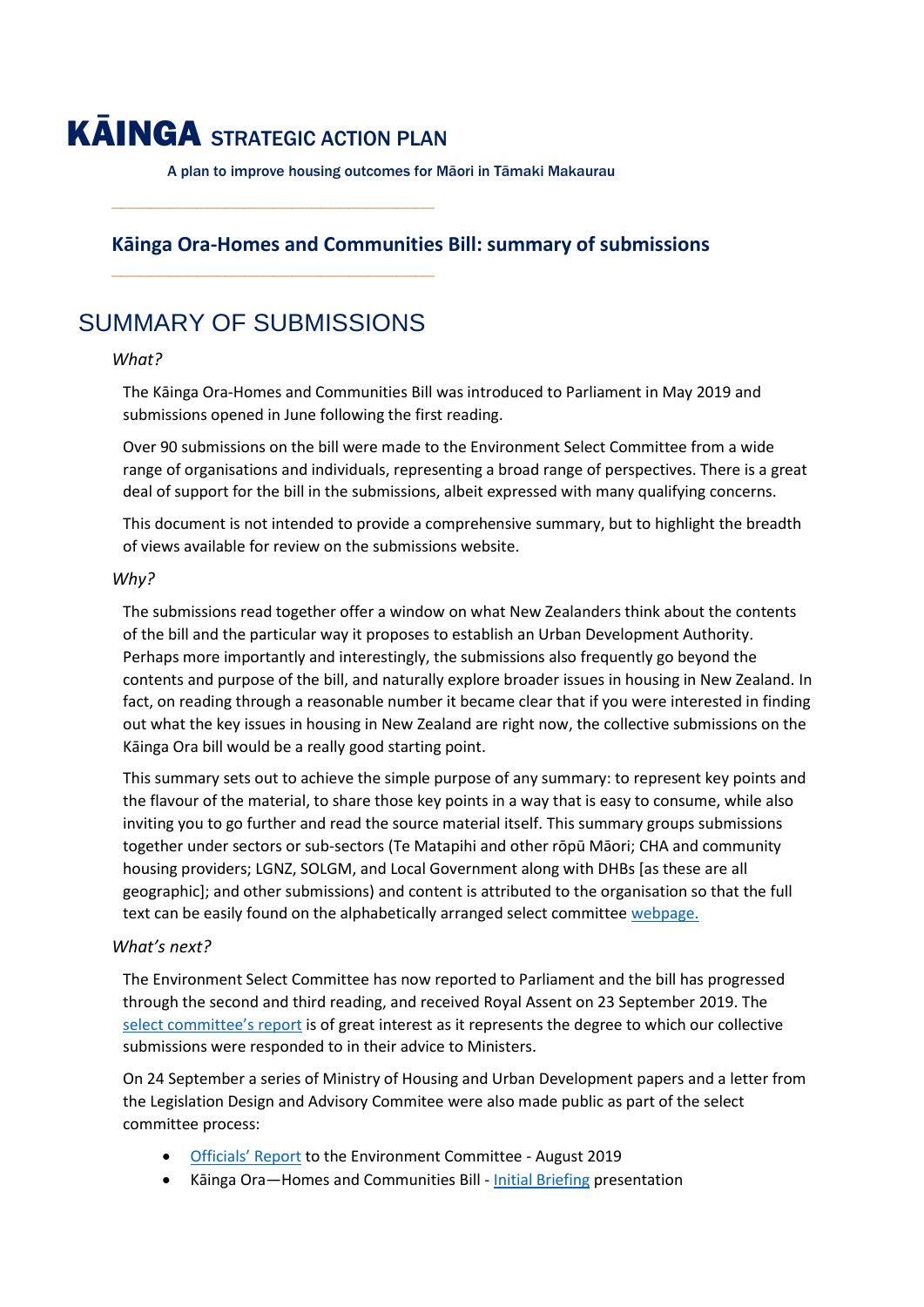- [Initial Briefing](https://www.parliament.nz/resource/en-NZ/52SCEN_ADV_88098_EN6884/72a639db97e395564df203900a67d892aa770d1d)
- Letter from th[e Legislation Design and Advisory Commitee](https://www.parliament.nz/resource/en-NZ/52SCEN_ADV_88098_EN17411/7b87770ace7d875f990e70ed3b7a42c61e1af105)
- The Ministry of Housing and Urban Development [Response to Queries](https://www.parliament.nz/resource/en-NZ/52SCEN_ADV_88098_EN17410/755390da55eede226b3b537a6ba5cd5ee3699942) from the Environment Select Committee
- The Ministry of Housing and Urban Development Response to Queries from the Environment Select Committee on [22 August 2019](https://www.parliament.nz/resource/en-NZ/52SCEN_ADV_88098_EN18655/e073bdc7b7222a7492481672c075eb925b3996b2)

These additional papers provide a significant look into the 'back-catalogue' of Ministry thinking and communication with the Ministers and the committee, and as such on-going analysis will help us to understand the positions and aspirations of those close to the process.

All of this has occurred within a vacuum in the sense that a further bill is expected later this year which will seek to establish any special powers Kāinga Ora will have. Those powers are required - for example - in determining how Kāinga Ora developments will be consented, and how Kāinga Ora will *in law* achieve the aggregation of land which is at the heart of the Urban Development Authority activity in other jurisdictions.

This second bill is likely to create more tension in the sector at large than this bill has, in fact many submissions to a large extent defer their principle comment for the second 'powers' bill, or at least note that it is somewhat complicated to comment on a bill that establishes functions and operating principles without setting out what powers may be utilised in implementation.

Regardless, what we are seeking is *change*. A change in the outcomes we see and experience in communities, driven in theory at least through policy, process, practice, and strategy changes resulting from this further significant structural change in government and other 'moving parts'.

There should be plenty to explore at Auckland Māori Housing Summit 2020 in March next year.

#### **Notes on this summary:**

- Entries in this document are abridged from the actual submissions available publicly on the parliament website. The summary does not include content from all submissions, and the summary is not intended to reflect every issue or point raised in any submission.
- Except where indicated by brackets or other means the text is not modified from the original submission, although many sentences and paragraphs have been truncated.
- A number of submissions oppose the bill generally outright opposition on grounds that either the bill:
	- $\circ$  is racist in allegedly privileging Māori or involves the government failing to treat citizens equally;
	- o that it includes too much te Reo Māori;
	- o by specifying for engagement (etc) with Māori, Māori will have (e.g.) *disproportionate influence*; or
	- o by specifying for partnership (etc) with Māori, (e.g.) a 'Māori elite' will benefit disproportionately.
	- $\triangleright$  This summary attempts to identify leading housing and urban development policy issues raised by the bill and what has been said about those issues in our collective submissions. In general the above-mentioned set of opposing submissions did not address leading housing policy issues. One or two instances are included, but generally these submissions were excluded for that reason.

# **TE MATAPIHI AND OTHER RŌPŪ MĀORI**

#### **Te Matapihi he Tirohanga mō te Iwi Trust**

Te Matapihi acknowledges the proposed name of the bill and new urban development authority contain the Māori term 'Kāinga ora'.

**\_\_\_\_\_\_\_\_\_\_\_\_\_\_\_\_\_\_\_\_\_\_\_\_\_\_\_\_\_\_\_\_\_\_\_\_\_\_\_\_\_\_\_\_\_\_\_\_\_\_\_\_\_\_\_\_\_\_\_\_\_\_\_\_\_\_\_\_\_\_\_\_\_\_\_\_\_\_\_\_\_\_\_**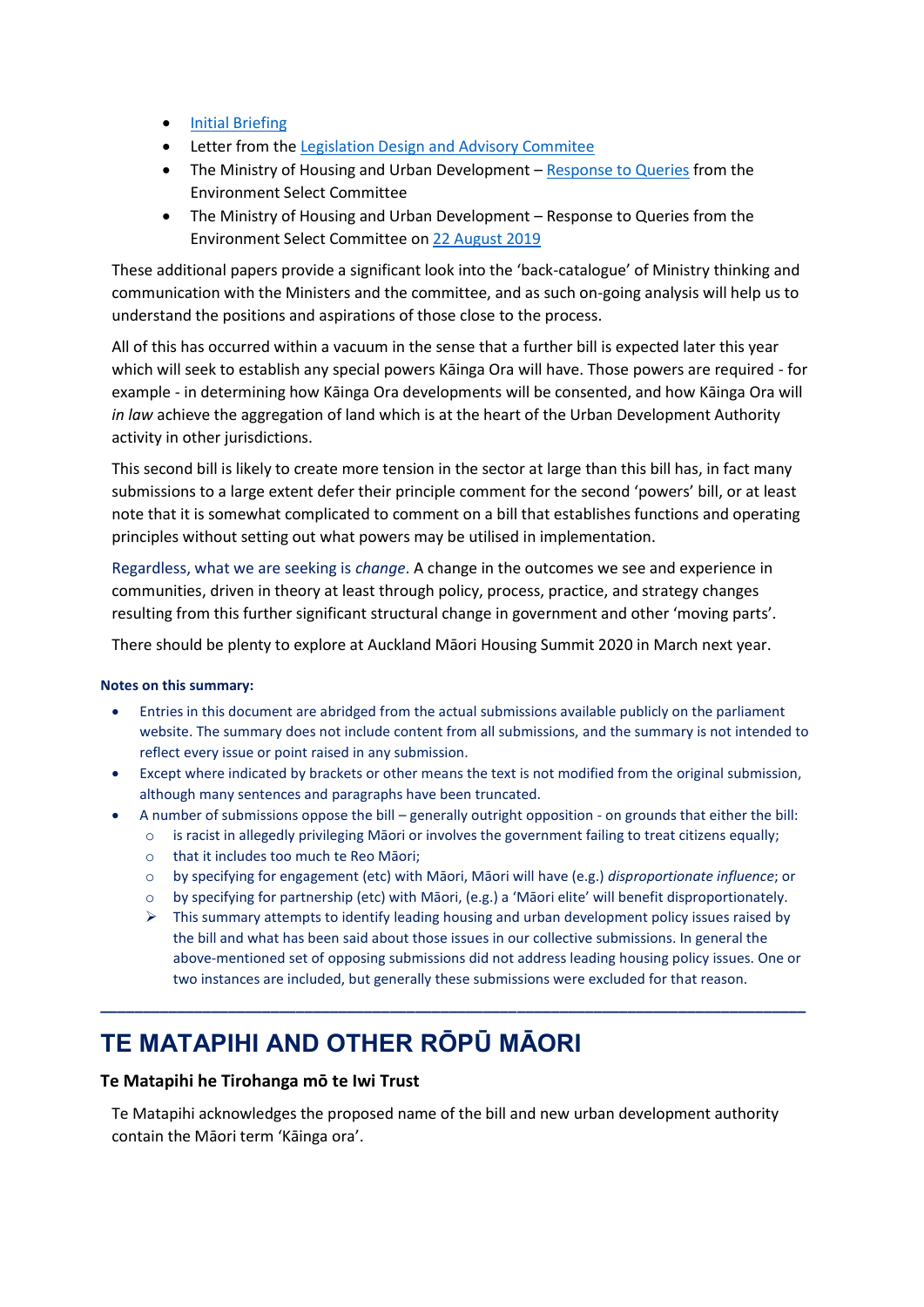The concept of kāinga is central to Māori identity, society and culture – it refers to something more than a home, village or community and must be understood alongside other concepts, such as ahi kā (home fire symbolising the right to occupy the land), ūkaipō (the home that sustains us), mana whenua (the intrinsic spirit of the land and associated rights that govern human interaction with it), kaitiakitanga and whakapapa.

Māori were guaranteed "te tino rangatiratanga o ratou… kainga" (the 'highest chieftainship' of their kāinga) under the Treaty of Waitangi.

[We] emphasise that ['kāinga'] must be understood in its customary sense, as that is how Māori will interpret it. [Kāinga] should not be borrowed as convenient and popular terms to convey a non-Māori concept, but rather should express a genuine commitment to achieving the aspiration of 'kāinga ora' in a Treaty partnership with Māori.

Te Matapihi supports Section 4: Māori Interests, and related sections, which:

- Ensure that "Kāinga Ora–Homes and Communities has the capability and capacity to uphold the Treaty of Waitangi (Te Tiriti o Waitangi) and its principles…
- Provide for Kāinga Ora "to understand, support, and enable the aspirations of Māori in relation to urban development".
- Require Kāinga Ora to identify and protect "Māori interests in land" and provide for "the relationship of Māori and their culture and traditions with their ancestral lands…"
- Require Kāinga Ora to partner and have "early and meaningful engagement with Māori" and offer "Māori opportunities to participate in urban development".
- Protect Treaty settlement rights of first refusal.

[T]here is also a need to strengthen the capacity and capability within the Māori housing sector, to grow housing related expertise and to grow Māori providers of housing services of scale. Kāinga Ora – Homes and Communities will have an important role in nurturing such capacity and capability.

Māori outcomes are not always addressed through 'mainstream' policies or initiatives, and Māori providers are often not on a level footing to compete. [There] is an onus to provide specifically for Māori aspirations by way of bespoke housing strategies, initiatives and procurement processes.

The housing system within government is undergoing significant change and remains a challenge for external groups. [We] have long advocated for a clear 'point of entry' for Māori into the system.

It will be important that there are seamless connections between all points within the system, including Kāinga Ora – Homes and Communities, and that Māori interests with the most diverse of needs and in the most remote locations are accommodated.

We note the proposed function of Kāinga Ora – Homes and Communities: "to make loans for housing purposes, to administer programmes for financial assistance for home ownership, and to give other financial assistance relating to housing."

Access to finance is a major impediment to Māori housing outcomes, particularly home ownership and papakāinga housing development on Māori land. A national wānanga in 2018 on pathways for financing papakāinga, the following themes emerged:

- Crown direct lending
- Crown guarantees
- Progressive ownership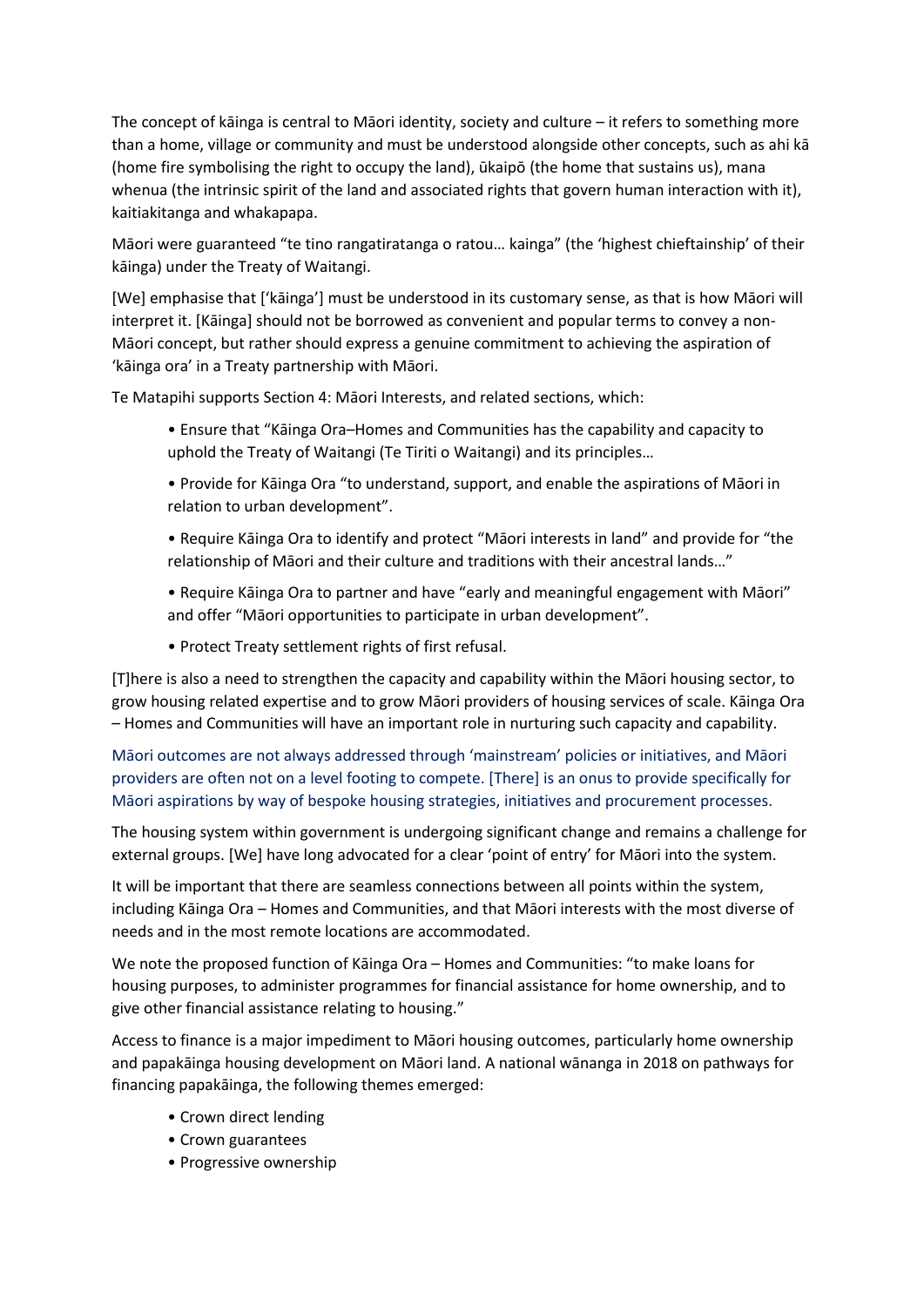The Māori Housing Act 1935 enables the chief executive of the Ministry of Māori Development to make advances for the purpose of providing dwellings or improved housing conditions for Māori.

However there has been no appropriation for some time that enables advances to be made. Kāinga Ora – Homes and Communities will be constrained in its ability to exercise this particular function if no appropriation is made for such purposes. However, this is also an exciting possibility…

The Māori housing sector has suffered from the lack of a clear national Māori housing strategy that identifies key approaches towards addressing Māori outcomes. Ideally, the GPS will work in conjunction with such a strategy to influence system response to priority Māori housing outcomes.

[T]o effectively identify Māori interests, the GPS must be developed in partnership with Māori.

#### **Hāpai Te Hauora**

# In addressing the social and housing challenges for Māori, it is imperative that Te Āo Māori be the source of knowledge that informs all decision-making processes.

Hāpai supports the vision that whānau do not reside in houses, but live in homes, that whānau do not just live on a street, but actually live in a neighbourhood and do not just exist in a civic space, but thrive in communities.

Hāpai is committed to realising the health and well-being potential of Māori communities through working towards equitable health outcomes for whānau, hapū and iwi. We affirm that to achieve this the impacts of broader social determinants of health need to be addressed, including housing.

We recognise the upstream, macro level determinants of health, such as housing, education, and employment, and the impacts that these have on the everyday lives of New Zealanders. This echoes the empirical evidence provided by Te Ao Māori worldviews, and reiterates the need for comprehensive and cohesive cross-sector approaches to provide for a future –proofed [system].

Māori continue to experience long-term social impacts … of the misappropriation of natural resources by colonialization, the trauma of land dispossession, loss of economic resources, and wider impacts of colonisation on community, whānau, place, language, education, health and culture (Menzies, 2018).

Whilst cultural understanding is critical to inform the process of building better homes for Māori that fulfil the dynamic needs of whānau (Menzies, 2018), it is of higher importance that 'For Māori, by Māori' approaches be embedded in the values and practise of Kāinga Ora, with a partnership framework instituted to reflect true treaty partnership.

We do however, seek to address the robustness of the recognition of Māori interests, and challenge the intent of merging the private and public sectors.

We advocate that Kāinga Ora be obligated to uphold the treaty principle of partnership, by being legislatively bound to the compulsory appointment of two Māori individuals to the Board.

We recommend that "recognising Māori interests" is not limited to 'Māori partnership and engagement'. Instead, Te Ao Māori & mātauranga Māori should fundamentally inform the nature of co-design and collaboration…

Traditional Māori communal constructs already have the blueprint for developing sustainable and connected communities.

Hāpai is concerned at a fundamental level, HLC in that that they do not prioritise iwi, mana whenua or Māori interests. [T]he reality is that it will be near impossible for this entity to dissociate itself from its current commitment to an economic bottom line in the first instance.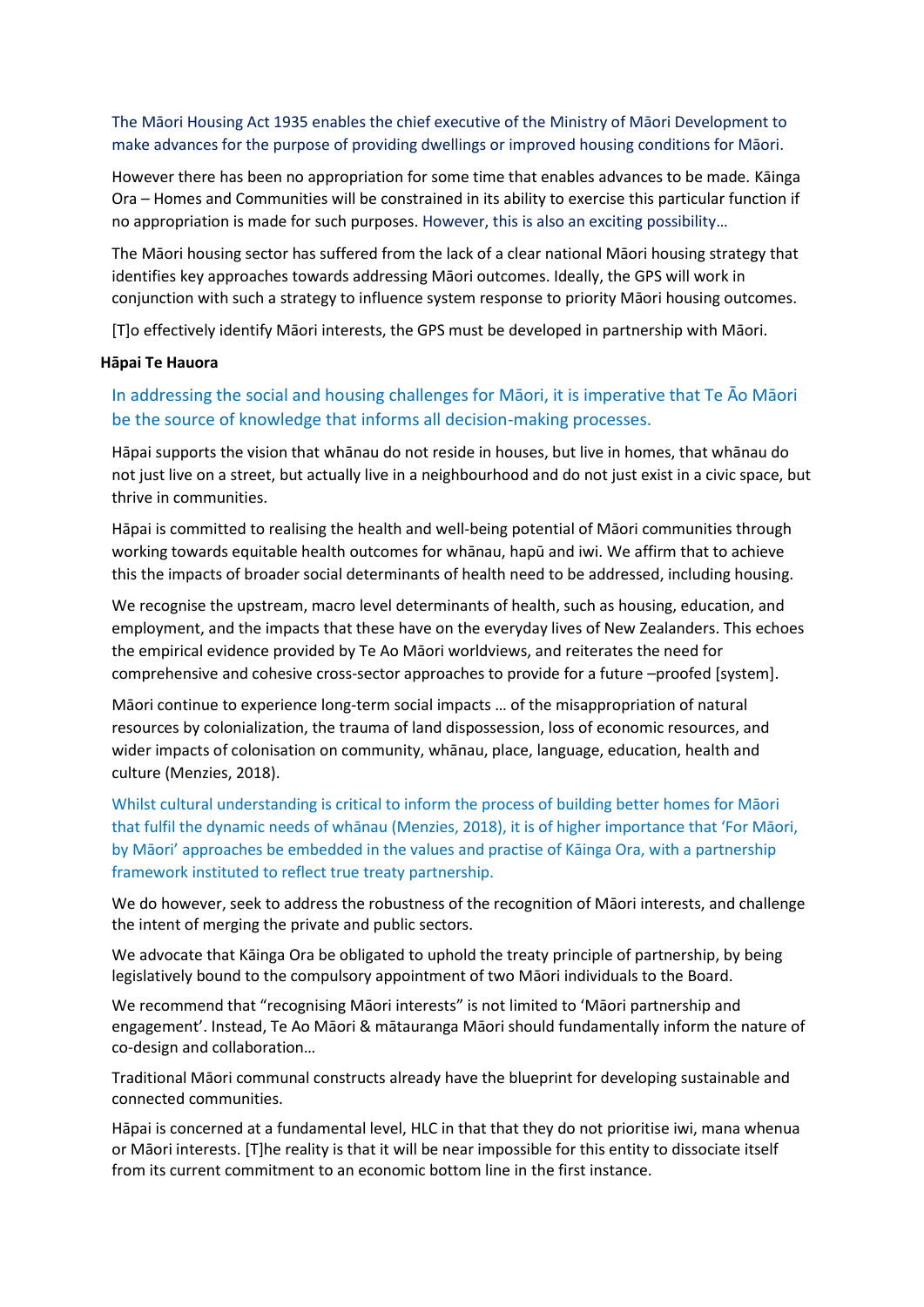#### **Independent Māori Statutory Board**

Housing is a critical issue for Māori in Tāmaki Makaurau. The Independent Māori Statutory Board recognises the important role an Urban Development Authority will play in addressing those issues. Kāinga Ora has promise and potential to respond to Māori housing issues highlighted in the 'housing stocktake' report commissioned by the Minister of Housing and Urban Development in 2017:

"We must acknowledge the harsh effects the housing crisis has had on Māori. They have borne the brunt of rapidly rising house prices and skyrocketing rents. A crucial part of Government policy must help more Māori into their own homes… " (HON PHIL TWYFORD, February 2018 (p2).)

Kāinga Ora is an opportunity to deliver improved housing and urban outcomes and embed the Treaty of Waitangi and its principles and kaupapa Māori and Māori values in approaches to housing.

The UDA and its structure should:

- I. Enable secure future partnership opportunities for Māori in public sector housing development
- II. Achieve a meaningful aggregation of government housing functions
- III. Demonstrate public sector innovation/leadership on implementing the Treaty of Waitangi; a. Implement co-governance to ensure Māori/Crown partnership in decision-making
	- b. Ensure senior leadership have obligations to deliver Māori outcomes
- IV. Drive significantly improved housing outcomes for Māori through:
	- a. A clear and direct statement of the UDA operating as the primary near-future tool for achieving compliance with human rights obligations
	- b. Sector and systemic change
	- c. Enhanced commitment to Māori outcomes through targeted and mainstream programmes
	- d. Recognition of the critical nature of housing … in emotional wellbeing and in cultural experiences of home, kāinga, whānau, and a window through which the world is experienced.

[P]artnership in development is dominated by financial priorities and the management of development risk, as well as being characterised as operating in a competitive environment.

[We] differentiate this class of partnership from partnership in accordance with the Treaty of Waitangi which … requires … more than financial investment and carries burdens and opportunities greater than financial risk or windfall. [Treaty partnership] remains an under-developed area.

Co-governance is a means and model of decision-making partnership that will only thrive through legislative direction. The bill falls short of utilising this relatively recent governance innovation.

For New Zealand to have transparent insight into any public housing deficit [and] understand New Zealand's compliance with the Treaty and human rights obligations, it will be necessary for New Zealand's public housing tenancy manager … to be able to assess and report on that deficit.

Transparency in this area is… critical in meeting demands for Māori outcomes expressed in community as well as cabinet papers, delegations such as those of Associate Minister Mahuta, and strategic documents such as the strategic intentions of the Min. of Housing and Urban Development.

A great deal of legislation since 1985 in particular, includes clear and direct obligations flowing from and relating to the Treaty of Waitangi, falling on ascertainable persons and positions of sufficient standing to ensure those obligations are met and/or liability is transparent, within the scope of the Act. For example, section 4 of the Conservation Act. The Kāinga Ora-Homes Communities Bill does not include [such] a statement.

Māori are seeking increased Treaty compliance from the government in relation to housing, and this requires transparency around roles and responsibilities. [S]ignificant shifts in [public sector]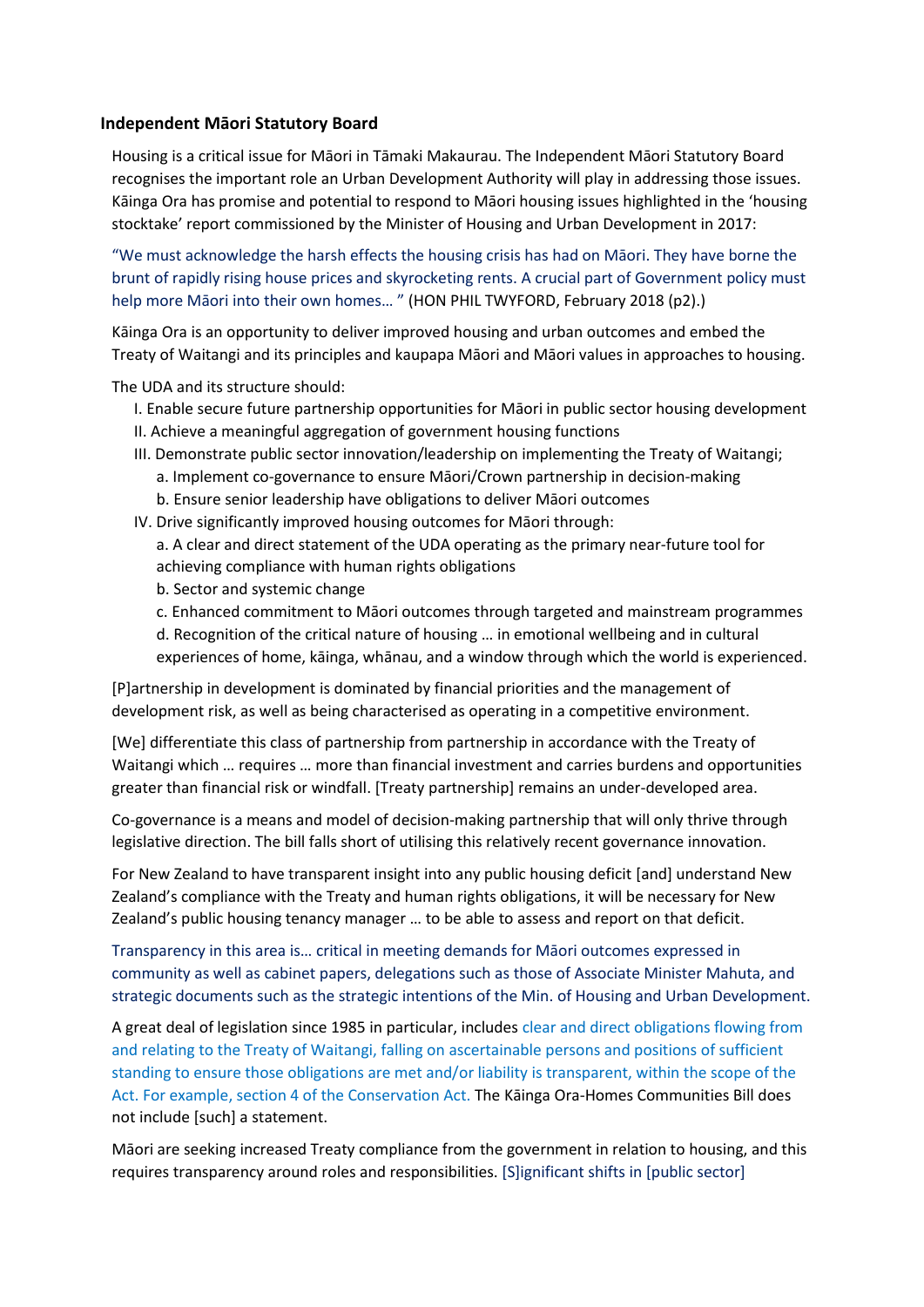practice… signalled across cabinet papers and other documents, should find their clearest and most explicit expression in the most binding and deliberate documents of government.

#### **Marutūāhu Rōpū Limited Partnership**

Clause 11, while well intentioned, does not ensure Kainga Ora–Homes and Communities acts in a Treaty compliant manner:

- A Crown requirement to 'maintain systems and processes' to ensure the Board has the 'capability and capacity' to uphold the Treaty of Waitangi and its principles falls short of ensuring the Crown's Treaty settlement obligations and commitments are met.
- There is nothing to prevent Kainga Ora–Homes and Communities, as a new statutory entity independent of the Crown, from asserting its obligations to meet the Crown's commitments are limited by its parent statute.
- Rights of first refusal are not the only Treaty obligations that the Crown has committed to in the settlement of historical claims, nor the only ones at issue in [this bill].

#### **Tamaki Legal**

The claimants we represent acknowledge and welcome the provision for greater recognition of Māori housing interests in the Bill and the provision for greater recognition of Te Tiriti o Waitangi.

The claimants are not convinced that ensuring that Kāinga Ora-Homes and Communities ("Kainga Ora") "has the capability and capacity to . . . uphold the Treaty of Waitangi (Te Tiriti o Waitangi) and its principles" is the same as actually upholding Te Tiriti o Waitangi and its principles.

A preferred formulation of clause 11(1) would be: Additional collective duties of board

- (1) The Board must ensure that Kāinga Ora-Homes and Communities,
	- (a) acts in a manner consistent with the operation principles in section 14;
	- (b) upholds the Treaty of Waitangi (Te Tiriti o Waitangi) and its principles;
	- (c) understands and applies Te Ture Whenua Māori Act 1993; and
	- (d) engages with Māori and understand perspectives of Māori.

# **COMMUNITY HOUSING AOTEAROA AND OTHER PROVIDERS**

*"CHPs … offer a robust, flexible, low risk approach to the delivery of new public housing supply."*

**\_\_\_\_\_\_\_\_\_\_\_\_\_\_\_\_\_\_\_\_\_\_\_\_\_\_\_\_\_\_\_\_\_\_\_\_\_\_\_\_\_\_\_\_\_\_\_\_\_\_\_\_\_\_\_\_\_\_\_\_\_\_\_\_\_\_\_\_\_\_\_\_\_\_\_\_\_\_\_\_\_\_\_**

#### **Community Housing Aotearoa**

To achieve the Bill's ambitious objectives, both Kāinga Ora – Homes and Communities as a new delivery agency and the GPS would be strengthened by giving effect to:

(i) A human rights-based approach guided by a clear rights-based housing strategy1;

(ii) the provision of housing across the housing affordability continuum;

(iii) delivery through a diverse range of organisations including locally based iwi, hapu; Pacifica organisations; and Registered Community Housing Providers

(iv) decision-making involving communities, including specific place-based approaches by enabling local housing policies, strategies and documents;

(v) A vision for all actors in the housing and urban system in New Zealand, not just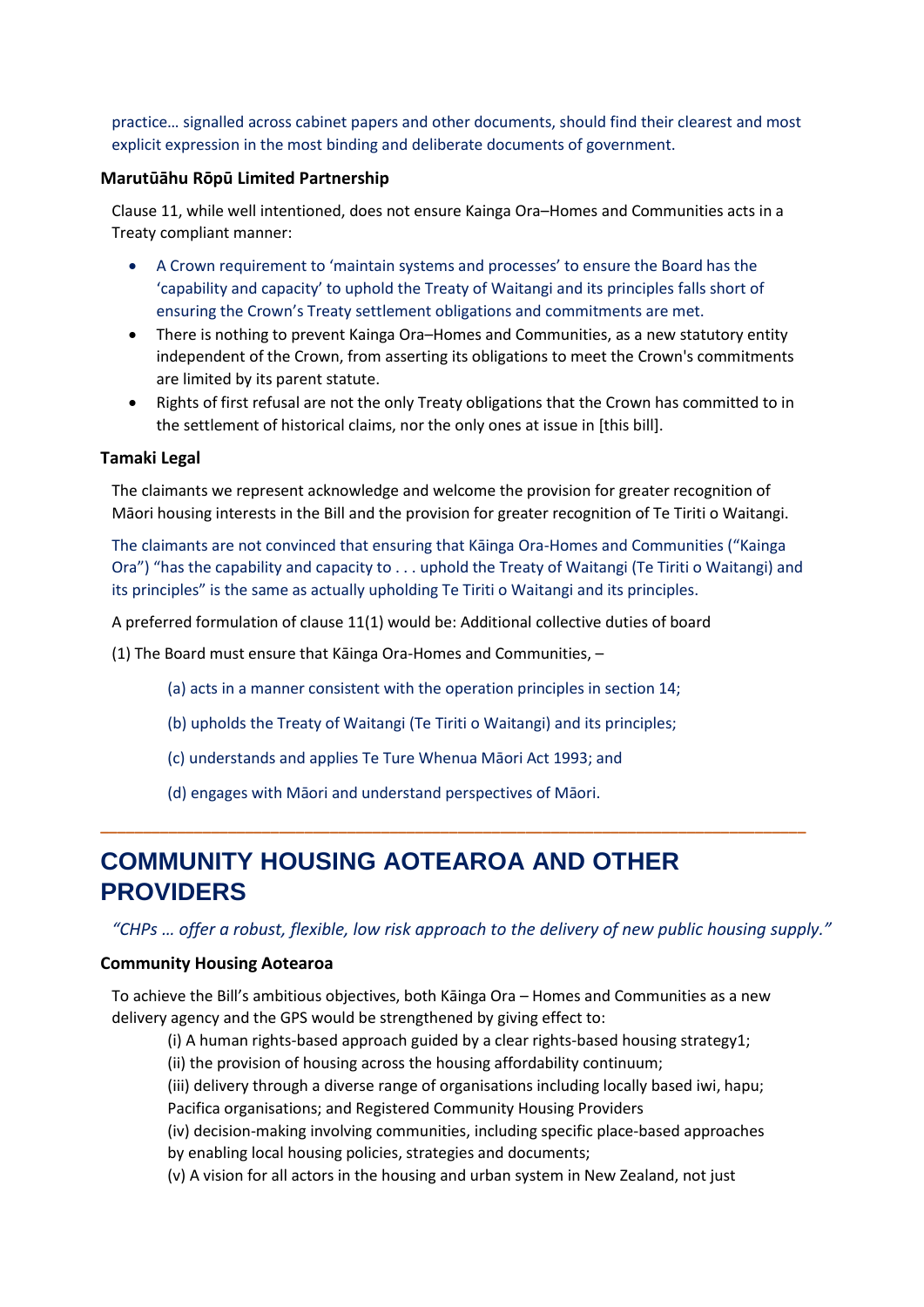Government's role in it.

Community housing sector providers are some of the partners that government seeks for delivering the aims of the Bill. CHPs have exceeded our 'public housing' delivery targets, delivering 600 of the 1600 new public houses annually, above the 30% target set by the previous Housing Minister.

CHA's submission has two key elements:

(i) How Kāinga Ora – Homes and Communities will act as an urban development agency. Many of our members are not-for-profit housing developers with a long-term interest in the communities we invest in, responsible for land development and the construction of homes and communities. Our interest is in understanding how they can partner with Kāinga Ora.

(ii) regarding the GPS, to offer suggestions so that it provides guidance for the whole housing system, not just Government's role, and moves toward the right to housing in New Zealand.

We support the ambition for legislation recognising the need for building institutions that can act, and deliver on our diverse housing needs.

We accept the need for a special-purpose UDA capable of tackling large-scale urban development projects, however we are of the view that the landlord function should and must remain separate from the entity tasked with delivering the large, complex urban development projects.

Quality tenancy and asset management are a function in their own right requiring a different approach and culture than delivering large-scale urban regeneration. We have concerns that the focus on providing effective tenancy and property management will be subsumed.

We support the use of a Government Policy Statement (GPS), yet encourage this to be linked to and informed by a far more aspirational New Zealand Housing Strategy informed by the guidance from the UN Special Rapporteur on Housing applying to the overall housing and urban system.

This legislation is a once in a generation chance to get it right, we ask that you think more broadly in how the GPS can make explicit the right to housing in practical and tangible ways, then follow that with connected strategy, funding and planning decisions. We are looking for legislation that delivers adaptability and resilience into a well-functioning housing system.

We sought advice on whether this legislation is likely to achieve its aims, and move our country towards a well-functioning housing system, and what our sector's role should be in that system. [T]he GPS should explicitly affirm roles and responsibilities for CHPs, just as it does for the state.

We remain committed to being a true partner with Government in the delivery of a broad range of housing supply, housing solutions, place-based community development and support services. We have complimentary, spare capacity that can work in parallel with Government delivery.

Kāinga Ora – Homes and Communities will be working well, when it is able to invest in growing existing Community Housing Provider-led solutions, already active in a given place.

CHPs, with community organisations, faith groups, whanau, hapū and iwi … hold a social license to operate in the delivery of sustainable, inclusive and thriving community outcomes.

[Suggested amendments are] offered with the spirit of ensuring that the taxpayer gets best value for investment, by activating the underutilized capacity in the Community Housing Sector, rather than seek to build new capacity within Government.

There is a risk that achieving mixed, connected, affordable housing developments could be compromised if too much focus is given to other potential housing and urban development outcomes – for example the provision of infrastructure or commercial and industrial developments.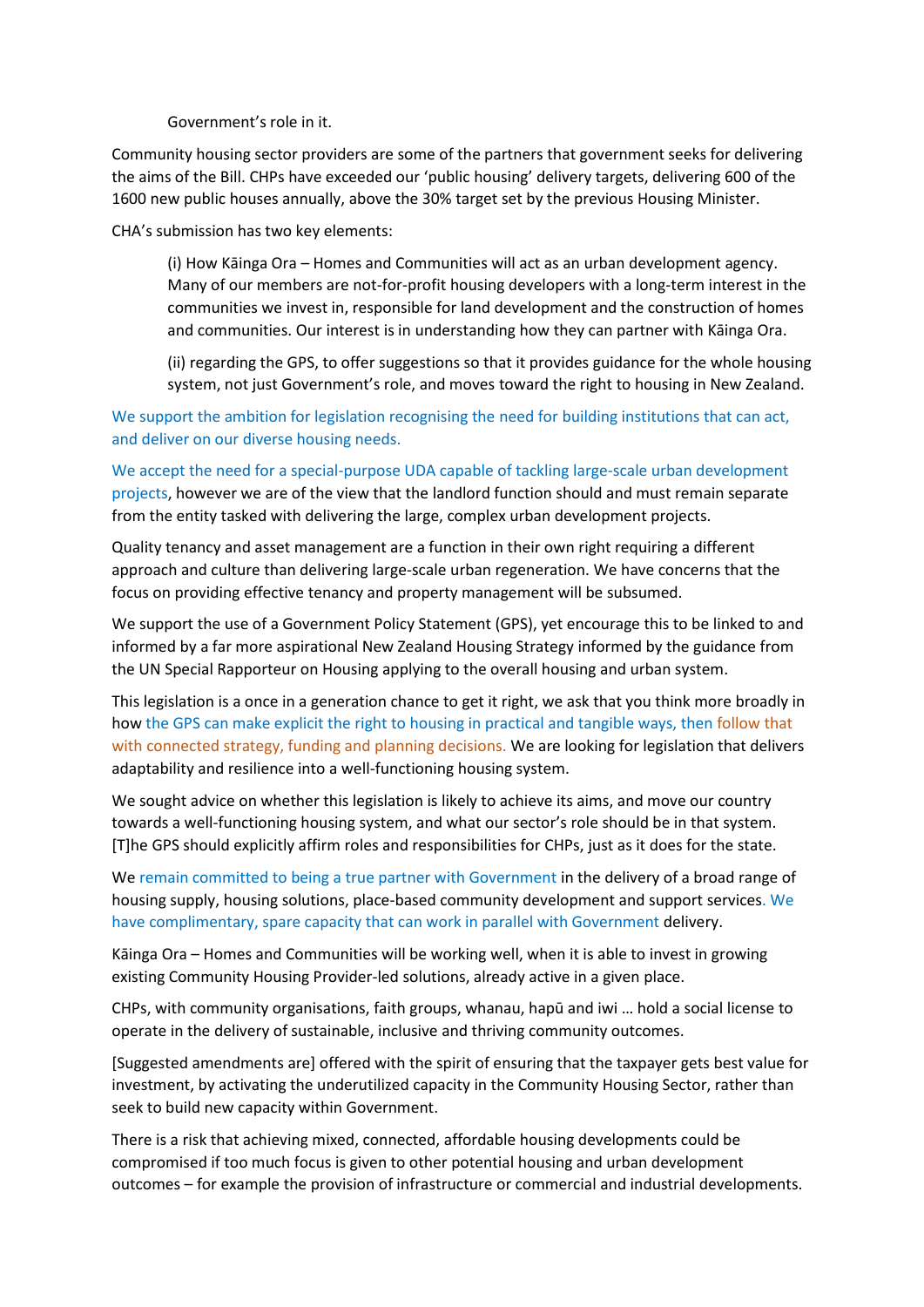#### [A]ffordable housing developed should remain so, so that mixed housing and communities are maintained. The structure of CHPs … ensures the retention of affordability for the long term.

For more comprehensive housing outcomes to be achieved, these will need to occur through locally driven partnerships and decision-making processes with Kāinga Ora. The Community Housing Sector has demonstrated that it is able to do this more effectively and with better results than any other private or government agency.

We don't agree with the presumption that all of HNZC should be disestablished and placed inside Kāinga Ora. We preferred Option 2 – Multiple UDA's set out on page 33 of the Regulatory Impact Statement. This is because as a country, we need a wide range of high-performing housing providers, not a single large state landlord. HNZC should be encouraged to be one of many housing providers participating in a Kāinga Ora development, not the only one.

[T]he fundamental structure of community housing to be working with communities, and blending philanthropic, public and private finance for a wide range of housing and community development outcomes. This is a wider ambit than 'public housing'.

[T]his Bill is a good opportunity to make explicit a parallel track for the growth of Registered CHPS. Doing so would demonstrate that the partnership intent becomes real.

The IMSB's work on the Kāinga Strategic Action Plan explicitly calls for 'a Māori housing provider of scale in Auckland' among its recommendations, and we hope the Bill would give effect to this plan.

[The GPS] should recognise housing as a human right. The GPS will then … make it clearer what such a right to housing means so as to operationalise it, and by extension develop accountability for it.

Our suggested changes intend to ensure that the Bill is interpreted and administered as to give effect to the principles of the Treaty of Waitangi and … to the human right to adequate housing.

#### How housing is framed and discussed is important… it is recommended that the human right to housing is more explicitly noted within the Government Policy Statement clauses.

We believe that the GPS should illustrate the wider roles across a housing system. The bill should not advance without explicitly clarifying the scope of the GPS in relation to the whole housing system.

We suggest that the GPS needs to make explicit the Local Council roles in working with Registered Community Housing Providers, as well as fostering Inclusionary Zoning.

Language supporting Inclusionary Zoning approaches would assist the CHP sector and local government in delivering a greater share of mixed income, mixed tenure communities, and would provide a parallel delivery system for smaller and medium size, less complex developments … [not] requiring UDA powers. We have recommended text for inclusion in section 24(1) of the GPS, using the broader terminology of value capture, uplift, retention of affordable housing and recycling of value for current and future generations.

[The CHP] sector in New Zealand is growing but still remains very small relative to other developed economies where very substantial contributions, outputs and outcomes are consistently delivered.

If Kāinga Ora can recognise and activate CHP capability here, it will release Government capacity to focus on other more pressing matters where it can add greater value. Kāinga Ora is an opportunity to address the massive housing affordability gap that is damaging many communities across the country. The Intermediate Market, those +/- 200,000 working households across New Zealand who cannot afford to rent or buy a home at approximately 30% of their total combined gross household income, have very few choices or affordable housing options.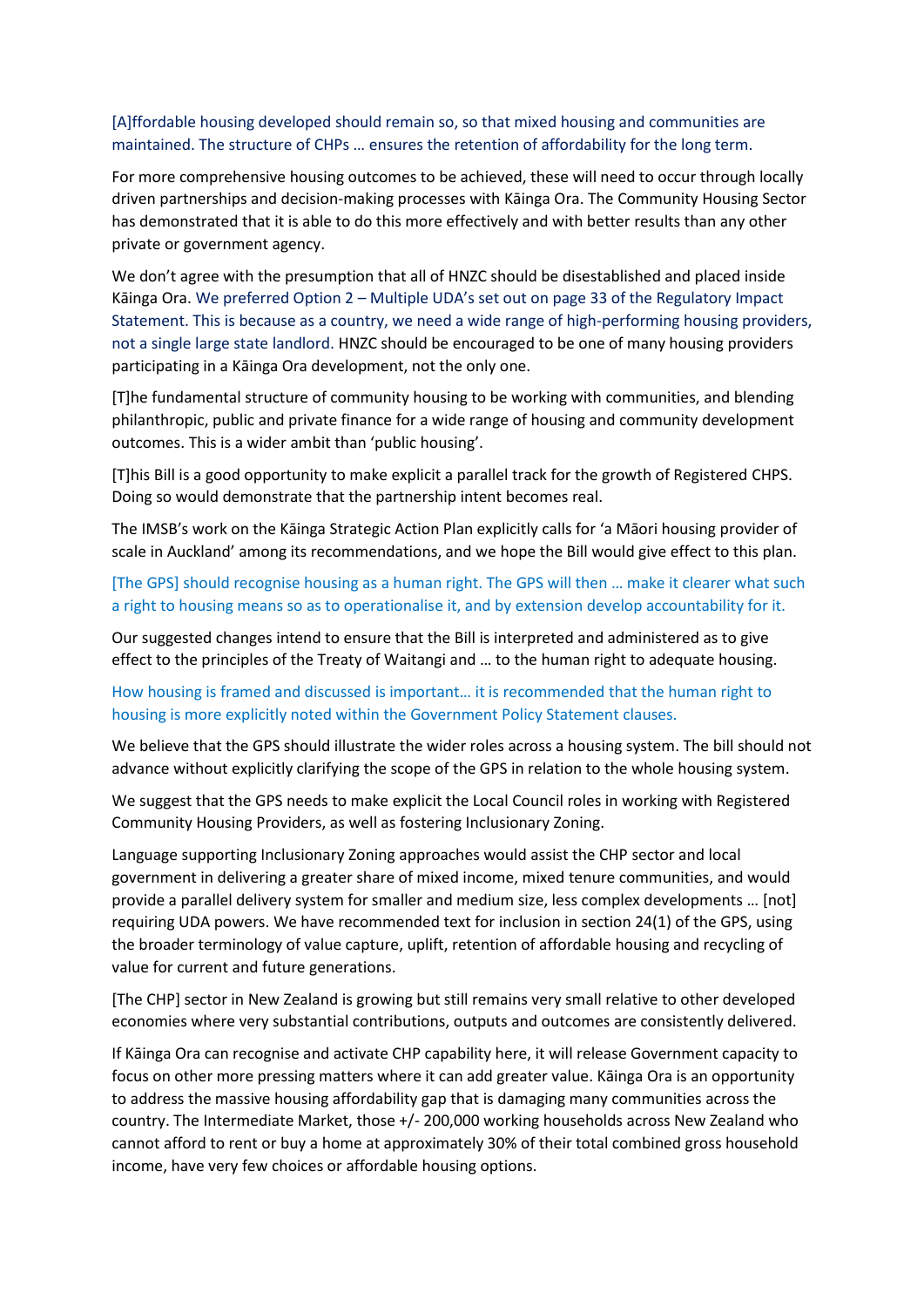#### **Auckland Community Housing Providers Network**

We note with interest references … to greater partnership and collaboration. We welcome this, as it has not typified our experience … to date. We remain committed to being a true partner to the New Zealand Government in the delivery of a broad range of housing supply, housing solutions, place based community development and support services. We have complementary additional underutilised spare capacity to support Kāinga Ora-Homes.

[Regarding] clause 13 … the agencies of the State need not do all of this work themselves and there are other partners wanting to [be] more significant providers of solutions alongside Crown agencies.

Community Housing Providers have a history of innovation and a social licence to operate in the delivery of sustainable, inclusive, and thriving community outcomes that has been proven over time.

[I]t would not always be the best use of public money to invest in … new capacity within Government agencies when that same capacity and capability and experience already exists and is underutilised in the CHP sector.

[U]nder the previous Minister we committed to delivering 600 of the 1600 new public houses that were the agreed combined State and CHP … targets. [We] will … in fact exceed, that delivery target.

This will be the outcome we deliver despite a very difficult Government procurement process and the requirement that we leverage our own limited balance sheets to bridge the equity gap.

CHPs offer a robust, flexible, low risk approach to the delivery of new public housing supply. We are well controlled and regulated and capture, retain and recycle capital into housing outcomes forever in order to sustain or enhance the overall economic, social, environmental, and cultural well-being.

CHPs are uniquely positioned to deliver place based flexible and context specific housing solutions … releasing Government capacity to focus on other more pressing matters [to] add greater value.

We would like to see good representation of people on the [Kāinga Ora] board that have an in-depth understanding of community, community regeneration and community housing providers.

[We] see little evidence of Government recognition that the delivery of more public housing on its own **will not** address the housing system failure and the massive housing affordability gap.

The Intermediate Market [around 200,000 working households] who cannot afford to rent or buy a home at approximately 30% of their total combined gross household income, have very few choices or affordable housing options. [We] will not see significant improvements until we address the root cause and support more whānau [out of] the rental poverty trap and towards security of tenure.

Government support, enabling and funding of affordable housing solutions (rent to buy and shared ownership) will bridge the gap and unblock the biggest barrier [to security of tenure, ownership].

#### **Beacon Pathway**

[A]ffordability of housing lies not just in purchase/build cost, but also in its operation. Houses that are energy efficient, well insulated and easy to heat, and water efficient [cost] less in running costs. This is a critical part of affordability for a vulnerable tenant.

[R]ecent research for the Building Research Levy looked at what outcomes made for successful medium density. Key amongst these was Connectivity - connecting infrastructure enables safe, universal access to important destinations. This is about considering whether developments are built close to, or have good transport options to access, the places people need to go. Or alternatively to consider how developments can offer jobs, amenities and services on site.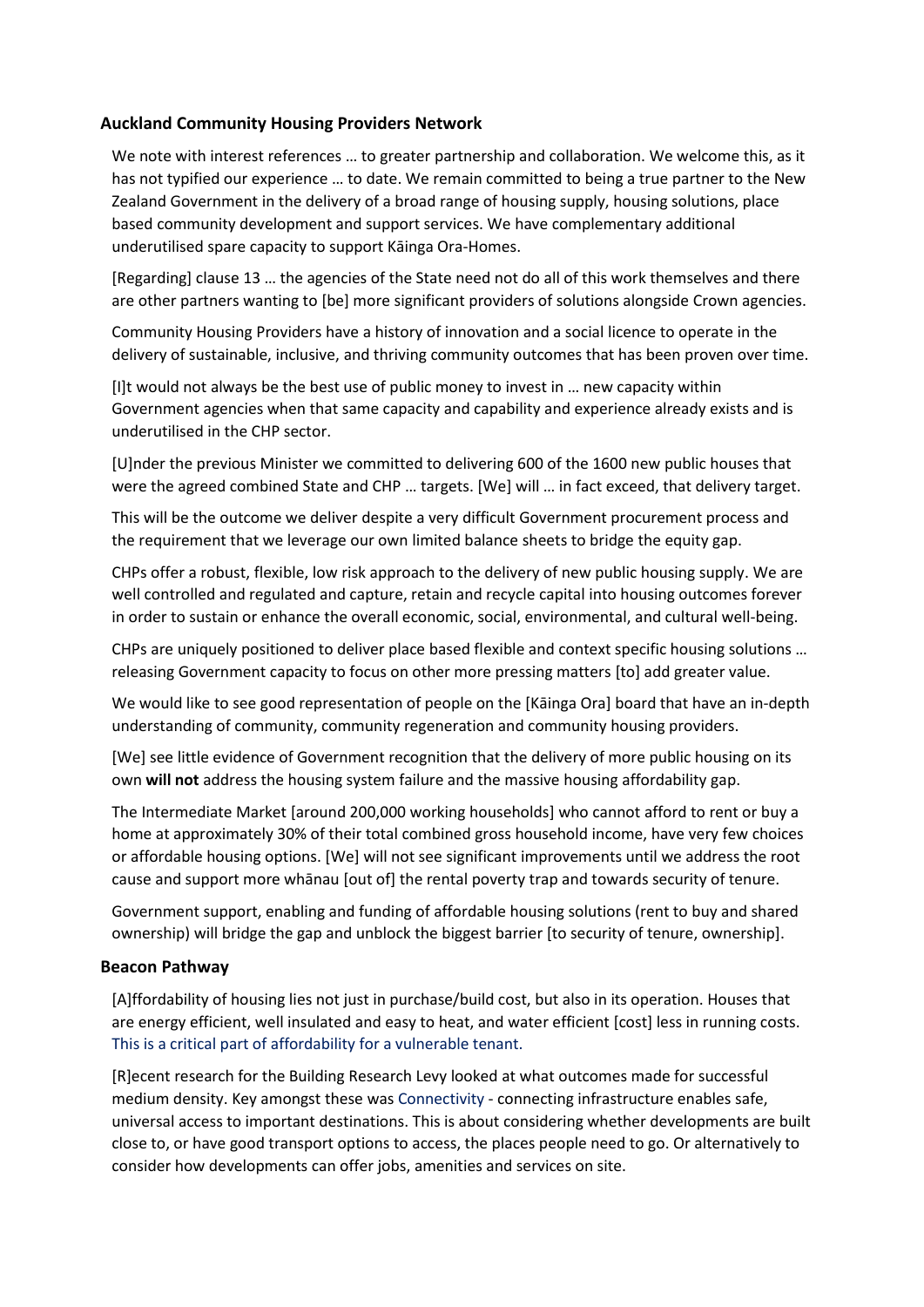Beacon supports the principle that housing should contribute positively to well-being: there is considerable evidence that warm, dry and healthy housing has not only physical health benefits, but also improves mental health, and … secondary outcomes [inc.] in education and work.

#### **Emerge Aotearoa**

[T]he state needs to play a critical role in addressing the pressing housing needs and issues across Aotearoa. We welcome the reference to partnership and collaboration in the Bill and, as an existing partner in … a broad range of health and housing services, we share a common purpose.

### We strongly commend and agree with clause 12: The objective of Kāinga Ora–Homes and Communities is to contribute to sustainable, inclusive, and thriving communities.

[T]he agencies of the State need not do all of this work themselves and that there are other willing and able partners such as Emerge Aotearoa, with spare, underutilised capacity wanting to play a bigger role and be a more significant provider of housing solutions and services alongside agencies.

Emerge Aotearoa has a pipeline of housing projects that will produce over 100 homes over 3 years. [We] will be investing our own capital, leveraging our own balance sheet and accessing government funding through IRRS. These homes will provide social (public) housing for those most in need. [W]e could deliver even more housing if the funding settings were improved.

CHPs have a history of innovation and a social licence to operate in the delivery of sustainable, inclusive, and thriving community outcomes. [I]t would not always be the best use of public money to invest in the development of new capacity within Government agencies when that same capacity, capability, and experience already exists and is underutilised in the CHP sector.

CHPs offer a robust, flexible, low risk approach to the delivery of new … supply.

#### **Habitat for Humanity New Zealand**

### Kāinga Ora Homes and Communities has the potential to drive such an inclusive approach, or to take a narrow view occupied by its own large-scale activities and excluding other responses/actors.

[B]ringing together the state's housing development capacity and its functions in tenancy management, guided by a long-term view of housing and urban development, has instinctive potential benefits. Principle among these is the potential to drive coherence across key activities along a clear vision that addresses government's intentions for homes and communities.

[Realisation] rests in part on the quality and content of the long-term vision encompassed by the GPS process set up in this legislation. Habitat for Humanity introduces below two tests of housing policy (the content of the GPS must pass these two tests);

- that of housing adequacy for all people, and
- that of housing equity for all groups (especially vulnerable groups) in society.

There are a variety of specific ways that this legislation could drive … coherent and diverse set of responses to community needs, to the extent that the agency understands its place within a housing system alongside other government agencies, NGOs, iwi and private sector players.

Decisions about actual housing developments such as what mix of products they offer will be one essential test and practical outworking of the agency.

The proposal to integrate the Government's major operational initiatives in housing [its rental portfolio, its developer (HLC) and the kiwibuild team (affordable supply)] appears to make sense.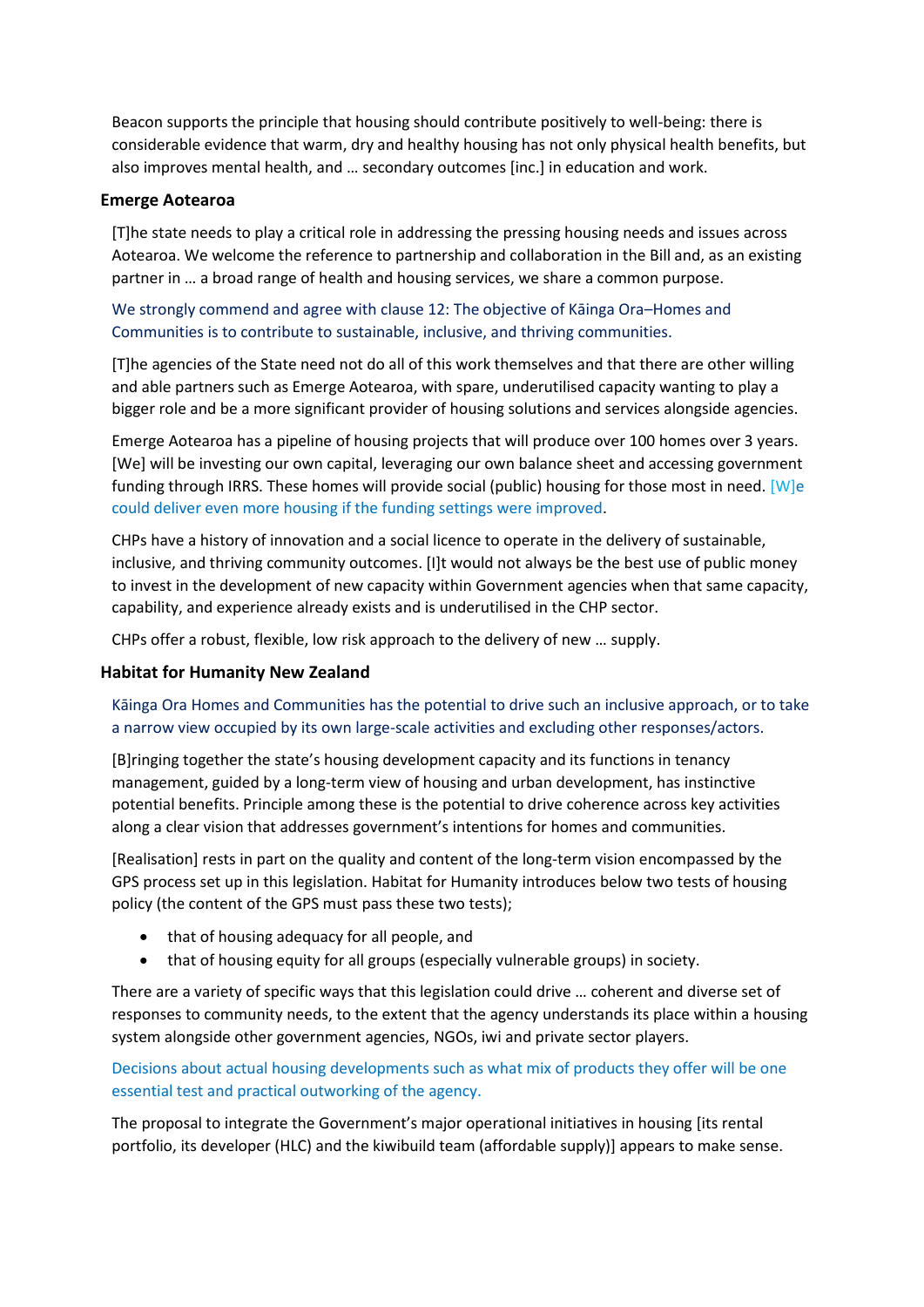[This] allows for the intentional integration of public and affordable housing typologies within wider place-based or market-based housing strategies. The hope is that the distinct needs of geographical communities (e.g. Mangere) or of markets (e.g. households with accessibility requirements) can be considered from the perspective of the range of products/programmes that meet their needs.

[T]he range of housing products offered by government is very limited, primarily consisting of state rental) and homes for first home buyer purchase (requiring bank criteria and reaching a small [cohort]). [A] specific hope is that the range of products government recognises … can be broadened and can meet the needs of more New Zealanders.

The Bill makes numerous references to impact for current and future generations and to setting and implementing a long-term view. This is excellent and to the full extent it is realised, will be extremely positive for improving housing and wider outcomes.

Habitat for Humanity recognises two tests for housing policy: housing adequacy and housing equity.

**Housing adequacy** refers to the characteristics of a housing arrangement that provide for immediate wellbeing, and are defined internationally as habitability, suitability, affordability, security of tenure, freedom from crowding and freedom from discrimination.

Great strides can be achieved for these groups relatively quickly through legislation and regulation as well as incentive and subsidy programmes targeting private landlords while increasing supply of public rentals. Housing adequacy is a short- and medium-term key priority.

[E]nsuring housing adequacy may, with significant focus, be achievable in a 10-year time horizon, the work of restoring homeownership pathways to all the groups, is a long-term commitment.

#### Moving people on modest and median incomes into homeownership is a domain of expertise for organisations such as Habitat for Humanity alongside other[s] in the community sector.

With products that provide a pathway to homeownership (such as rent to buy, shared equity) made available in carefully targeted ways over time, equity between ethnic groups, generations, and other dimensions of disadvantage could be progressively address[ed].

# **If we stop at a 10-year horizon at this point in time, it is very unlikely we will be adequately farreaching in our approach to housing equity.**

Habitat for Humanity has a vision of housing needs being met for all New Zealanders through a coherent and diverse set of responses, where the work of government, community housing providers, iwi, private organisations and others come together in planned ways that collectively meet diverse community needs.

#### Kāinga Ora Homes and Communities has the potential to drive such an inclusive approach, or to take a narrow view occupied by its own large-scale activities and excluding other responses/actors.

The make-up of the Board, the content of the GPS, the internal processes of advice and the capacity to found meaningful partnerships are all part of the ways this question will be answered.

People conversant with or embedded in other parts of the housing system should have specific and visible roles to play as Ministerial advisors, on the Board, as advisors to the executives, as holders of formal partnerships beyond delivery contracts, and through regular communications and forums.

Without a significant programme of intentional work to maintain meaningful partnership, the agency [risks being] subsumed by internal operational needs and [political] demands.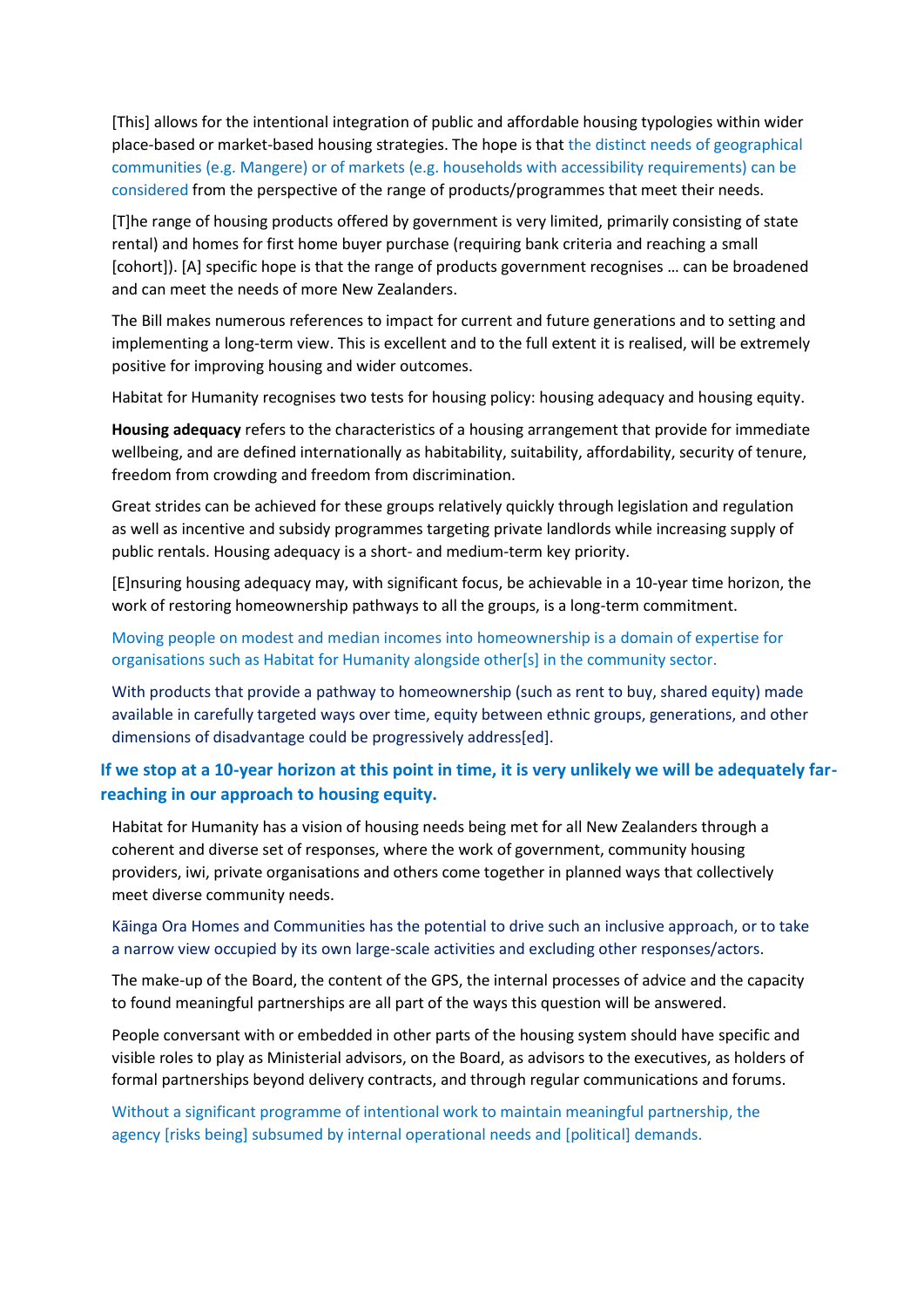A coherent and considered approach to procurement led by the agency, would be a significant and helpful addition to its roles and functions.

The Bill could be strengthened by being specific that a coherent and diverse set of housing responses targeted at local housing needs and inclusive of government and non-government players (as appropriate) be integral to all housing developments.

#### **Hamilton Christian Night Shelter**

What we have discovered is that the ex-guests who survive as tenants are the ones who have obtained secure Housing New Zealand tenancies and are paying income related rents. So we totally support the statement "It will have a strong social mandate, including being a fair and reasonable landlord".

**\_\_\_\_\_\_\_\_\_\_\_\_\_\_\_\_\_\_\_\_\_\_\_\_\_\_\_\_\_\_\_\_\_\_\_\_\_\_\_\_\_\_\_\_\_\_\_\_\_\_\_\_\_\_\_\_\_\_\_\_\_\_\_\_\_\_\_\_\_\_\_\_\_\_\_\_\_\_\_\_\_\_\_**

# **LOCAL AUTHORITIES AND HEALTH BOARDS**

#### **LGNZ**

LGNZ agrees with the key roles of Kāinga Ora – Homes and Communities; to be a public housing landlord and agency tasked with leading and co-ordinating urban development projects. However… the summary of "co-ordinating urban development projects" is a misnomer. What is proposed is an urban development agency (UDA). This new agency will be a land developer with significant power to acquire and re-zone land, fund or co-fund investments and coordinate construction.

[A] GPS for housing and urban development is a sensible idea for overall direction and priorities. If councils are to coordinate development with a UDA, and … absorb developed land into operations, maintenance and renewal planning, then it is critical the timing of the GPS aligns with LTPs.

[M]inisters appoint members to the board who, collectively, have knowledge, experience and capability in "perspectives" of Māori, public housing tenants, developers and local government. It is unclear what "perspectives" means. [G]reater specificity is needed toward what background … this board should bring, and this should encompass the technical nature of this policy space.

[T]he urban development section of this Bill requires greater clarity in framing roles and responsibilities for the planned UDA. While we understand that considerable flexibility is needed to align a UDA to meet varying requirements in different locations (ie one size will not fit all).

Regarding the planning and consenting, LGNZ disagrees with powers to override, add to or suspend provisions in local planning documents (e.g. district plans). These documents are created locally, have undergone public review, and should provide guidance for UDAs.

Local councils would welcome creation of a UDA specific building consenting authority (BCA) as long as all liability remains with that BCA and is not transferred to a council.

LGNZ will support a UDA's ability to assemble land through compulsory action, [if] consistent with the protections laid down in the Public Works Act, … [with] appropriate checks-and-balances.

LGNZ agrees a UDA should have infrastructure powers. Built into these powers should be that local government must be coordinated with as a major partner (not stakeholder).

We agree that "growth should pay for itself" and generally support a UDA's access to tools and forms of revenue that may not generally be available under other conditions.

Recommendations

• Define key terms and qualifications regarding who should sit on the board;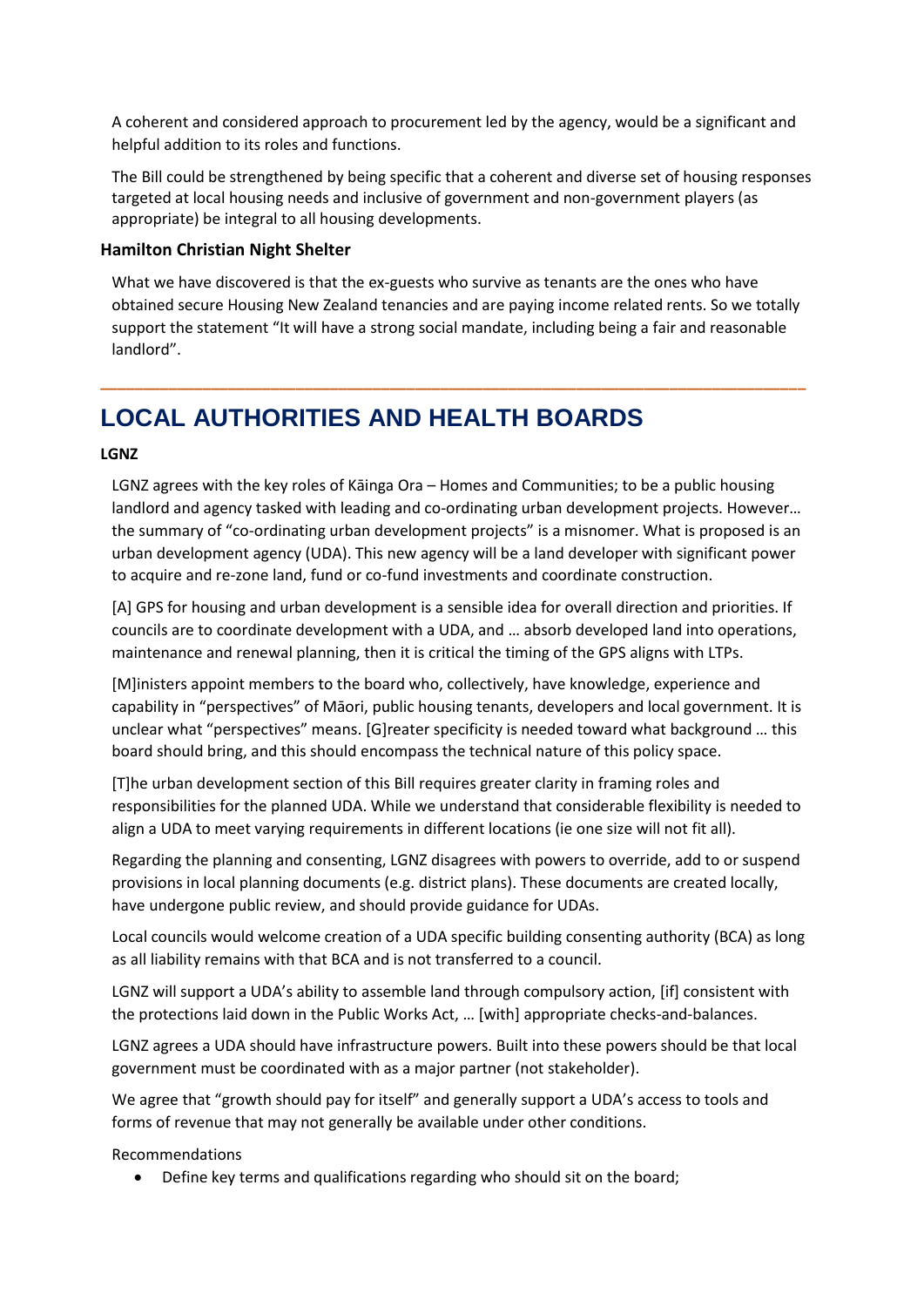- More clearly define and narrow organisational focus;
- Clarify development powers, and address the following recommendations:
	- o Ensure local powers are not eroded in integrating planning documents;
	- o Ensure transparent checks-and-balances for compulsory acquisition; and
	- o Refrain from developing local reserves.
- Clearly outline categories of partners and stakeholders for engagement;
- Require a "development agreement" of some type with locally affected councils;
- The UDA should not be exempt from paying development contributions;
- Balance mitigation and adaptation to future-proof community planning; and
- Recognise local councils as potential partners in UDA activities.

#### **SOLGM**

SOLGM supports the establishment of (Kāinga Ora) in principle. We particularly support the notion that Kāinga Ora is not just about building homes, but is about building communities.

[T]his leadership should extend to working with the industry to ensure there is a sustainable pipeline of housing and development, and developing the capacity of the development industry.

[Regarding Board membership the] provision lists knowledge of the perspectives of local government as one requirement. This … could apply to, for example, any member of a road contracting firm or … public policy consultancies. We suggest that the proper formulation should be to call for previous experience as an elected member or staff member working in a local authority.

Part 1 of Schedule 1 of the Kainga Ora – Homes and Communities Bill transfers the rights and liabilities of HNZC and HLC to Kainga Ora. This provision creates ambiguity on whether Kainga Ora is liable or exempt from paying development contributions for its developments.

Kāinga Ora will be undertaking developments at scale. The cost of providing infrastructure in and to these developments may impose a significant financial cost on the community.

We support the GPS-HUD in principle, as providing a clear statement of the Government's priorities and … unifying … agencies involved in the provision of housing and urban development.

It is far from clear how the GPS-HUD aligns to [other] planning instruments. Logic suggests housing and urban development might … have some degree of primacy over many other requirements… [I]f interrelationships are not made clear in statute, the result will be … competing interpretations.

[L]inkages between the GPS-HUD and other instruments might be made clearer if the legislation included a statement of purpose. This would provide agencies with further guidance in interpreting the intentions of Parliament, [sending] a legislative signal that the GPS-HUD is [relevant].

[A] statement of purpose might read *"The purpose of the Government Policy Statement on Housing and Urban Development is to – (a) state the Government's intended direction and priorities for housing and urban development (etc)"*

#### **Auckland Council**

We agree with the intent of this Bill to consolidate the government's housing and urban development initiatives, currently spread across multiple agencies, into a 'one-stop-shop'. This will avoid duplication and create efficiencies in collaboration, coordination and expertise.

[O]ur primary concern is to ensure that the establishment legislation recognises the significant overlap in functions between local government and the functions of the new entity.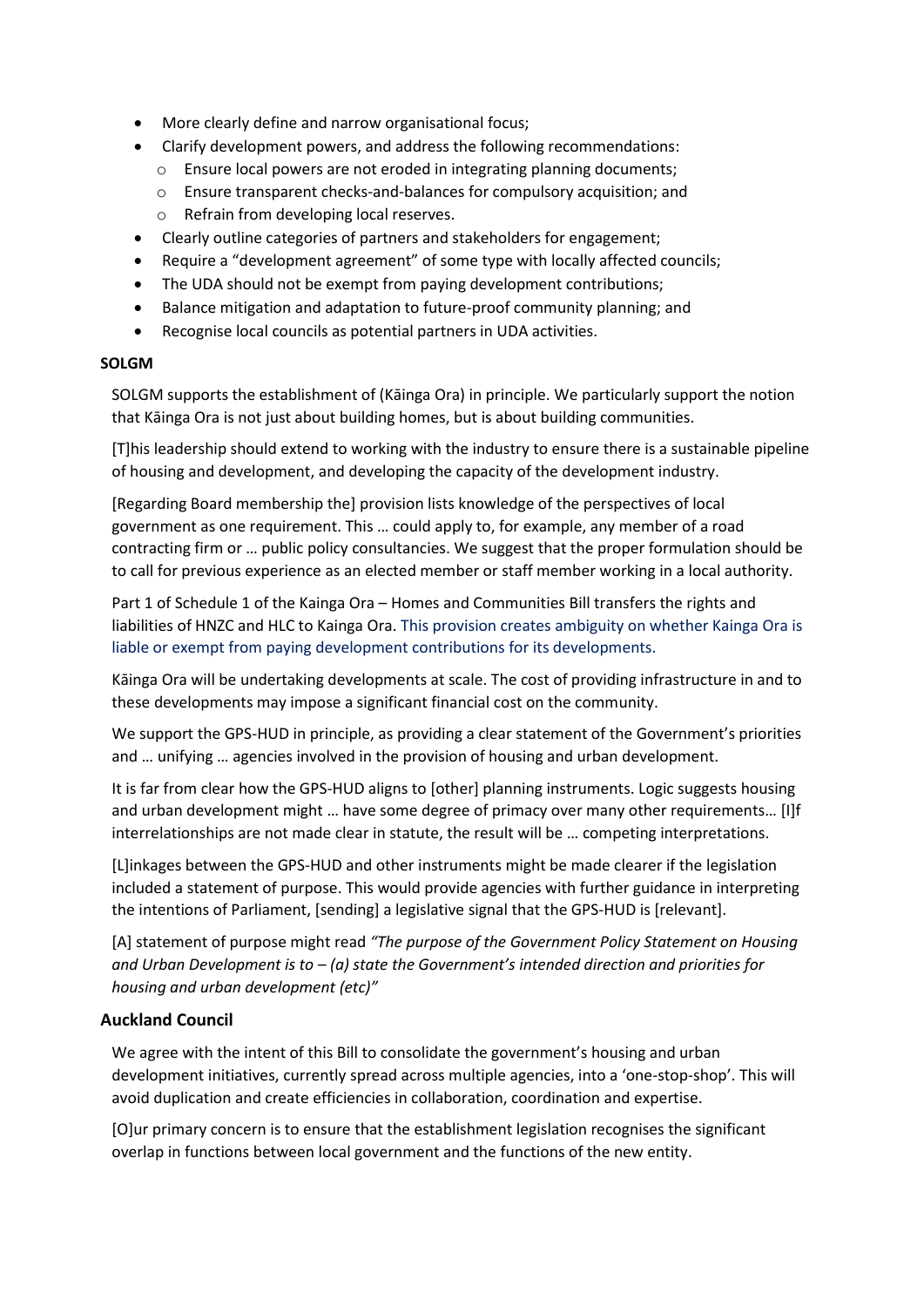We would like to ensure that Panuku can continue to deliver Auckland's regeneration programme at scale and pace without unnecessary relitigation, duplication of effort and delay.

Provision or enabling of infrastructure and amenities by the new entity will have implications for wider infrastructure networks. This could have significant… implications for local authorities.

[T]hese significant overlaps need to be recognised and better provided for by:

- operating principles that recognise the overlapping functions;
- explicit requirements for Kāinga Ora-Homes to engage with local government;
- clarifying how the GPS will apply to local government, and
- explicit requirements to engage with local government in the preparation of the GPS.

Auckland Council supports the purpose of the legislation and the overarching objective of Kāinga Ora "to contribute to sustainable, inclusive and thriving communities" [section 12(1) and (a) through (c)].

[Auckland Council is] concerned that 13(1)(f) provides a broad mandate for the entity to initiate or undertake any type of urban development in any location. In our view 13(1)(f) should be limited to situations where the market and current players cannot deliver and where Kāinga Ora – Homes and Communities can add value. [This] will create a focus on complex urban development projects such as contaminated brownfields or where there is a recognised market failure, a desire to trial new methods/innovations; or a lack of commercial feasibility for regeneration, despite clear … benefit.

The council supports 14(1)(a)-(f) on quality housing, tenant wellbeing, and community connections. We believe this provides stronger direction [requiring] HNZ to exhibit a sense of social responsibly.

[Clause 14(g)] should reference 'value for money'. While it is important to deliver quality infrastructure that meets community needs this should be balanced with making prudent investment decisions for current and future infrastructure needs.

#### *Stewardship and sustainability (14(1)(i) and (j))*

We strongly support principle (i). We also support (j) however, we recommend that sustainability should include reference to financial and economic sustainability. [I]nvestment in housing, community amenities and infrastructure [should factor] in the "whole of life cost" of any new assets.

Clause  $(14)(1)(k)$  requires the entity to partner and have early and meaningful engagement with Māori and offering Māori opportunities to participate in urban development. [We] note that in urban environments this needs to acknowledge both maatawaka and mana whenua.

We would also like [a] similar operating principle in relation to local government: "partnering and having early and meaningful engagement with local authorities within the areas in which Kāinga Ora – Homes and Community is operating."

#### *Māori interests*

[C]lause 4 should explicitly reference the Crown's obligations with respect the Treaty of Waitangi in addition to Māori interests. As currently drafted the Bill does not explicitly require it to do so.

Our strong preference would be to include a provision similar to the Conservation Act, "This Act shall so be administered and interpreted to give effect to the principles of the Treaty of Waitangi."

#### **Bay of Plenty Regional Council**

Section 13(1)(k) and (l) – Functions of Kāinga Ora: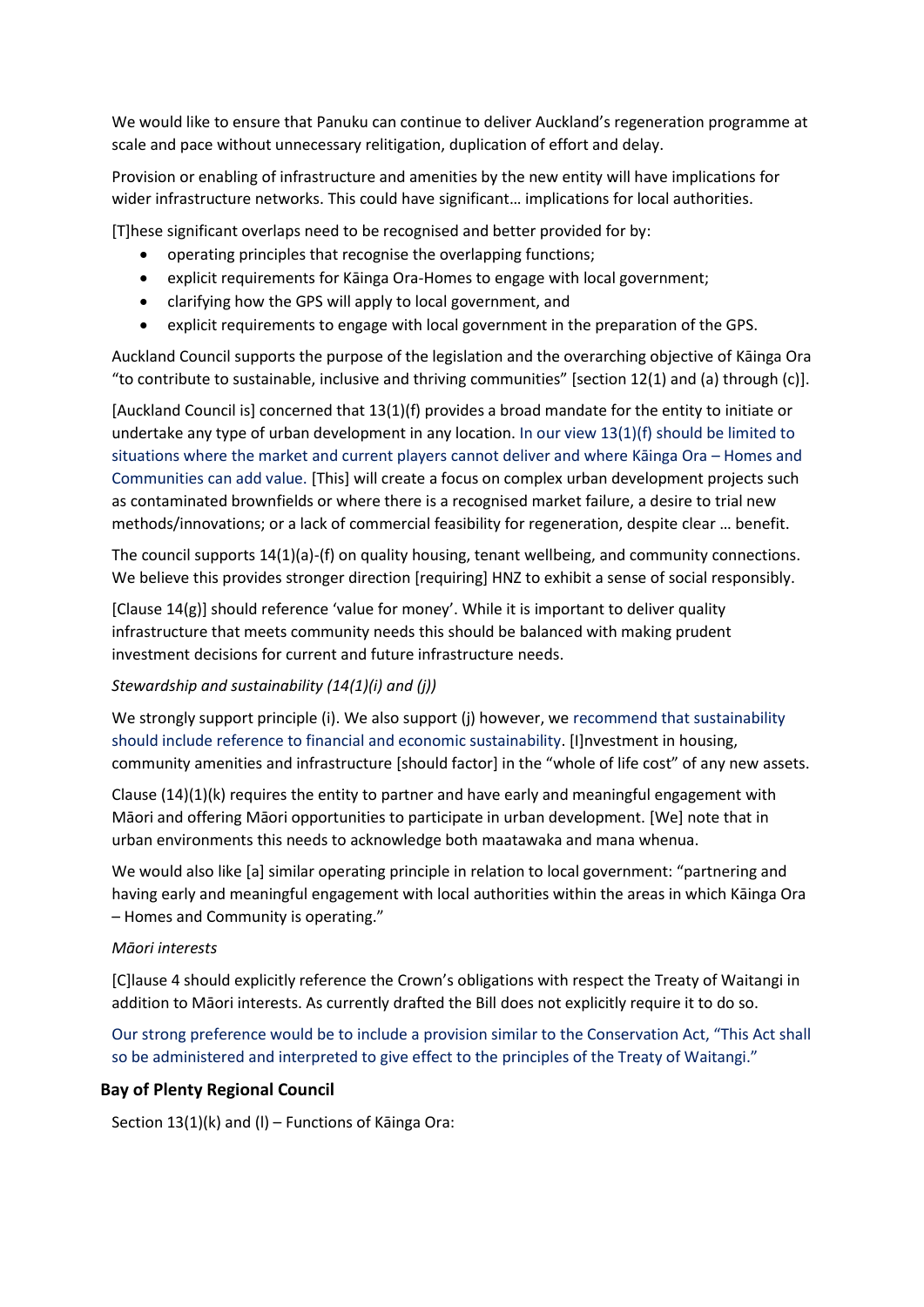BOPRC is concerned that the regulatory functions of Kāinga Ora, … are not included in the Bill, but will be specified in a second stage bill. We are uncertain of the full scope and nature of the powers that Kāinga Ora will have in relation to housing and urban development functions.

Our concerns relate to:

- Powers to override or suspend provisions in regional plans or the regional policy statement.
- Power for Kāinga Ora to be the consenting authority for own projects.
- Powers to require or direct infrastructural investments in Long Term Plans.

#### **Canterbury District Health Board**

[MoH]requires the submitter to reduce potential health risks to ensure the public health significance of potential adverse effects are adequately considered during policy development.

Health and wellbeing is influenced by a wide range of factors beyond the health sector… described as the conditions in which people are born, grow, live, work and age, and are impacted by environmental, social and behavioural factors - the 'social determinants of health.

An example of one such factor which influences health … is housing. The WHO cites that improvements in housing lead to improved mental and general health. Specific factors such as security of housing tenure, temperature, air quality, dampness, design, location and financial assistance to access contribute.

The recent Mental Health and Addictions Inquiry Report: He Ara Oranga also explicitly highlights the connection between housing and mental health outcomes, stating "threats to basic needs such as affordable and safe housing… leads to chronic stress (which) compromises wellbeing".

The CDHB encourages Select Committee to consider alternative housing access options which enable low income families into their own homes, or long-term rental accommodation. This Bill provides opportunity to legislate alternative housing models, such as shared equity schemes.

The CDHB supports the establishment of Kāinga Ora- Homes and Communities as previous systems and approaches have not achieved equity of housing access and the co-benefits related to [that].

The CDHB is pleased to see Māori interests acknowledged and protected … however the wording of this section does not incorporate a partnership model of working with Māori. [The] CDHB recommends that tangata whenua representation on the Board is legislated to represent Māori interests rather than just 'understand perspectives of Māori clause' (as per 11(1)(b)(iii)).

The CDHB supports the concept of Housing Navigators and Brokers to support Māori which could be legislated within the Bill. This role is intended to support Māori at any stage of housing need or aspiration as detailed in 'Kāinga Strategic Action Plan: a plan to improve housing outcomes for Māori in Tāmaki Makaurau'. [This] is a practical way to achieve equity for Māori in …housing.

The CDHB recommends that appointed members to the board have knowledge of health and wellbeing, accessible housing (universal design) and environmental impacts.

In 12(c) the CDHB recommends that health is included [in this objective]. [N]not all recognise the link between wellbeing and health, nor housing as a fundamental determinant of health.

The CDHB agrees in principle with the objectives of this Bill, however recommends that housing is recognised as a fundamental human right given its importance as a determinant of health and New Zealand's commitment to a number of international treaties.

Under the 'Urban Development' in (1)(f-j), ensuring that urban development supports social connections via transport choice and access to community services (such as health services) needs to be included. Hidden costs of housing are often related to the development of land which is some distance from amenities, employment, services and education and are not serviced by public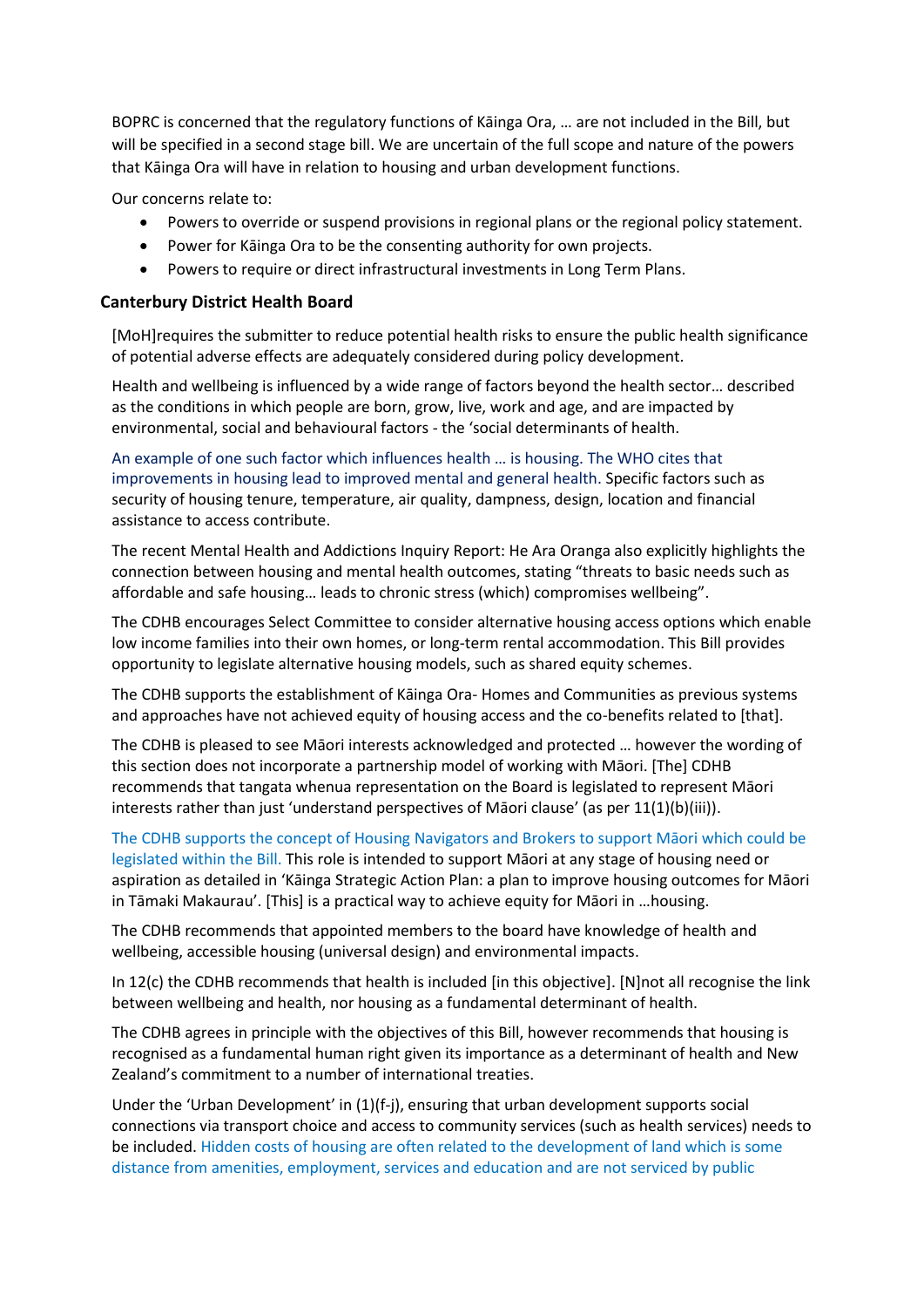transport links. When factoring in daily transport costs … such housing is no longer 'affordable', yet this aspect is rarely factored into planning and design.

Urban sprawl … impacts upon [health, social and environmental outcomes. This Bill [could] prioritise [brownfield over greenfield development] land to mitigate … adverse environmental impacts.

#### **Canterbury Regional Council**

[Previous concerns] revolved around the diluted role of regional councils in plan preparation and decision making as a result of UDAs, and … poor outcomes for the sustainability and liveability of cities and towns, and the necessary integrated approach to the sustainable use of resources.

We agree that the focus of the GPS-HUD, as well as the functions of Kainga Ora, should be about more than just house building and take a more holistic view of building sustainable, inclusive and thriving urban communities. This requires consideration of related business, community and infrastructure developments, alongside housing, [for] efficient, integrated, mixed-use developments.

Environment Canterbury endorses recommendations made by SOLGM [seeking review to]:

- clarify the linkages between the GPS-HUD and other planning instruments
- clarify the purpose of the GPS-HUD, in order to provide agencies with further guidance and understanding of the Government's intentions for how the GPS-HUD should be considered
- clarify the expectations under the GPS-HUD, in particular that the GPS-HUD will not only state the Government's expectations of other agencies but will also state how the Government intends to support other agencies to meet its expectations.

#### **Christchurch City Council**

To achieve its noteworthy objectives, the Crown entity … needs to take account of the following:

- i. Effective, localised engagement and decision-making with councils and their communities
- ii. A human rights-based approach that prioritises affordable housing provision
- iii. Existing local planning policies, strategies and documents relating to urban development

[M]ore comprehensive housing outcomes [will require] locally driven partnerships and decisionmaking processes [as demonstrated] in residential developments in Tamaki and Waimahia Inlet.

To be given effect, the Bill's objectives [must] recognise existing communities and their connections.

[The four well-beings approach in the bill elevates] housing as a merit good... How housing is framed and discussed is important for identifying a broader set of responses to the housing challenges. [It] is recommended that the human right to housing, based on the premise of the seven dimensions of 'housing adequacy', is more explicitly noted in the Bill.

In carrying out its functions [the entity] should be required to either be consistent with, or at least have particular regard to the plans, policy documents and commitments made by local authorities [in carrying out the local authorities' own legal obligations].

The Crown entity's powers will also need to follow through to the funding of infrastructure.

[Kāinga Ora will] need to balance community wellbeing and aspirations with the need to respond decisively on key challenges… to enhance community participation and cohesion. The emphasis needs to be on collaboration, [relationships and partnership] and interagency communication.

[T]he primary purpose of the urban development activities … should be the provision of affordable housing. Further, the affordable housing developed should remain both for its ongoing supply and so that mixed housing and communities are maintained.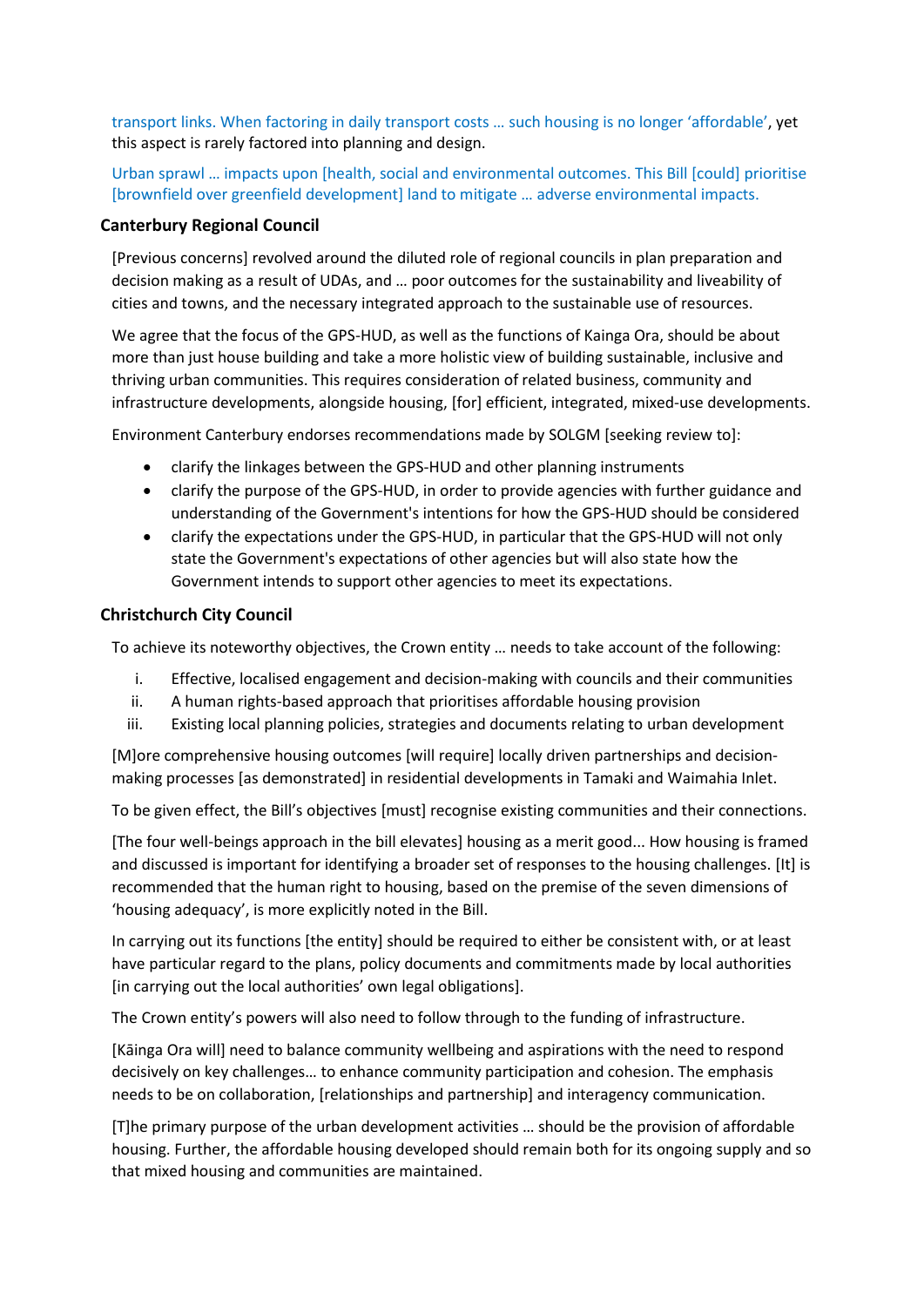[In] Clause  $14(1)(f)$  – insert new subclause to read:

(ii) "ensuring that the affordable housing being developed remains affordable".

[The Government Policy Statement] should recognise housing as a human right.

[Board composition] should include reference to a community housing provider, preferably regulated under government regulations, as an option for board membership.

#### **Dunedin City Council**

[DCC] supports the establishment of Kāinga Ora to deliver complex urban development at scale and pace, unlocking challenges and working in partnership with councils and other … partners.

The DCC requests Kāinga Ora specifically recognises local government as a partner that owns infrastructure, property and land, and is a provider of community housing.

As a provider of community housing, the DCC recommends Kāinga Ora undertake a review of the Accommodation Supplement and Income Related Rent Subsidy to encourage more housing of this nature and investigate the inclusion of councils as providers.

Kāinga Ora will create potential for a long-term, strategic, effectively-staged and coordinated urban development programme. The DCC requests the medium-growth cities like Dunedin are balanced alongside the needs of high-growth priority areas such as Auckland.

The DCC proposes climate resilience in urban development is added as a specific function of Kāinga Ora. This would help reduce the creation of new climate risks and… minimise adaptation costs.

#### **Hamilton City Council**

We agree that Kaainga Ora has the potential to effectively and efficiently address existing complex situations, particularly where there may be multiple ownership or numerous stakeholder[s].

We welcome HUDAs role as having the necessary purpose and tools to facilitate/navigate key legislation and funding arrangements/challenges more efficiently [and] enable councils to… progress opportunities in cross-boundary proposals identified by the Hamilton-Waikato Metro Spatial Plan.

Kaainga Ora powers are seen as an additional tool to assist in the delivery of housing and business land and meeting ongoing requirements of the NPS-UD when it is reviewed later this year.

Of further practical importance is the support for innovation, capability and scale within the development and construction sectors. The detail on this will need to be elaborated on in the second Bill, including how Kaainga Ora … [will] secure and deliver public housing solutions that contribute positively to well-being.

[H]ousing and urban development are inextricably linked to transport and three waters infrastructure. Ministers need to have regard to both the GPS on land transport and the emerging infrastructure strategy report of the New Zealand Infrastructure Commission - Te Waihanga.

Clause 24 … permits government to state its expectations of other agencies. [T]his expectation should 'run both ways' i.e. the clause should not only allow central government to specify its expectations of other agencies, but also require it to state how it intends to support and collaborate with other agencies (including TAs) to meet its expectations and those of the community.

HCC supports collaboration and effective partnerships and having early and meaningful engagement with Maaori and offering Maaori opportunities to participate in urban development projects. [A]any future project should ensure the Vision and Strategy for the Waikato River is also given effect to.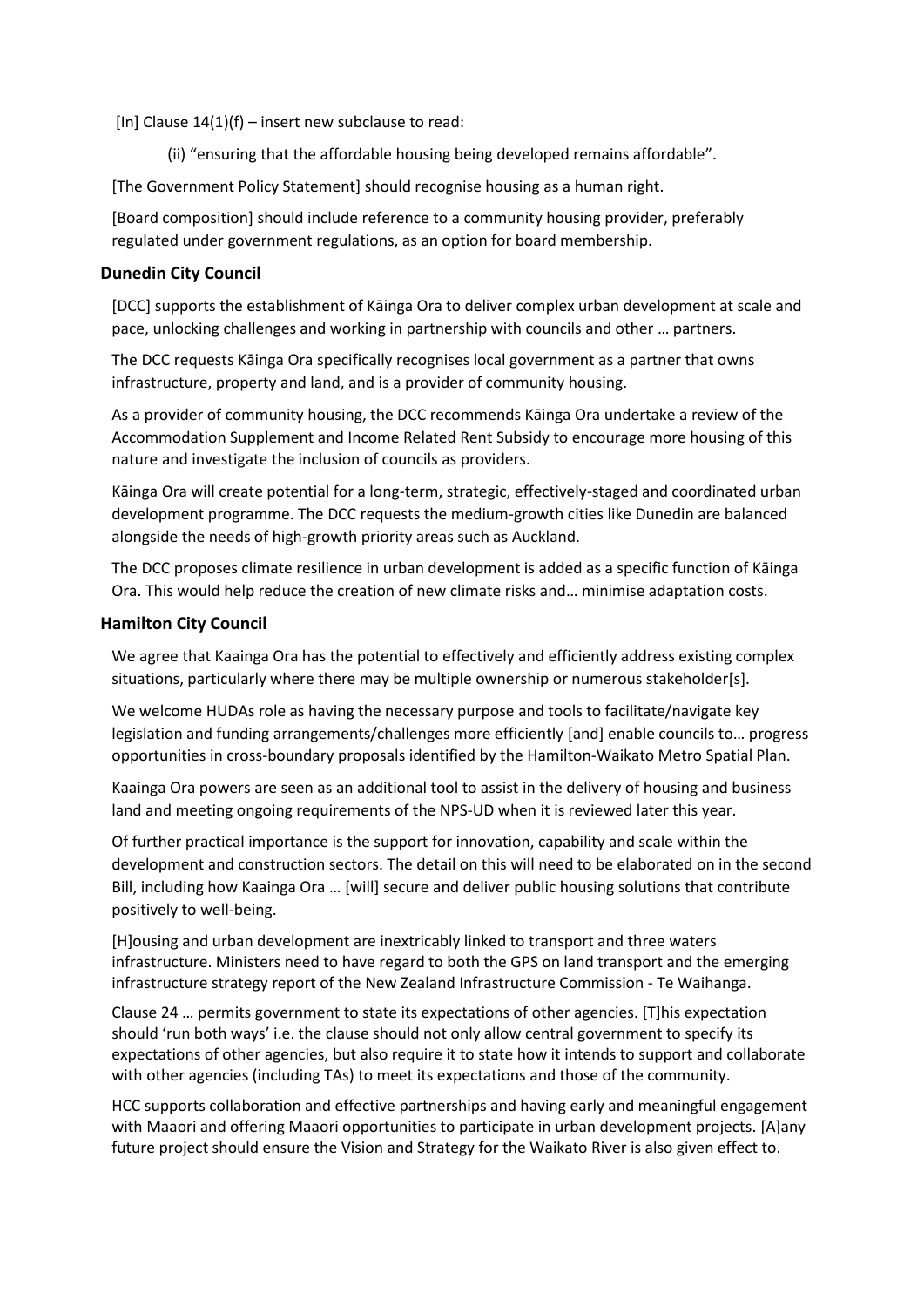[G]reater alignment of spending programmes between local and central government is beneficial and indeed critical for investment and operational alignment with future regional development.

#### **Kapiti Coast District Council**

Not accessible in submission format.

#### **Southern District Health Board**

Public Health South (PHS) acknowledges that the housing environment is a key social determinant of health, and recognises that the links between housing and health are multidimensional. [T]his Bill [is] an opportunity to promote a Health in All Policies (HiAP) approach, as positive community health outcomes accrue when all organisations remain mindful of their potential to impact.

PHS recommends that future developments under Kāinga Ora proactively identify and mitigate potential negative impacts on existing local resources, infrastructure, and public health outcomes.

PHS also recognises that healthy housing is not distributed equitably through society. We have a responsibility to contribute to a reduction in the inequitable health impacts of poor-quality housing.

Supporting and advocating for the provision of quality new housing, increasing the availability of affordable homes across all tenures, and growing and maintaining a social housing sector providing quality homes that are accessible to all in need will help us reach this goal.

PHS recommends that Kāinga-Ora Homes and Communities equitably addresses the housing demand for public housing and affordable owner-occupied dwellings through robust public consultation and rigorous planning. This includes equitable resource allocation and tenant support.

The strong focus on urban development in the proposed Bill is supported by PHS.

#### **Nelson Marlborough Health**

Not accessible in submission format.

#### **Tauranga City Council**

Not accessible in submission format.

#### **Toi Te Ora Public Health (Bay of Plenty and Lakes DHBs)**

The key role of Toi Te Ora is to promote, protect and improve population health, prevent ill health and minimise the risk of disease and injury through population-based interventions, with a focus on reducing inequalities in health.

The World Health Organization (WHO) defines housing as a broad concept involving four interrelated elements: the home, the dwelling, the community, and the neighbourhood. Housing is a significant determinant of health and a significant influencing factor in health inequalities and poverty.

Good quality housing and secure tenure is essential for physical and mental wellbeing. The lack of affordable housing options and the poor condition of some housing has an inequitable effect on the health of many people in Aotearoa.

A house needs to be uncrowded, warm, dry and affordable for its occupants, including any associated cost such as heating.

Homelessness and living in unhealthy homes and insecure tenancy arrangements is largely beyond the control of individuals, especially children, and requires action by public authorities at all levels.

The Bay of Plenty DHB supports the direction of Kāinga Ora. The Bill provides greater flexibility to contribute to sustainable, inclusive, and thriving communities than the Housing Corporation Act.

BRANZ has identified significant need for immediate repairs in the homes of low-income households. Immediate repairs refer to repairs to components of a home in serious or poor condition.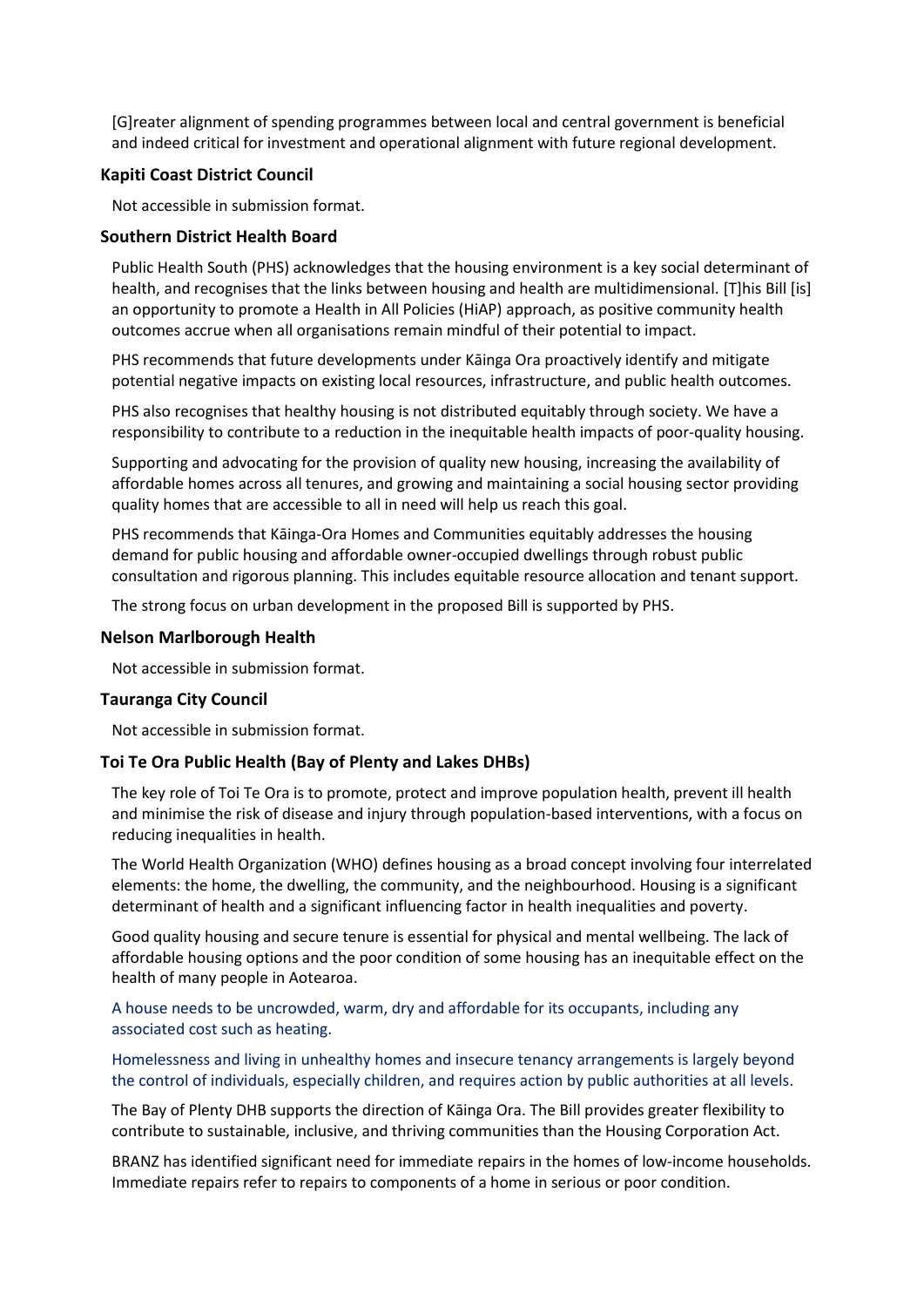BRANZ estimated in 2013 the average cost of immediate repairs to be \$5,139. For the lowest household income bracket this represents more than 25% of the annual household income. 79% of homes assessed by BRANZ required immediate repairs rising to 88% in the lowest household income bracket. If only the envelope of the home is considered 33% of homes require immediate repairs at an average cost of \$5,481. For low income households the cost of immediate home repairs is beyond what they can afford.

Financial assistance through the EECA is provided for insulation and heating improvements. In many cases the effectiveness of improvements is limited by the condition of a home's envelope. Some homes have multiple defects which can prevent the upgrade of heating and insulation.

There is no provision, from EECA, for financial assistance to make immediate home repairs, which would enable the benefits of insulation and heating improvements to be realised.

The Bill, as written, could allow for financial assistance for critical home repairs however, it is not clearly stated. There is a significant need in the community for immediate home repairs which could be addressed through grant schemes, no interest loan, and low interest loan[s]. This would assist in … "*contributing to sustainable, inclusive and thriving communities".*

[We] recommend that the statement, 'financial assistance for immediate home repairs', is added to Part 1, subpart 2, Section 13(1)(c).

Seventeen district council's areas across New Zealand are projected to have a population reduction over the next 25 years. [Un-managed this] is likely to have a detrimental effect on housing quality and therefore community wellbeing. Kāinga Ora is likely to own housing stock in these communities and is ideally placed to develop expertise in this area.

The Bay of Plenty and Lakes DHBs (Toi Te Ora) recommend that an additional function under the urban development functions be added relating to assisting communities and local authorities plan for population decline and negative growth, and the subsequent impact on housing.

*URBAN -* The term urban is used throughout the Bill. Urban is defined as "of, relating to, or designating a city or town". The Bay of Plenty and Lakes region has many rural settlements that face significant housing challenges which could benefit from support with regeneration projects.

A high proportion of those living in rural settlements are Māori. Applying a strict definition of the term urban could disadvantage rural settlements and Māori with the level of assistance they receive.

#### **Waipa District Council**

Waipa District Council generally supports the Bill, particularly in relation to the proposed urban development functions and the preparation of a GPS on Housing and Urban Development.

Clause 10(2)(f) requires the Ministers to appoint members to the Board who… have "… knowledge and experience of, and capability in … perspectives of local government". Urban development is inextricably intertwined with the provision of public infrastructure and community aspirations.

[T]hese are the province of local government and … at least one Board member should have firsthand experience in local government, either as an officer or an elected official.

[E]ffective partnerships are specifically acknowledged in the Bill. However nowhere is local government mentioned… [success] will require close coordination with local government.

[I]t is our understanding that Kainga Ora could claim exemption from the payment of development contributions. This is of significant concern to Councils and the ratepayers and property owners that would be required to make up the funding deficit. We would urge a commitment from the Crown, enshrined in legislation, to contribute their appropriate share.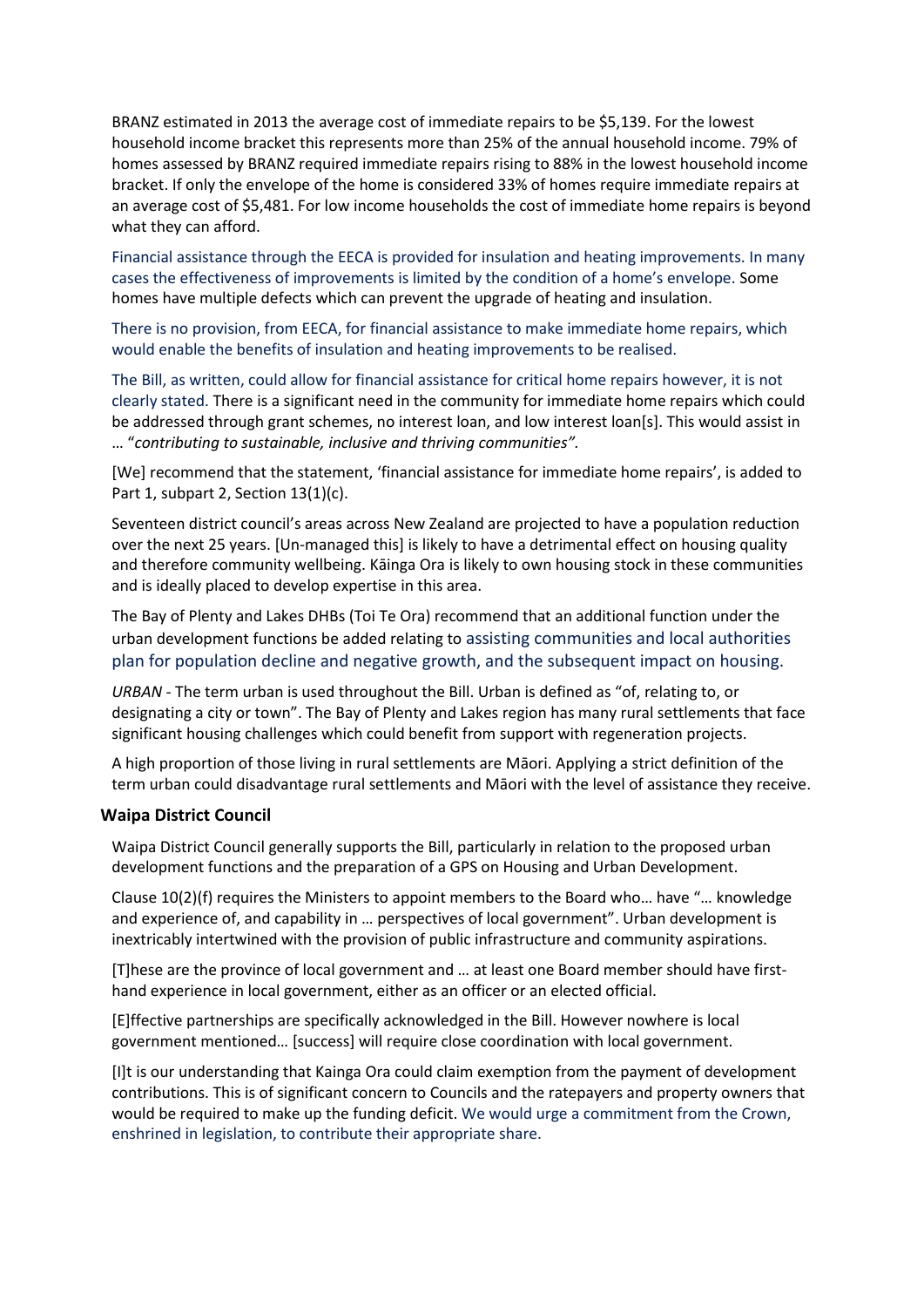It is anticipated that Kainga Ora will (sic [alt: *should*?]) have the tools necessary to efficiently resolve many of the legislative and funding issues that arise in cross-boundary circumstances.

#### **Wellington City Council**

Not accessible in submission format.

#### **Western Bay of Plenty District Council (WBOPDC)**

The regulatory impact statement sets out the complexities of delivering modern urban environments – essentially requiring a paradigm shift from towns and cities that distinguish between places where people work and places where people live, to urban environments centred around nodes of mixed use social and economic activity.

We support the submission of SOLGM that the powers of Kainga Ora should [respect and uphold] the rights local communities and local authorities have in local policy decisions as much as possible.

The current system does not have the range of tools, powers and support required to facilitate comprehensive, large-scale, timely and transformational urban development projects.

[Issues include]:

- a lack of coordination between central and local government,

- a perception by some Territorial Authorities that they have difficulty in funding the infrastructure required,

- Lack of integration between land use and transport planning
- A mismatch between Local and Central Government planning philosophies and legislation.

We hope Kainga Ora will work with local authorities to identify the best locations for... projects and prioritise guaranteed planning and funding support, be it in brownfields or greenfields areas.

We note under Well-Functioning Urban Environments Kainga Ora will focus on assisting communities "where it has housing stock" to develop and thrive... We support this operating principle, however we want to ensure that it doesn't [disadvantage] Tauranga and the Western Bay.

We are the only district in New Zealand where Housing New Zealand's stock was transferred to another entity. As such, when it is established Kainga Ora will own few homes in the area.

We have a significant need for public housing... It makes sense to redevelop these sites [where stock was transferred from HNZ] to provide more housing. However these areas need the same careful thought about redevelopment as cohesive and safe places to live, as [others areas].

We support the submission from SOLGM on the need for the GPS to [align] with other instruments.

\_\_\_\_\_\_\_\_\_\_\_\_\_\_\_\_\_\_\_\_\_\_\_\_\_\_\_\_\_\_\_\_\_\_\_\_\_\_\_\_\_\_\_\_\_\_\_\_\_\_\_\_\_\_\_\_\_\_\_\_\_\_\_\_\_\_\_\_\_\_\_\_\_\_\_\_\_\_\_\_\_\_

# **OTHER ENTITIES, RŌPŪ, AND INDIVIDUALS**

#### **Auckland Action Against Poverty**

The roots of the housing crisis are in housing being treated as a commodity which can be bought and sold for profits instead as a public good and a universal right.

While [property investment] makes some people very wealthy, it is not very productive to our economy and detrimental to the wellbeing of people who are in private rentals or are homeless.

The concern we have is that these interventions [in the Kāinga Ora-Homes and Communities Bill] are not addressing the root causes of the housing crisis - the commodification of housing - and do not involve a strategy to avoid the negative impacts of development on low-income, Māori and marginalised populations.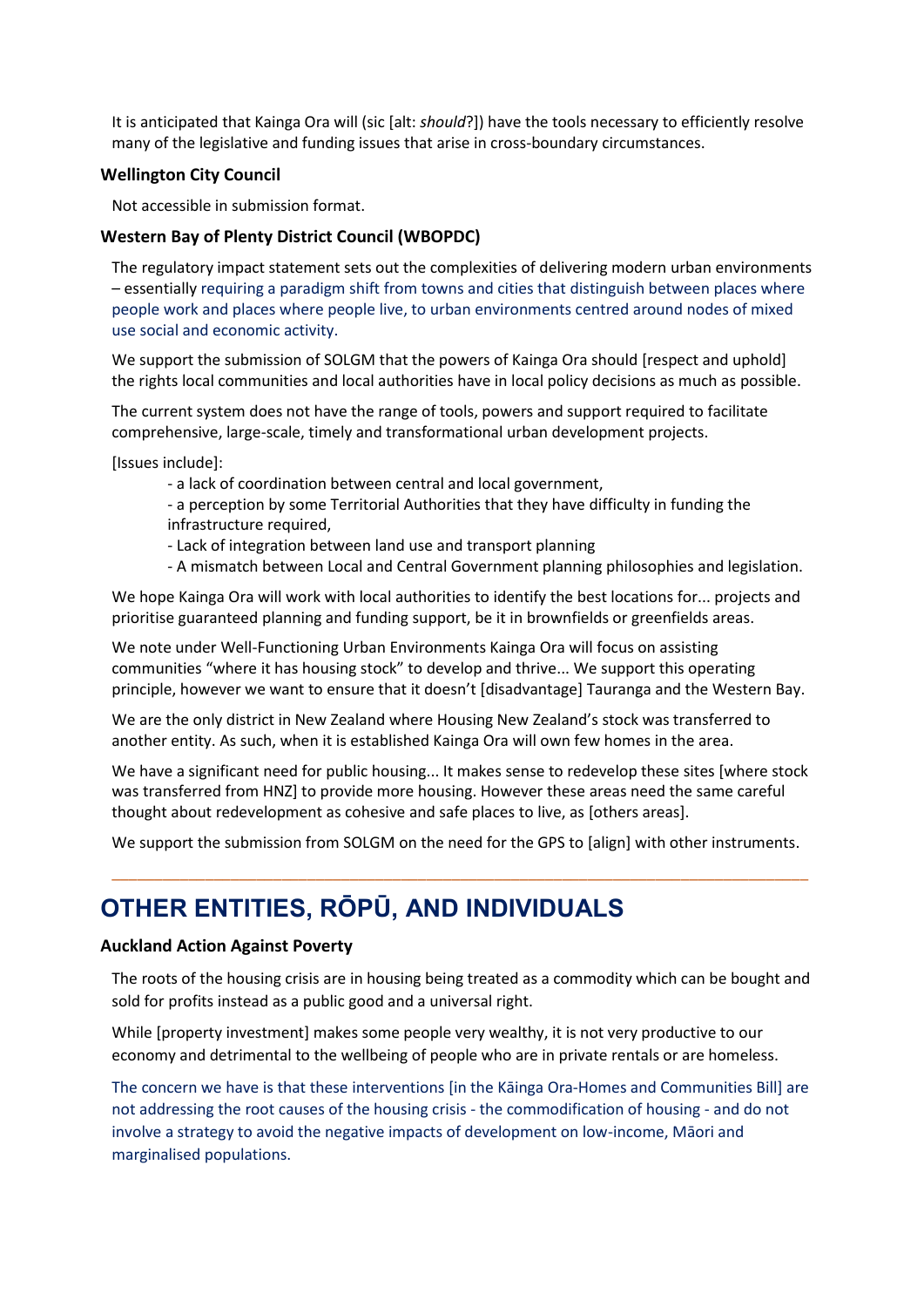[L]arge-scale developments which this Bill encourages could lead to gentrification of low-income neighbourhoods because the government is facilitating developers to build private market housing which is driving up house prices and displacing people. As seen with the Tāmaki Regeneration, people have been displaced … and many of the new houses built are being sold for over \$1 million.

While we agree at face value with the principles of providing quality affordable housing, access to jobs and amenities, and wellbeing for future generations, our view is that in the development of public land, the government needs to be building one hundred percent state housing and funding papakāinga housing, not private market housing.

We need to be moving towards the decommodification of housing so that we can have a genuine right to housing for all.

We recommend in all developments that the community has participation in the plans, not just consultation after plans are drawn.

All new developments should have an impact study and a strategy to avoid gentrification and displacement.

We want to see the protection, expansion and democratisation of state housing.

We would like to see legislation that shows the government's commitment to ending poverty and homelessness through engaging in a mass state housing build programme.

In many of the large-scale developments … so far, over half of HNZ land is being sold to developers to build private market housing. We see this as a form of privatisation by stealth and a policy which will be detrimental to the wellbeing of people in the future. Once the land is in individual property titles it can never be used in the future for the purposes of building more state housing or to be returned to mana whenua.

Conversations around urban development, housing and land are ultimately conversations about colonisation… [O]ur concern rests in [the Bill's] facilitation of land transfer into individual property titles through the building of private market housing on public land…

[I]wi involved in regeneration should not be placed in conflict with local communities. AAAP would like to see the government taking an active role in preventing displacement and dispossession. Building private market housing on state housing land will always lead to the displacement of people who cannot afford private housing.

[Clause] 13(1)(b) is focussed around community organisations supplying state housing. While Community Housing Providers (CHPs) offer important wrap around services for people, developing a social housing market comes with significant risks. The government is pouring massive amounts of public money through the Income Related Rent Subsidies (IRRS) to these providers, some of which are international companies and are unregulated in their delivery of 'social' support. There lacks a public accountability process in this model and if these groups are not financed adequately it could lead to privatisation in the future.

[T]his Bill is facilitating regeneration projects that risk the gentrification of low-income and statehousing communities. In particular in 14(1)(f) which states that housing must be developed with an appropriate mix of public, affordable and market housing. Much of the international academic research suggests that social mixing or mixed-tenure occurs at the detriment of state housing tenants and their communities…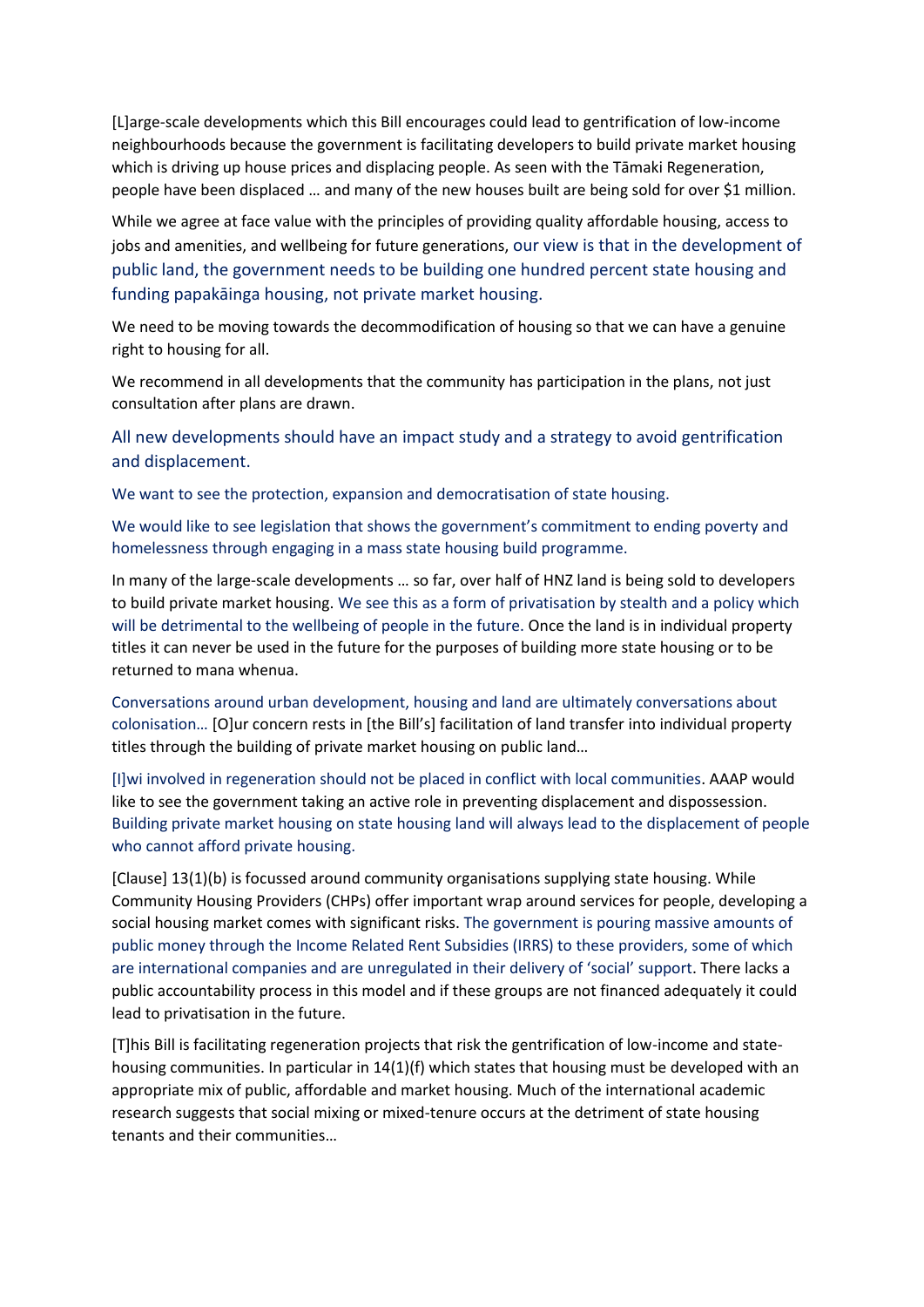Wealthy people do not give poorer neighbours social capital or create diversity as the policy suggests.

The most effective way the government could contribute to addressing the housing crisis is to engage in a mass build of quality state housing and to fund papakāinga. The government would need to write into legislation the security of tenure and the security of state housing provision. [Sufficient] state housing to house all those who are homeless and all those in expensive and substandard private rentals, … this is the most effective way to solve the housing crisis and simultaneously combat gentrification and displacement in low-income and marginalised communities.

Being a landlord to state housing tenants and at the same time being the urban development authority which is redeveloping state housing areas is a conflict of interest.

#### **State housing tenants deserve to have a landlord that has their interests at heart.**

Housing New Zealand should have a role in advocating for tenants on proposed changes to their communities. Public tenants should also have more democratic determination over what happens.

While HNZ has not always been a strong advocate for its tenants, the disestablishment of HNZC into Kāinga Ora removes the potential for a democratic voice for state tenants.

#### **Abbeyfield New Zealand submission on Kāinga Ora – Homes and Communities Bill**

CHPs have a wide range of expertise, are community based, innovative and have proven ability to be sound stewards of national resources. Many also provide wrap-around supportive services for tenants, enhancing their ability to be effective tenancy managers with a focus on wellbeing. Greater collaboration and partnership with CHPS will reliably deliver better results for those in housing need.

Cross-government collaboration would also be a valuable addition to this section.

#### **ActionStation Submission to the Kāinga Ora-Homes and Communities Bill**

The Housing Register waiting list for public housing has over 11,000 people on it [March 2019]. But according to the housing stocktake report in 2018, the real need for social housing is much greater.

Our wish is that this opportunity is taken to create the foundations needed for everyone in New Zealand to have their human rights to housing and community met. It is also our wish that this new Crown entity is grounded in legal best practice and recognises the articles of Te Tiriti o Waitangi.

[O]ther problems we see in the 'Mixed tenure' model, as it is currently being rolled out are:

- its insubstantial ability to address the root causes of the housing crisis;
- the lack a of thoughtful planning of how to mitigate the negative effects of the developments on the generally low-income, Māori and Pasifika communities it is being enacted upon; and
- that international research indicates that social mixing or mixed-tenure occurs at the detriment of public housing tenants and their communities.

We believe it would be wiser for the government to raise its self-imposed Budget Responsibility Rules to allow for substantial financial investment into public housing, rather than relying on revenue from the privatisation of Crown land.

We believe an increase in public housing would compel private rental prices down, quality up and save on public spending in the long term.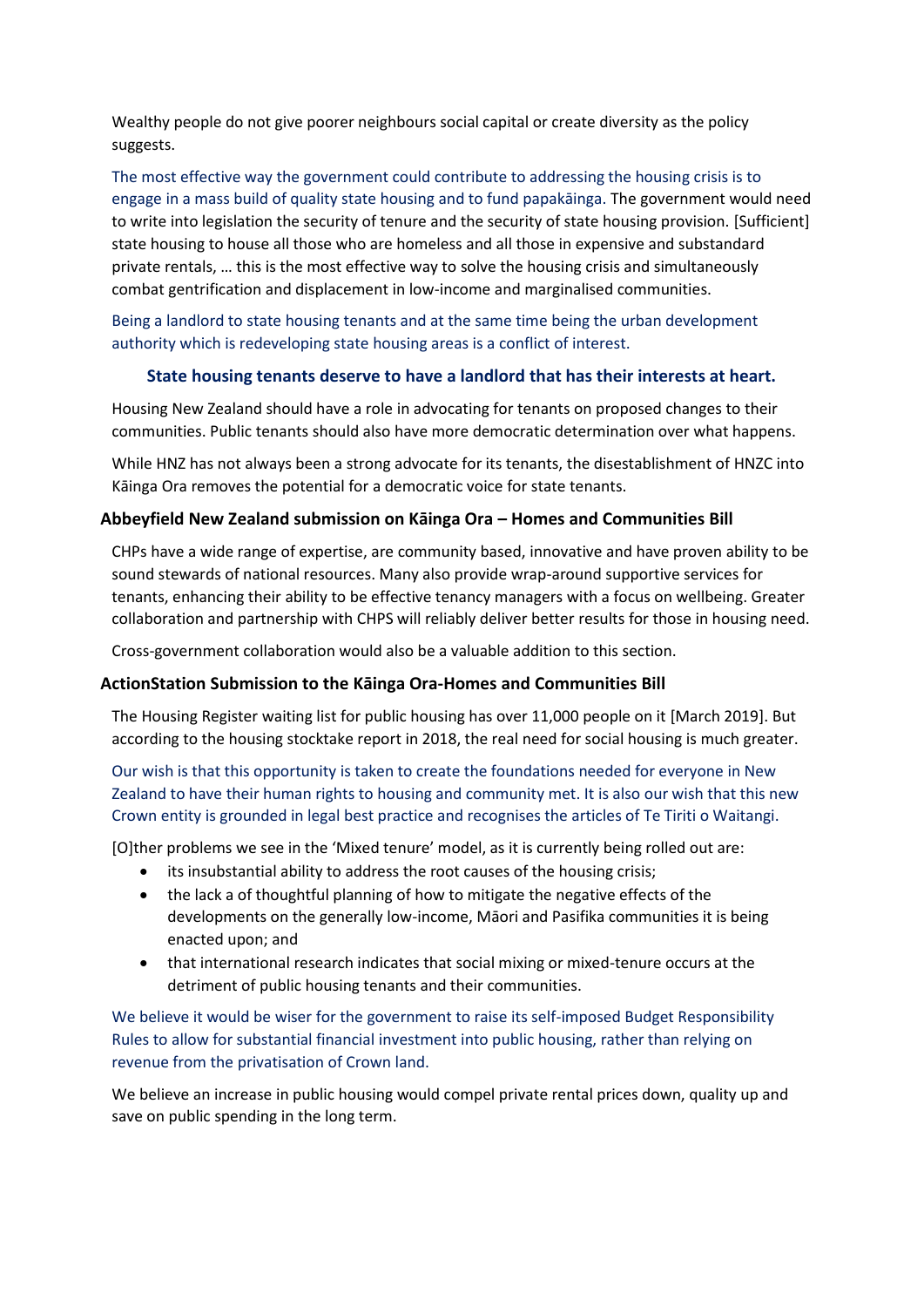As put by AAAP's Ricardo Menendez in March: "In the long run, building enough state homes would help alleviate the ballooning costs of \$36m/year in subsidising moteliers through emergency housing grants, and the \$1.7B going to subsidising private rentals through the accommodation supplement."

If [Kāinga Ora] is going to be a 'world class landlord', it is important to have a tenants representative on the Kāinga Ora-Homes and Communities board. We also support the creation of a subsidiary public housing tenants board to inform and support that person.

#### **Adrian Tyler**

The current wording of the bill does not ensure that the Treaty of Waitangi is binding on the actions of the proposed new entity 'Kainga Ora' in that the wording states (paraphrased) 'will have the capability and capacity to honour the Treaty' rather than ' will be bound by the Treaty'.

I was not able to confirm … how much clarity the bill gives to the types of financial assistance Kainga Ora will be able to make available for housing and to whom. The Kiwibuild initiative does not (to my knowledge) address the difficulty of procuring a deposit for a house on low or even average income.

Meanwhile most people who are renting are currently paying as much if not more than those making mortgage payments on their own homes - simply for lack of a deposit! This Bill has the opportunity to address this disparity and should explicitly do so.

I believe NZ citizens have been disadvantaged by immigration policies that have meant buying a home in [one's] own childhood neighbourhood has become an impossibility. I acknowledge the ethical complexity of this issue.

#### *Recommendations*

- Reword the bill to ensure the proposed new entity is clearly bound to honour the Treaty.
- Ensure that the bill explicitly allows for the proposed new entity to provide zero deposit and/or rent-to-buy finance - either by way of direct loan or by way of acting as guarantor for zero deposit loans with partner lending organisations.
- [E]xplicitly direct Kainga Ora to either prioritise, or be limited to only serving NZ citizens

#### **Blind Foundation – Royal New Zealand Foundation for the Blind**

New Zealand is party to seven of the nine core human rights instruments. These instruments set out binding legal obligations on state parties to protect, respect and fulfil the rights contained therein.

#### *The Right to Adequate Housing*

Article 11(1) of the International Covenant on Economic, Social and Cultural Rights (ICESCR) provides the most significant legal source on the right to adequate housing. The most authoritative legal interpretation of this right was set out in a 1991 general comment by the United Nations Committee on Economic, Cultural and Social Rights (CECSR), which considers countries' compliance with ICESCR (United Nations Committee on Economic, Social and Cultural Rights (1991).

*The right to adequate housing: Article 11(1) CESCR general comment No. 4. Geneva: United Nations).* 

This general comment makes it clear that the right to housing includes:

- security of tenure, for example, legal protection from arbitrary eviction;
- availability of services...;
- affordability, for example housing costs as a ratio of income;
- habitability, [inc] soundness of physical structure and absence of dampness and crowding;
- accessibility, for example by all ethnic, racial, national minority and other social groups;
- location, for example in relation to employment and schools; and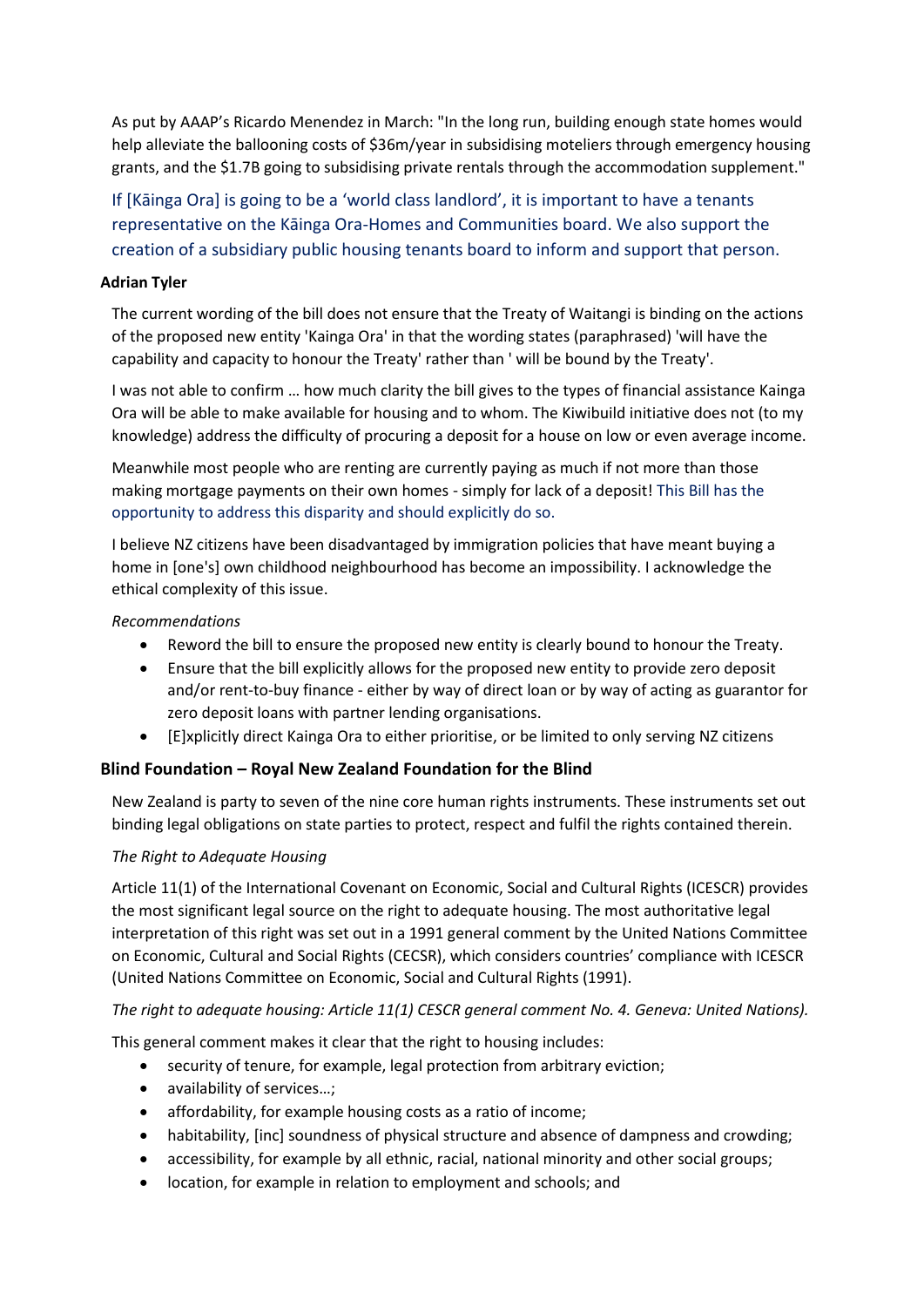• cultural adequacy, for example taking into account traditional housing patterns.

The right to housing should not be interpreted in a restrictive sense. It should be seen as the right to live somewhere in security, peace and dignity (UN Committee on Economic, Social and Cultural Rights (1991).

The right to housing for women, children and disabled people, respectively, is specifically mentioned in the Convention on the Elimination of all forms of Discrimination against Women, the Convention on the Rights of the Child and the Convention on the Rights of Persons with Disabilities. The latter convention emphasises accessibility requirements and also sets out disabled people's right to live independently and have the opportunity to choose their place of residence.

Aotearoa New Zealand needs to be accessible for everyone, including people with diverse needs. Accessibility includes private and public housing and needs to be considered as part of the government work programme on accelerating accessibility.

The Foundation welcomes the Bill's specific requirements around affordability and habitability, [and] the principles of Te Tiriti o Waitangi.

[We] are concerned that the Bill fails to incorporate the broader aspects of the right to adequate housing and ignores some vulnerable groups.

We recommend that the following specific amendments be made to the Act:

a. Article 10(2) include a new subparagraph (subparagraph j) - "lived experience of disability"

b. Article 11(b) include a new subparagraph (iv) - "able to engage with people with lived experience of disability"

#### **Bob Smith**

[W]hen will ALL NEW ZEALANDERS have equal rights?

#### **Bryan Johnson**

In replacing Housing New Zealand Corporation, Kāinga Ora Homes and Communities intends to uphold the principles of the Treaty and recognise and support Māori perspectives.

#### **Citizens Advice Bureaux New Zealand**

The overarching question we have about this Bill is whether it adequately prioritises a focus on public and affordable housing.

We believe that the proposed functions and principles underlying Kāinga Ora present a positive vision for the future of housing in New Zealand. This is particularly the case in relation to good urban design and well-connected communities, with mana whenua at the heart of planning and processes.

With HNZ being absorbed into a much larger Crown Entity, with a much broader focus, we are concerned that there is a risk of losing sight of those who are most in need.

The urban development focus for this new entity means attention is being drawn towards the provision of housing across the whole housing continuum (public, affordable, first homes, open market). While this is not a bad thing, it sits alongside the clearly articulated assurance from Government, that public and affordable housing are at the heart of the housing agenda.

We are anxious about whether the Bill provides enough clarity to ensure focus remains on providing appropriate housing solutions for those who are suffering the most.

Public housing is not up to standard.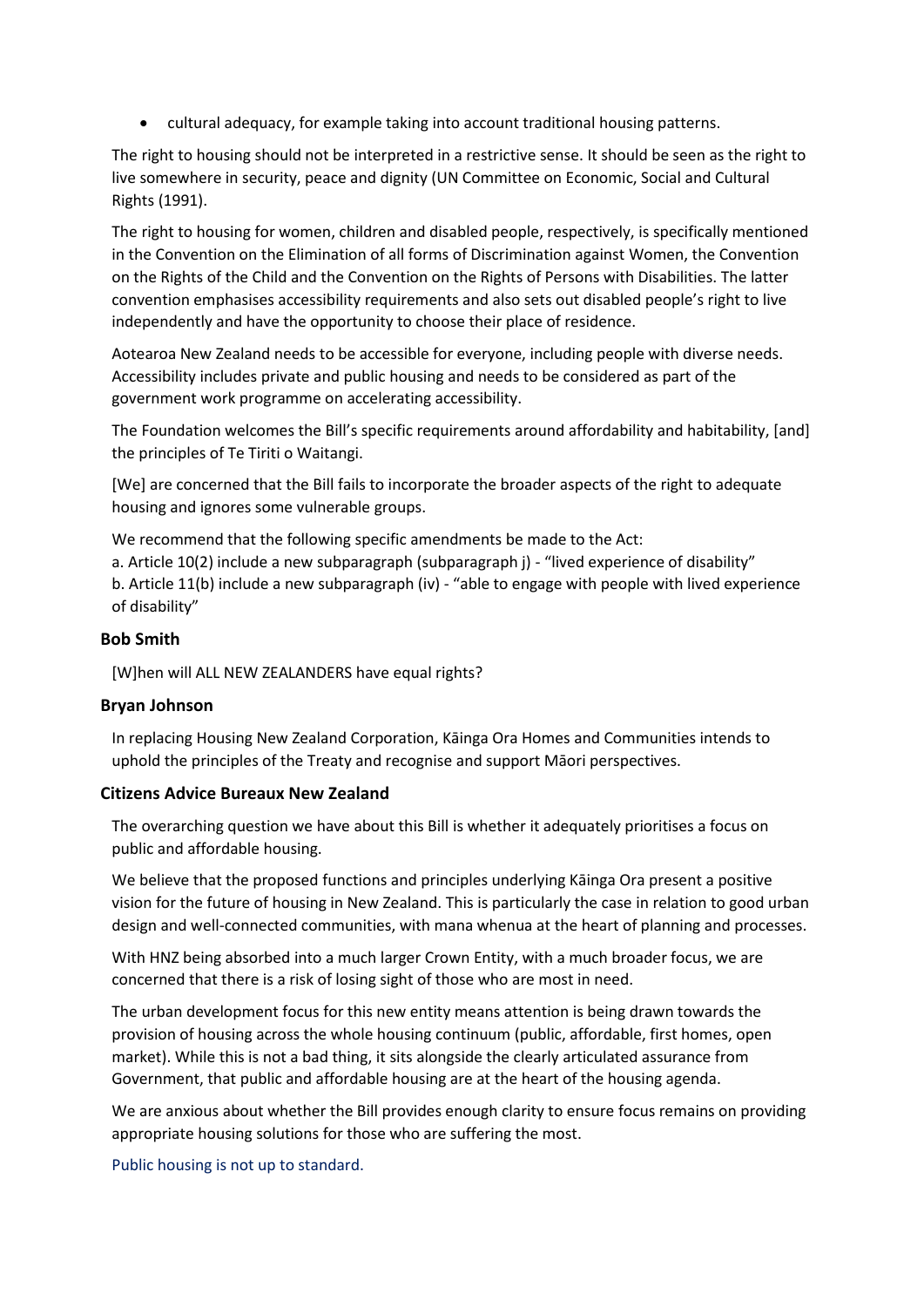A common feature of the housing enquiries we receive is that rental properties are poorly maintained, and provide unhealthy living conditions. Our analysis [of our records relating to housing enquiries] revealed a fairly bleak picture of our nation's rental housing stock, and of the attitudes of some New Zealand landlords to addressing the unhealthy living conditions.

Issues around sub-standard housing were prevalent for both private [and] public housing tenancies.

Common issues relating to public housing were mould and dampness, with related questions around the adequacy … of heating and insulation. [Of HNZ tenant clients] 24% were seeking a transfer … because of the sub-standard condition of their tenancy.

We are hopeful that [current legislative and regulatory changes] will result in meaningful change but there are other measures that need to be taken. These include regulation of landlords and property managers, and a robust compliance system that requires all properties to be certified as meeting minimum healthy housing standards.

There is also the opportunity to shift the focus on housing as a commodity to it being a social good.

Clause 14(1)(e) … refers to Kāinga Ora managing its housing stock prudently, including upgrading and managing its housing to ensure it remains "fit for purpose". [I]t is important to be clear about what "fit for purpose" means. We think that the management of the housing stock needs to more clearly link to healthy homes standards and clear indicators of what "fit for purpose" means.

#### **Centre for Urban and Transport Studies**

The proposed Urban Development Authority will only compound the problem, since its creation ignores the reason for residential land being so very expensive.

[CUTS] therefore asks that, before setting up any new Authority, the Government:

(1) properly establish economic justification (ie a basis in reality rather than idealistic ideology) for any further interference in the private sector market.

#### **CCS Disability Action**

The New Zealand Disability Strategy requires the government to ensure disabled people have access to warm, safe and affordable housing.

The government needs to take a leadership role and actively require universal design features in new housing through the Kainga Ora-Homes and Communities Bill.

The current lack of accessible housing negatively affects the wellbeing of disabled people and their whānau. It also creates costs for individuals, communities and the Government.

A significant number of disabled people report having an unmet need for housing modifications.

We recommend that:

1. A new subsection is added to Section 10 that states that the Board must collectively, have knowledge and experience of, and capability in universal design, disability rights, and accessibility.

2. A new subsection is added to Section 13 under "Housing" stating "to provide accessible rental housing for people with access needs." (recommendations abridged)

Presently there is a real shortage for housing that … meets the diverse needs of New Zealand[ers]. [T]here is very little available in terms of accessible housing, in both the private and public sector.

Recent research [shows] "60% of homes will be occupied by people with disabilities during their life, but flexibility is not well planned…with focus … on meeting minimum Building Code requirements".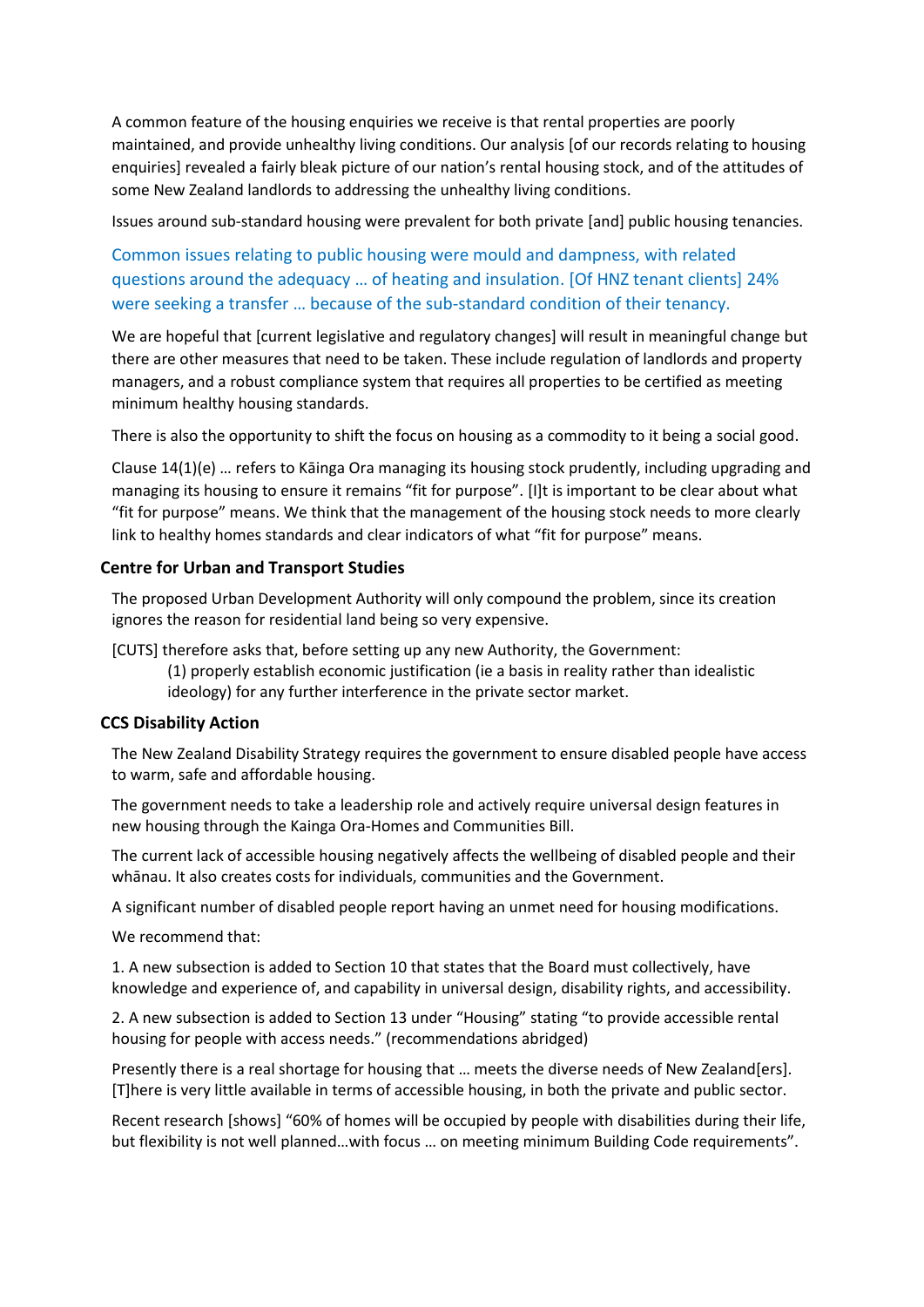A review of most social and private sector housing developments found that only 5% of all new homes built had three key universal design features:

1) A step free pathway and entrance;

2) A bathroom on the same floor as the entry level that can be used by most people;

3) Doorways and circulation space that allows for easy movement around the house.

Only 2% of new dwellings would meet the higher standards of a Lifemark® 3-star rating.

#### *Why there is an undersupply*

People often think of impairment/disability as something that happens to others, but not to them or their whānau [and] find it difficult to plan for the future and have trouble assessing uncertainty. Government departments sometimes still think of disabled people as a static group.

### This can lead to them focusing on building a limited number of accessible housing rather than promoting accessibility features in all housing.

#### *Economic and job costs*

An inability to move for a job because of a lack of accessible housing can be one of the factors stopping people from working (Saville-Smith & Saville, 2012, p. 27). Economic growth depends, in part, on the availability and capabilities of human capital (The Treasury, 2013, p. 6). Currently, disabled people are underutilised in the labour market (Statistics New Zealand, 2018).

The New Zealand Institute of Economic Research has estimated that if we can improve access and lower the unemployment rate for disabled people we can expect to see:

1. A \$300 million a year reduction in Jobseeker Health Condition or Disability benefit costs.

2. Increased tax revenues of \$387 million.

3. An extra \$1.45 Billion increase in GDP (New Zealand Institute of Economic Research, 2017).

The recent discussion document for the new Ageing Strategy noted that a limited supply of accessible housing and difficult modifying existing properties may cause problems for an ageing population (Office for Seniors, 2018, pp. 15, 25-26).

[I]naccessible housing can become unsafe for many people as they age and result in injuries.

A lack of accessible housing can also cause people to go into residential facilities… This creates high costs for the government.

We fully endorse the Prime Minister's statement that housing is a right (Cooke, 2017). The Convention on the Rights of Persons with Disabilities has two articles that apply to housing.

Article 9: This article requires governments to ensure disabled people access, on an equal basis with others, housing.

Article 28: This article requires governments to:

- 1. Ensure disabled people have adequate housing.
- 2. Ensure access by disabled people public housing programmes.

The NZ Disability Strategy requires the government to ensure disabled people have access to warm, safe and affordable housing [and] to consult with disabled people on legislation and policies…

We recommend that the Government partners with disabled people when planning any future housing policies.

#### **Development Contributions Working Group (DCWG)**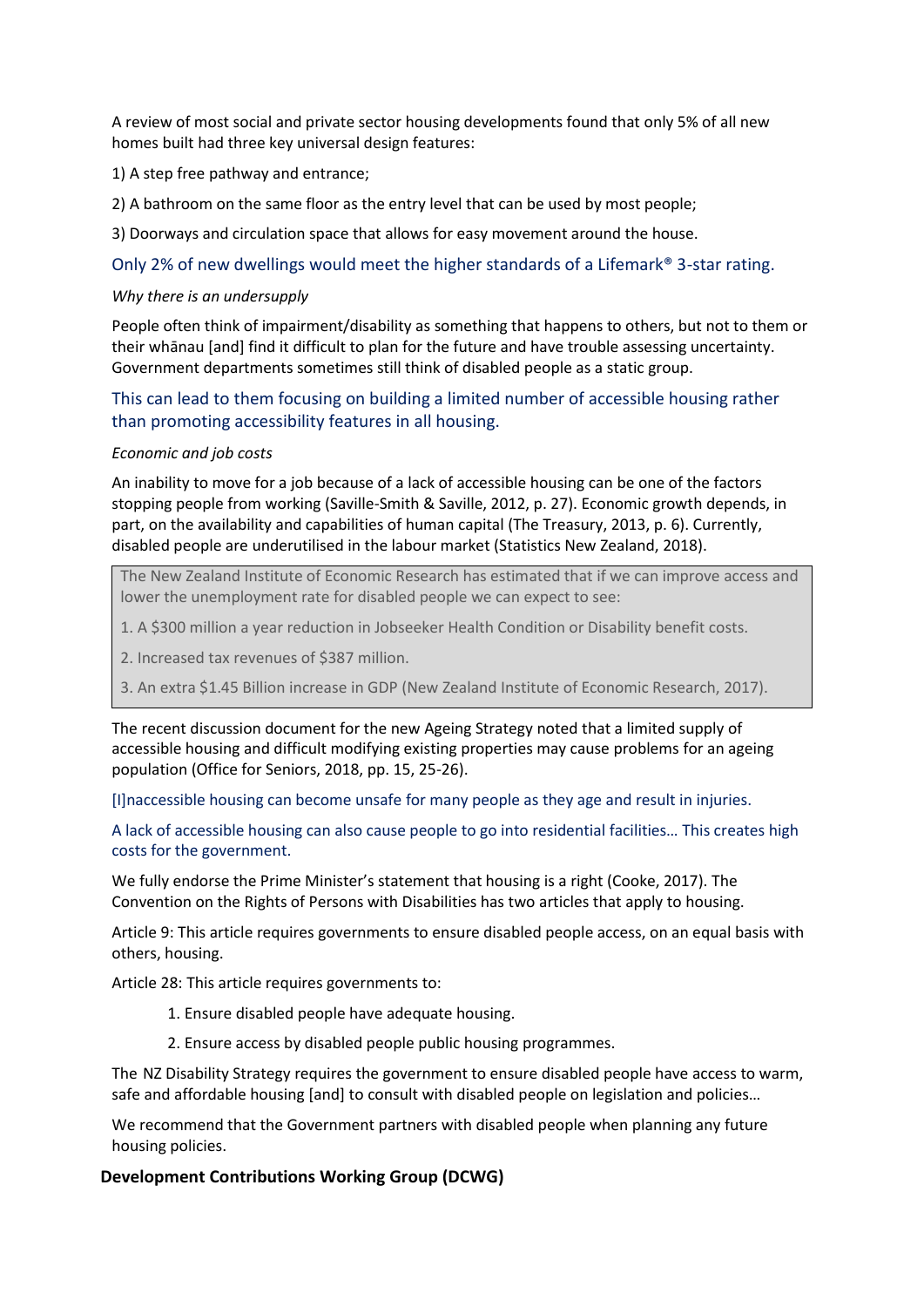The DCWG generally welcome the intention of the Kāinga Ora Bill to create a Crown entity focused on providing good quality affordable housing and to establish a clear mandate for large scale urban development and regeneration programmes. The potential for Kāinga Ora-Homes and Communities (Kāinga Ora) to positively help shape future communities is vast.

#### *No explicit requirement to collaborate and engage with local government*

The DCWG request that in S.14(1) of the Bill, that Kāinga Ora be explicitly directed to collaborate and build effective partnerships with local authorities when undertaking its functions.

Local government and Kāinga Ora are both charged with lead roles in developing the environmental, cultural, economic and social wellbeing of current and future generations. Both have primary roles in urban development and the infrastructure provision needed to enable this to occur.

Opportunities for local authorities and Kāinga Ora to achieve their purpose will be enhanced if the requirement to collaborate and engage is explicitly stated in the Bill.

#### *Apparent exemption for Kāinga Ora in respect of development contributions*

The DCWG request that the Bill explicitly provides that Kāinga Ora (through the development it undertakes) be subject to development contributions.

A central operating principle of Kāinga Ora is to have well-functioning urban environments by ensuring its urban development contains quality infrastructure and amenities.

By virtue of being a crown entity, Kāinga Ora will be exempt from paying development contributions.

If this exemption is enacted… a primary source of funding for new urban development infrastructure would not be available. The implications of such an exemption may be far reaching.

#### **Fiona MacKenzie**

The Bill is being rushed through despite lacking fundamental detail. Consequently, Treasury have been unable to determine the impact, cost, outcomes and risks of this legislation. It needs to have full consideration with development of possible alternatives, its reason for being, or possible ramifications. The extent of Kāinga Ora's power and the provision of checks and balances must be finalised before this Bill is passed. Rushed legislation is inevitably bad legislation.

Instead of addressing the very real impediments to progress and productivity inherent in the RMA and various Councils, the Bill creates Kāinga Ora so that select projects can override them.

[W]hile Kāinga Ora will not be subjected to these government-imposed problems, the rest of the community still will be. Surely it would be more sensible to correct the identified problems – the Resource Management Act and the Local Body legislation.

Where are the checks and balances to ensure that Kāinga Ora will always operate in the best interests of the entire community?

#### **Gayle Souter-Brown**

Overwhelming evidence links environmental design with health and well-being outcomes, educational outcomes and future prospects for the individuals who live in the space.

At the heart of well-being is the environment, where we live, work, play, go to school.

- Environment is associated with well-being (Ulrich, Simons et al. 1991, Kaplan 1995)
- Psychosocial and physiological effects of environment can be enabling or disabling (Hartig, van den Berg et al. 2011)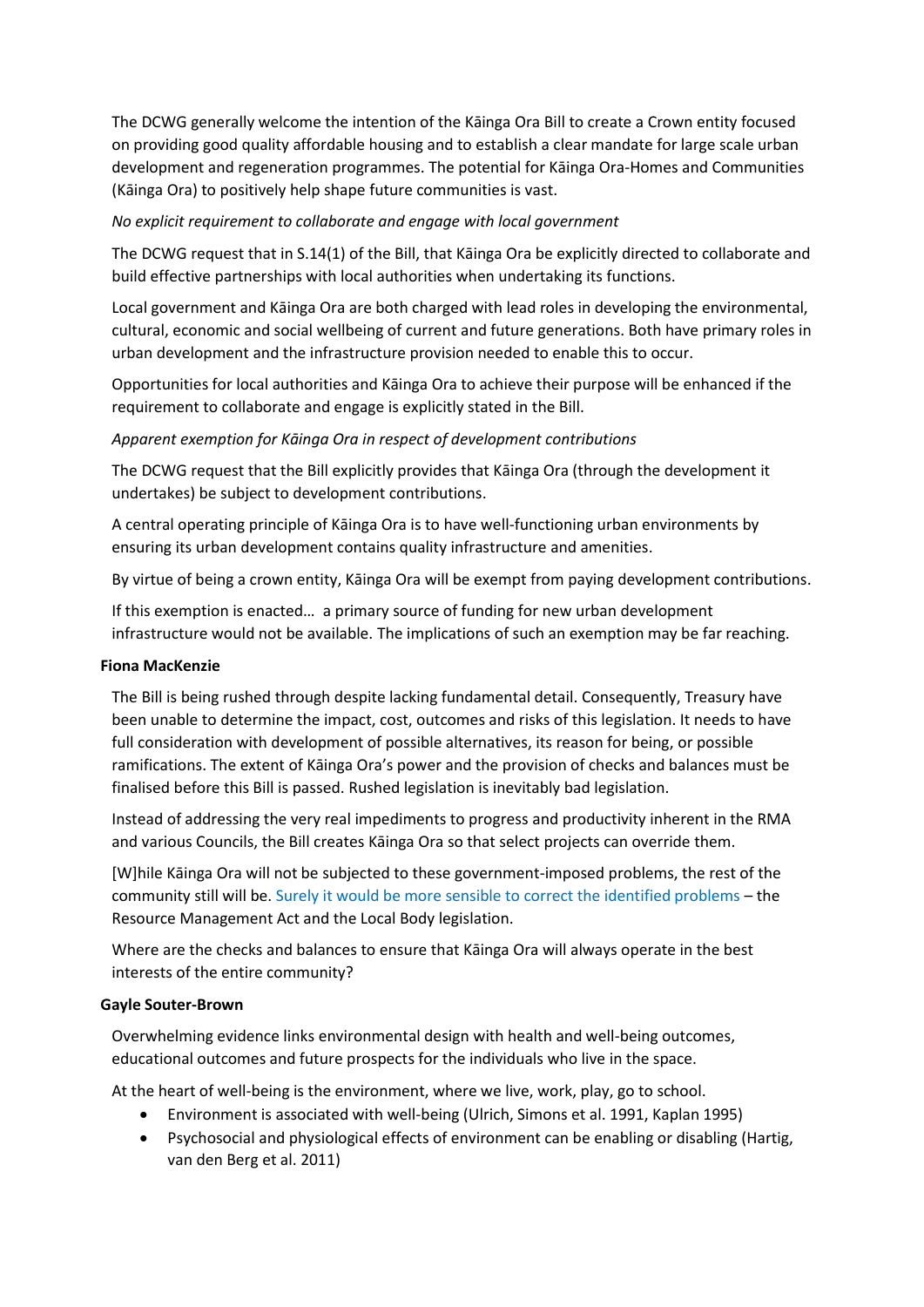• 30 minutes once a week outdoors in nature is the minimum required for health and wellbeing (Shanahan, Bush et al. 2016).

Housing is a significant social health determinant. Environmental design, as in how and which materials are used / access to natural light / access from indoors to outdoors / views of nature, experience of nearby nature, and the wider environment in which the housing is set all interplay to create a health and well-being- promoting, or limiting, experience. Biophilic design and salutogenic design intersect with health architecture, to create an effective, low cost, high impact intervention.

By utilising biodiverse, sensory-rich environments around housing developments, that emphasise seasonal change, provide a local fresh food source, encourage wildlife (birds, butterflies, beneficial insects, pollinators) to visit, traditionally hard-to-reach individuals are engaged, encouraged and enabled to pursue healthy, active lifestyles.

Given the evidence base around the efficacy and cost-effectiveness of salutogenic design, it makes sense for Treasury to fund the most cost-effective, efficient, and impactful option.

Any new Housing authority, policy and practice, must be cognisant of the research base around the importance and impact of environmental design.

Being able to modify the environment is also important. Opportunities to grow food, move chairs and tables in or out of the shade, play and interact with the environment further effect well-being.

#### **Garry Moore**

The Community Housing providers in New Zealand are in every town, every City. To not have them mentioned in the legislation is a significant error. My request is that this be remedied.

[New Zealand has] experienced, since the 1980's, wild oscillations in [housing] policy. National Governments have been inclined to rely on the "market". Labour Governments have tended to bringing housing solutions inhouse. In my mind neither of these offer complete, or correct solutions.

Throughout the Community Housing Sector has continued providing services to those most in need.

The sector has always grown when Central Government has acted in a collaborative manner. It is essential that the spirit of this partnership is acknowledged in the Bill.

25,000 people are being housed within homes provided by the Community Housing Sector. [W]ould it not be a sensible to have somebody with an understanding of the CHP sector [on the Board]?

#### **Hill Young Cooper Ltd**

We support the intent of this Bill for the following reasons:

- all people are entitled access to good quality, affordable housing choices that meet diverse needs;
- the provision of housing should go beyond the provision of a house to also include the provision of safe, connected, and vibrant neighbourhoods;
- the traditional urban development model of turning rural land into suburban homes is insufficient (and inefficient) in meeting existing and future housing needs;
- providing choices about dwelling size, tenure, and typology (e.g. tiny houses) is key; and
- housing needs to be integrated with access to jobs, amenities and services.

We understand that the three primary actions the Bill takes to implement these outcomes is to:

- 1. combine HNZ and HLC with parts of Kiwi Build into a new entity Kāinga Ora;
- 2. provide for a Government Policy Statement on urban development; and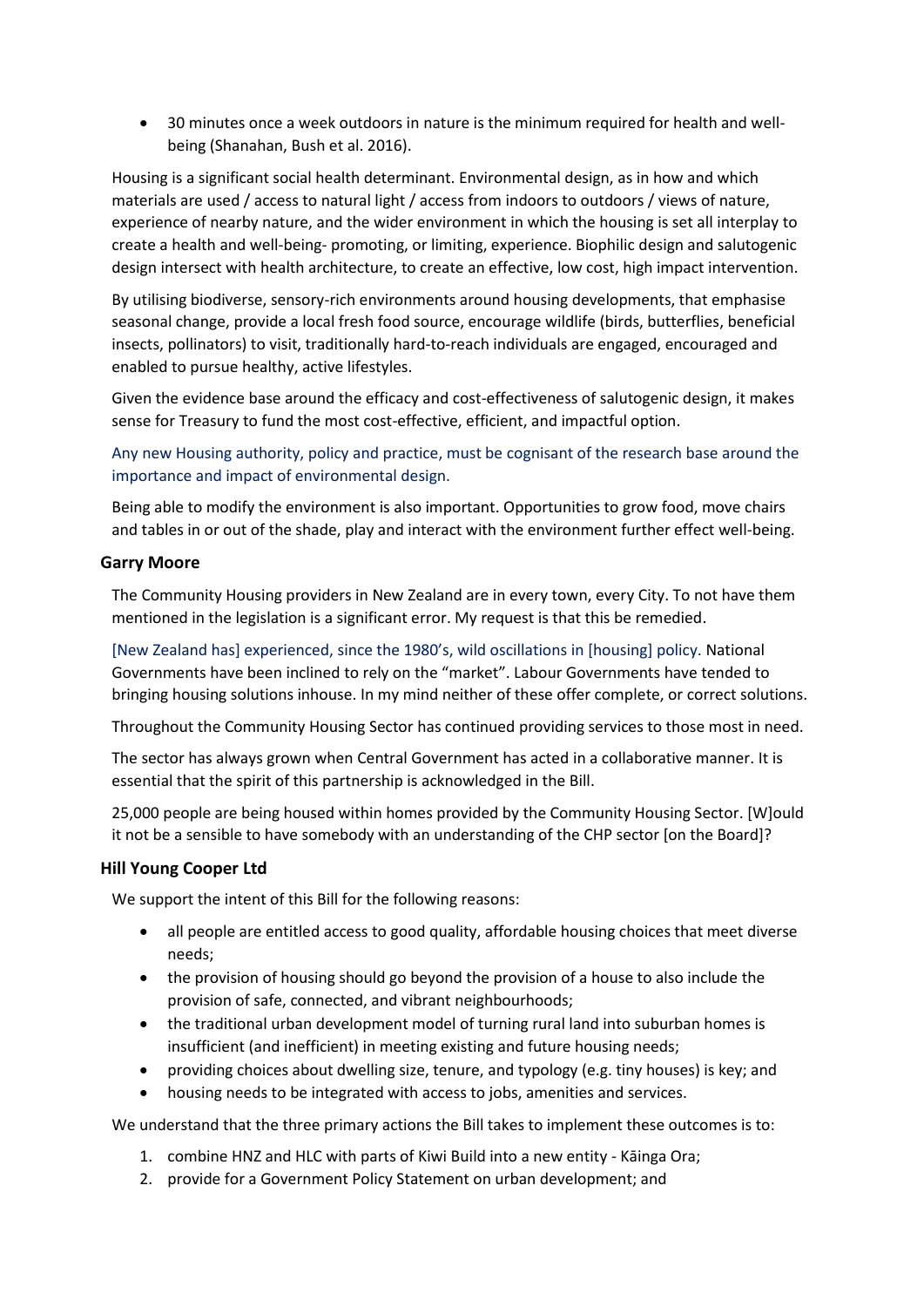- 3. provide for Kāinga Ora to undertake three roles:
	- a. build public housing
	- b. undertake development projects for defined urban areas
	- c. help co-ordinate and lead wider urban development.

[S]eparating methods from objectives may lead to some disjoint between the objectives of the new authority and the tools it has to implement those objectives. While the actions set out in this Bill are potentially positive, the overall framework needs to ensure that objectives are clear and that the appropriate range of tools are in place to implement these objectives.

We consider that the objectives should include:

- provision of warm, dry and safe housing;
- maintaining and expanding over time a stock of public and community housing that meets the housing needs of the most disadvantaged;
- promoting mixed, inclusive communities with diverse affordable housing choices across all neighbourhoods;
- good quality urban design of the associated public realm;
- environmental responsive, resilient, low impact (water sensitive) urban forms; and
- integration of land use with transport systems.

In addition to the above, the new authority should have the function of monitoring housing outcomes and investigating and implementing new tools and methods as need be.

To influence and co-ordinate market-led development so that it contributes positively to housing choices and housing needs, there is a need for a range of 'market shaping' tools such as:

- Inclusionary Zoning;
- value capture; and
- land re adjustment, to help address issues of land fragmentation.

[Clause 14 – Operating principles should be expanded to] identify the principles that should apply to all forms of urban development undertaken by Kāinga Ora, and urban development projects where the authority takes a leadership role. [T]he sub-section headed 'well-functioning urban environments' needs to be amended to allow the authority to implement the objectives in clause 12.

For example, principles could include:

- Influencing ... markets to support provision of quality, affordable homes;
- Emphasising urban intensification
- Taking a long-term view of housing and urban outcomes
- Building in resilience to natural hazards
- Ensuring land use and transport infrastructure are mutually supportive.

#### **Heritage New Zealand Pouhere Taonga**

The protection of historic heritage from inappropriate subdivision, use and development must be recognised and provided for as a matter of national importance under the RMA. Heritage NZ advocates for recognition and provision for historic heritage in planning and statutory documents.

Heritage NZ is encouraged by the inclusion [of principles relating to Stewardship and Sustainability], however [we] consider ['j' - *operating in a manner that recognises environmental, cultural, and heritage values and that mitigates the effects of climate change*] does not provide strong direction with regard to protecting cultural and heritage values.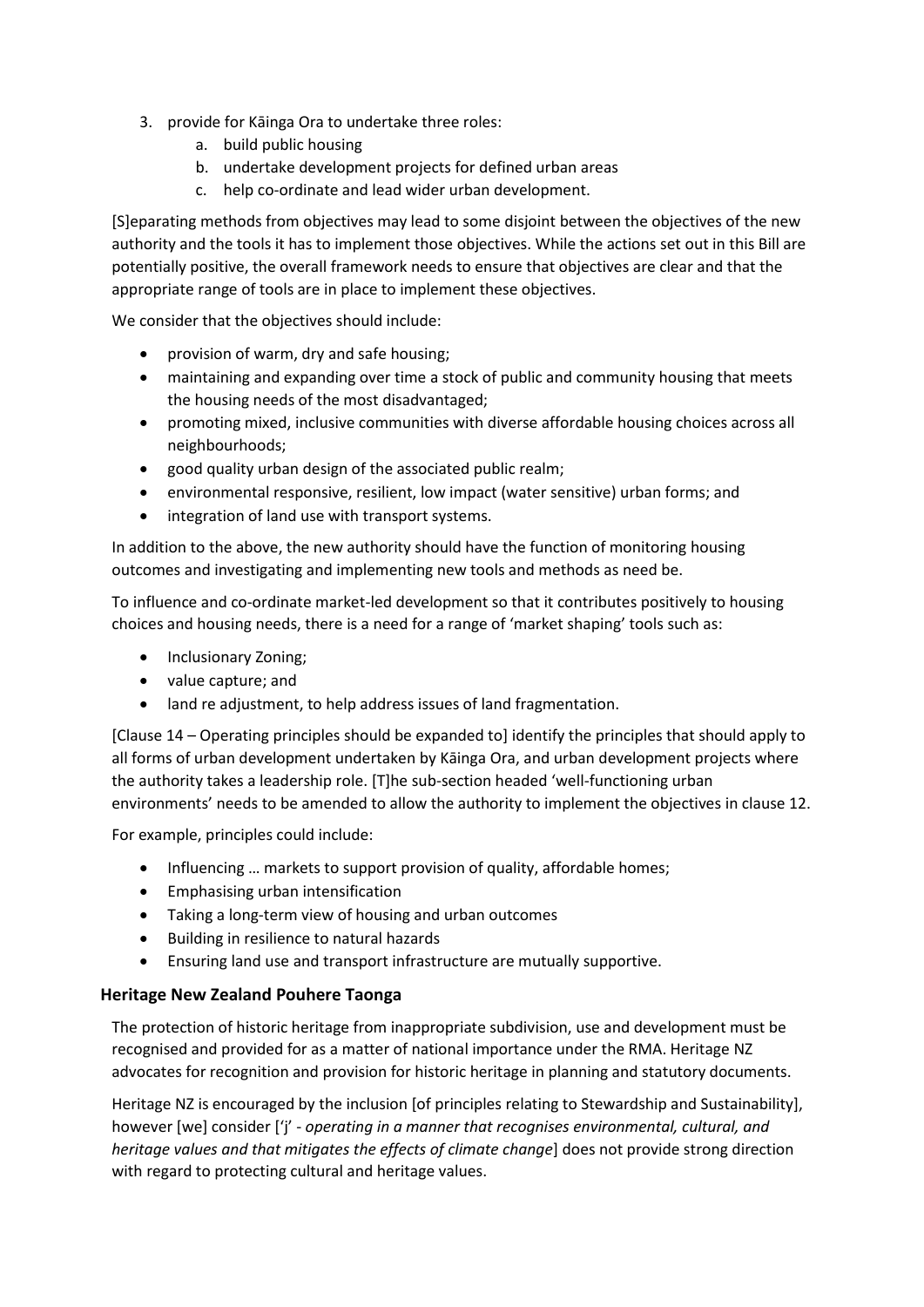#### **Housing Action Porirua**

Kāinga Ora brings together two conflicting interests: the provision of state housing and facilitating private development and market housing. [B]oth contend for the use of public land. We maintain that the government should only be concerned with the use of public land for public housing.

There must be a stronger commitment to not only maintaining but growing public housing stock. With a housing crisis and record low number of state housing, the government's role must be to provide more. State housing is the only guaranteed affordable housing for beneficiaries and low-income workers. We urge the committee to adopt an anti-privatisation clause.

We do not want to see the gentrification of Glen Innes, Marfell, or Pomare to be replicated in… other low-income communities. We urge the committee to adopt an anti-gentrification clause.

We support the explicit statement of the Crowns' responsibility to consider and provide for Māori interests. However, we recommend that all references to Māori interests be made clearer to recognise the different relationships and responsibilities of mana whenua and maata waka.

[W]e believe … "perspectives of developers" should not have equal weight as Māori or public housing tenants' perspectives [on the Board]. [T]he people whose communities are being developed should have the ability to elect board representatives. The Clause should be amended to provide for at least two specific roles to be filled by mana whenua and elected representatives.

Clause 17 gives individuals at Kāinga Ora the powers to define what is relevant to financial eligibility based on discriminatory or harmful preconceptions. We recommend that the wording be changed to safeguard against this possibility.

[I]t is unclear how communities will … have input to the GPS. [We] believe that there must be a clear process for those who will be affected to have their needs and views incorporated into the GPS.

An independent committee should be established that monitors the housing work, including whether the GPS is being carried through, the rigour of engagement and participation with mana whenua and maata waka, and to regulate privatisation and gentrification.

#### **Infrastructure New Zealand**

[We] consider that the Entity:

- should only step in where there is clear evidence of market failure
- should avoid crowding out private development
- should seek to promote development partnerships with local government and the private development sector wherever possible.

The objective of Kāinga Ora-Homes and Communities should be to cut through local governance and market barriers where they exist and ensure that national objectives are promoted as set out in the regulatory impact statement, including enabling:

- faster economic transformation through more effective, large-scale urban development
- better integration between land use and transport systems
- more control over the location, timing and quality of urban development
- increased planning certainty and incentive for developers to participate in largescale urban development
- increased access to private sector investment in urban development through joint ventures and partnership arrangements between the public and private sectors
- better return on public sector infrastructure investment.

We are concerned that the Bill does not clearly state these objectives.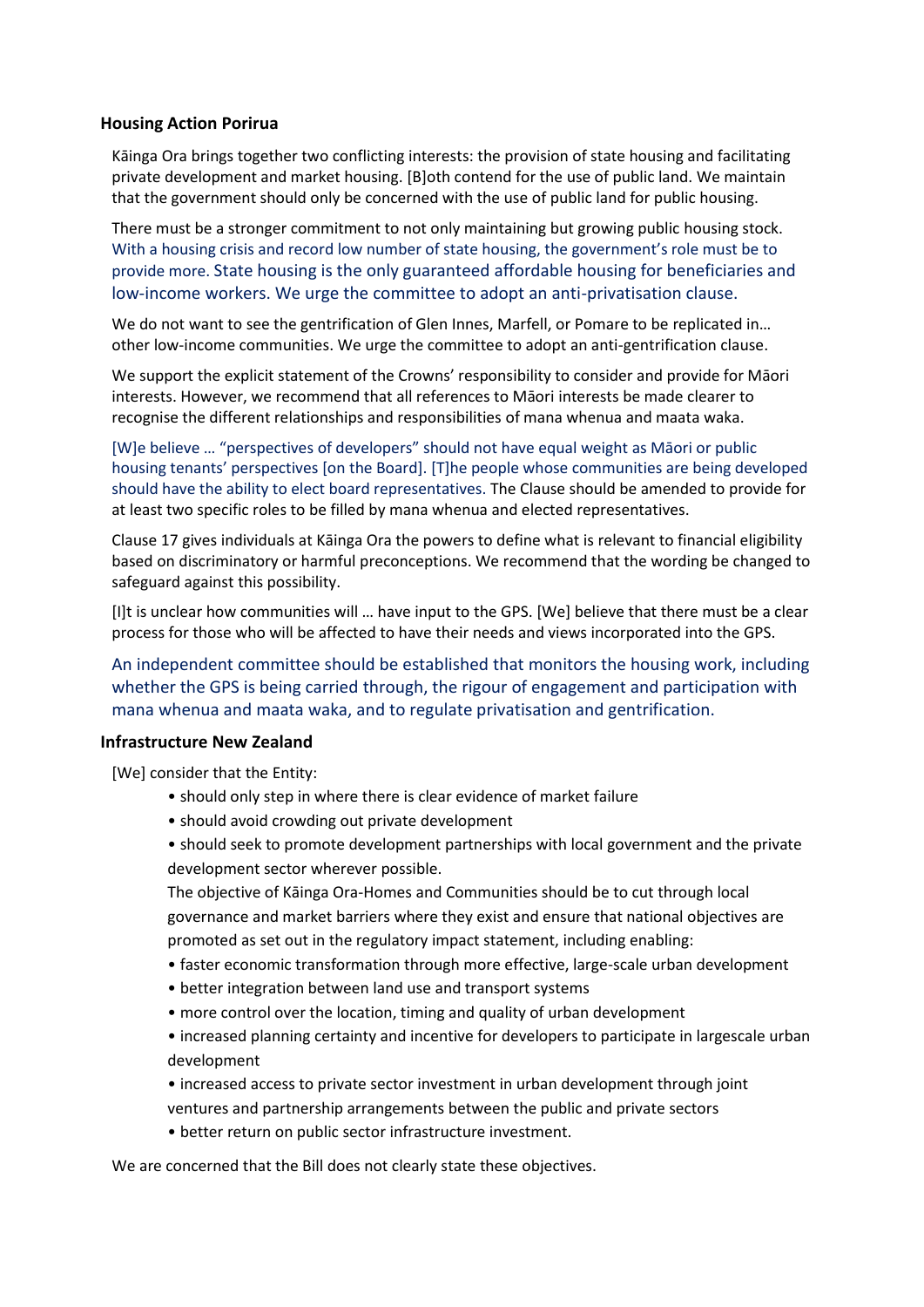The functions that Kāinga Ora will undertake will require substantial capability in the provision of housing and urban development. We are concerned that the description of core competency gives insufficient weight to the need for extensive urban development experience on the board.

In the long term, we would expect that a system which is not providing for national priorities is reformed, rather than local functions or market activities be consumed by a national body.

It is our strong view that the institutional and statutory arrangements for local decision making in New Zealand are not working and that these arrangements are directly contributing to issues in housing, transport, water and land development, among others.

Our preference is that the legislation overseeing these activities, specifically, the RMA, the Local Government Act 2002 and the Land Transport Management Act 2003, is revised.

## **He Kāinga Oranga/Housing and Health Research Programme & NZ Centre for Sustainable Cities based in the Department of Public Health, University of Otago, Wellington.**

Ensuring all New Zealanders can access good quality housing in sustainable communities that support their health and wellbeing is critical. We believe this Bill enhances the capability of the government in partnership with Māori to consolidate and coordinate central and potentially local government policies on public and affordable housing and urban form and sustainable development.

Regarding the role of 'Being a public housing landlord':

- the government's commitment to being an exemplary public housing landlord that sets standards for private landlords could be made clearer;
- greater focus could be made on security of tenure for public housing tenants as an essential part of the picture of quality housing, [and] the importance of safety in housing quality…

Regarding the 'Kāinga Ora—Homes and Communities' function in urban development, it is stated that it will provide a leadership or co-ordination role in relation to urban development, but does not discuss any intention to include any development of Kāinga Ora—Homes and Communities' own research capability. **It should be clear that Kāinga Ora will critically evaluate its initiatives.**

We request that in the development of each GPS, a review be undertaken on any new research that has been generated into different urban development models ([local] and internationally). We believe this is important to show how the … system under Kāinga Ora is responsive to research.

[We] encourage inclusion of 'taking into account the current and developing body of evidence and research about how Māori interests are met with current models of delivering housing' (Section 4(c)). This includes The Housing Policy and Services Kaupapa Inquiry (Wai 2750) currently at the preparation stage, as well as the Kāinga Strategic Action Plan published by the Independent Māori Statutory Board. [T]hese represent significant consultation on many issues [relating to this Bill].

[For] the improvement of health and wellbeing of Māori, who remain disproportionately affected by poor housing, recognition and development of these and other pieces of work driven by Māori and their concerns will be critical in ensuring that Kāinga Ora honours the role of … Te Tiriti partner.

We believe that to ensure that Kāinga Ora remains committed to supporting community wellbeing, it is important to also include knowledge and experience of, and capability in health and public health, as well as sustainability.

[T]o deliver urban development that will deliver diverse communities in a timely way, it is important to support innovation, capability and scale in the wider… development and construction sectors.

[M]ental and physical wellbeing of current and future generations need to be more explicitly recognised as part of Kāinga Ora' operating principles. We recommend the following amendments: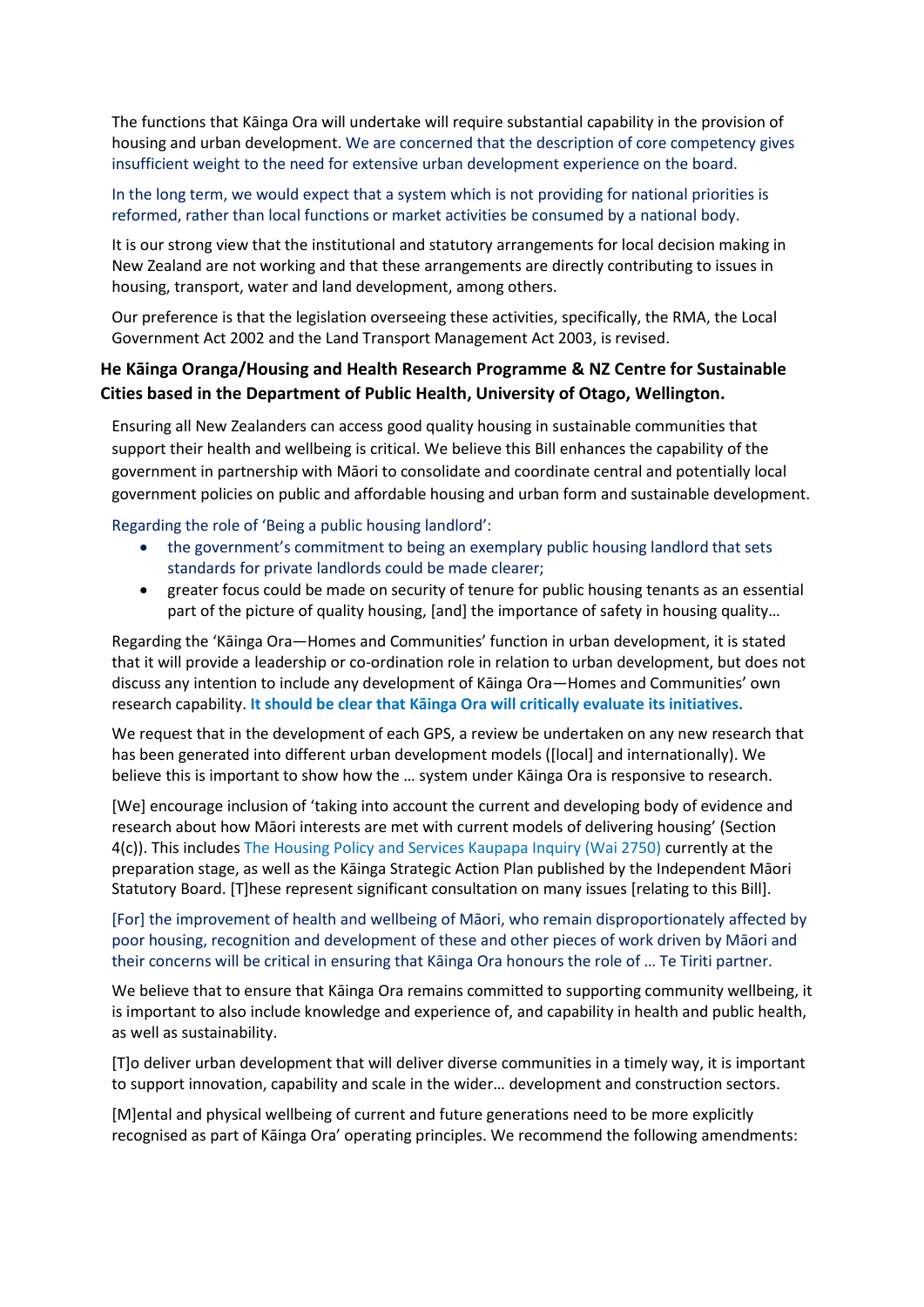• Section 14(1) - 'In performing its functions, Kāinga Ora must contribute to the social, economic, environmental, cultural and physical and mental wellbeing of current and future generations.

#### **Mangere Housing Reference Group**

The recent Mangere Development driven by HNZC and HLC, while necessary, has created real stress, uncertainty and even fear for many of our residents. Truthfully and in our view, this Mangere Development has not started well as it could have.

#### *Guardians Group*

The primary purposes of this Guardians Proposal are:

i. The MHCRG requests the Minister of Housing to support the establishment of MHCRG as the official and ministerially appointed and recognised community Guardians;

ii. The primary role of the Guardians will be to work alongside HLC, HNZ, local mana whenua and other key stakeholders at a strategic level to achieve an excellent and holistic regeneration project, [with] widespread support of people living in the area.

*Purposes of Kainga Ora* – We submit that central to the two key purposes for Kainga Ora in the Bill must be a community focus. In particular, the second key purpose of coordinating urban development projects is directly relevant.

We acknowledge that this is somewhat codified in Section 13 of the Bill. But we do not want other communities to go through what we have gone through… Therefore having groups like ours working alongside Kainga Ora right from the start at strategic levels in our view reduces damage locals face.

*Kainga Ora Board* – We submit that key community representatives who have the governance, housing and community skills should be appointed to this Board.

The Community Housing Sector cannot be ignored in this change towards Kainga Ora.

Innovative and strategic relationships with local groups from these communities is crucial. This needs to be robust, sustainable, resourced and real.

*Increased Bureaucracy* – We hope that this entity does not increase the bureaucracy and systems that community members have to navigate for social housing provision. These processes are even more important under the urban redevelopment function of Kainga Ora where social housing tenants are displaced and moved from their existing houses.

#### **New Zealand Airports Association**

NZ Airports is concerned to ensure that the framework and principles set out in the Bill… take into account and do not undermine the existing protections for airports. The effects of urban development on airport operations must be appropriately considered.

The location of urban development is key to the provision of good quality and healthy housing for the well-being of residents. In relation to airports, it is well recognised that developments placed within areas subject to the effects of aircraft noise may not achieve good quality or healthy housing.

#### **New Zealand Institute of Architects**

The goal of the Kāinga Ora – Homes and Communities Bill is, "to contribute to sustainable, inclusive and thriving communities". [T]his goal is laudable, as far as it goes – but it does not go far enough.

[A] more fundamental issue lies in the Bill's treatment of the relationship between the provision of housing and the successful development of communities, or what it also calls urban development. The Bill approaches these two aims as discrete objectives that must be reconciled, rather than as part and parcel of the same issue: a challenge that requires an integrated solution.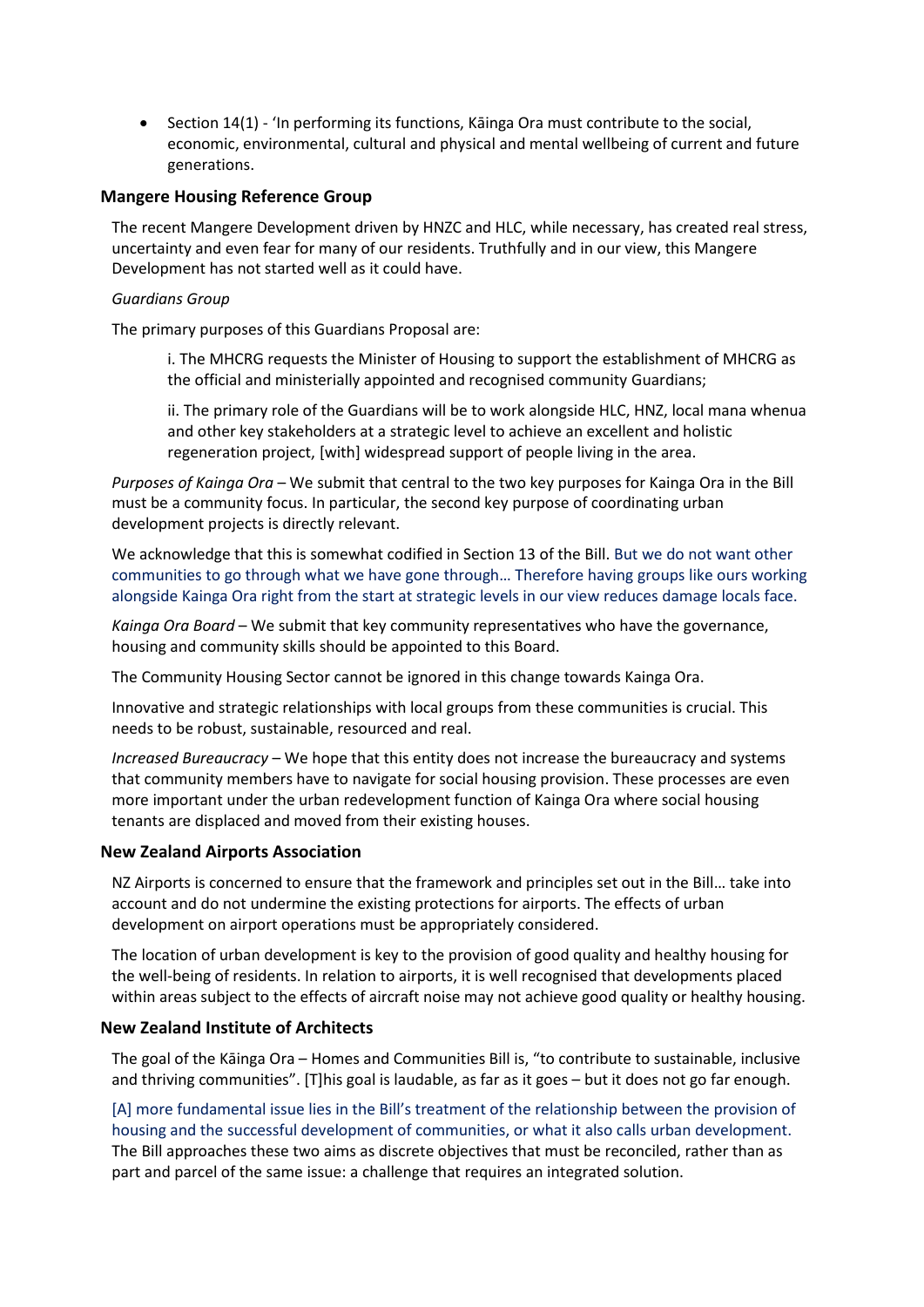The Bill should be ambitious and recognise that the Kāinga Ora Bill, in the scale of its investment, is about making places, and its purpose is to make better places. Kāinga Ora is about bringing people together to shape better cities, towns and neighbourhoods across New Zealand. People, place and the security of tenure should be the framework established by the Bill.

The Kāinga Ora Bill is an opportunity to effect qualitative as well as quantitative improvement in housing and infrastructure – to provide inspiration as well as amenity.

By separating the building of homes from the development of communities, that is, by isolating an individual frame from the larger picture, Kāinga Ora threatens to revive the type of development we thought was consigned to history - post-war dormitory suburbs that lacked infrastructure.

The Bill should own its intention to create great places for New Zealanders, and great places – neighbourhoods and communities, towns and cities – rarely happen by chance. Internationally, it is recognised that the quality of place influences individual and community well-being.

Housing is physical infrastructure and communities are social infrastructure; the Bill should seek to ensure that all infrastructure is planned, coordinated, efficiently financed and delivered.

The Bill is characterised by a tentativeness that indicates a reluctance to aspire to real innovation in the quality of housing and the shaping of communities.

[The] Bill… is surprisingly silent about where necessary design leadership, advice and policy is going to come from. Kāinga Ora's goals require sophisticated design thinking. Where is this high-level, joined-up thinking… ? Who will have responsibility for converting … ambitions into designed reality?

#### A dedicated design office and capability is fundamental to the Bill and GPS.

'Urban planning and design' is one area of 'knowledge, experience and capability' that must be represented on the board. However, this competency is only one of nine identified.... It is… too much to expect a solitary board member to compensate for the lack of executive or operational design experience in an agency with such an ambitious remit.

#### Well-designed built environments are healthy, responsive, integrated, equitable and resilient. Is this what the Bill envisages under the definition of 'quality'? If it is, the Bill should say so.

"Promoting good urban design" positions Kāinga Ora as a cheerleader for good design, rather than as an agent and setter of benchmarks. A Crown Entity responsible for the creation of new places and communities should demonstrate good practice and be required to continuously improve.

[D]esign is not an 'optional extra' or add-on, but an essential process extending from vision to project completion. The proper observance of such a process will deliver value for investment and value for communities. An alternative expression of this clause is: "promoting best practice in urban and community design and development, having regard to access to transport and other services, and innovations in sustainable development".

We suggest it is advisable for the legislation to reference "built environment" or "better places" rather than "urban development". [U]rban development is often perceived as creating winners and losers. A reference to *better places and the built environment* [implies] a more inclusive outcome. It is a reasonable expectation that a place must be improved by the performance of Kāinga Ora.

#### *Built Environment Commissioner*

The Commissioner's role would be to review and provide advice on the built environment and the system of agencies and processes established by the Government to manage the built environment, as identified and prioritised in the GPS. The primary objective of the office would be to contribute to maintaining and improving the quality of the built environment through advice [to various parties].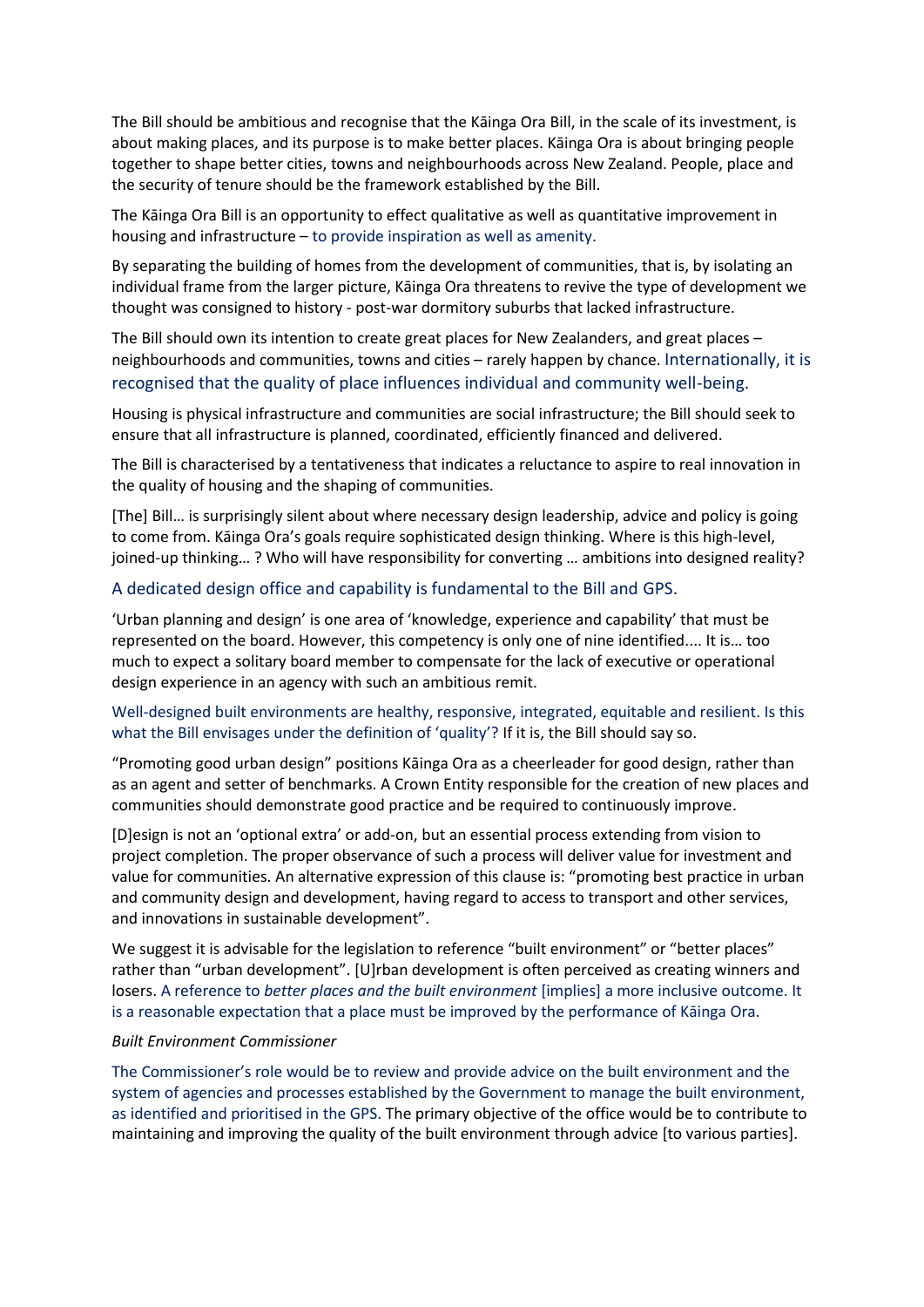# Be ambitious and embrace, people, place and neighbourhoods as the focus of Bill and in its title.

#### **New Zealand Nurses Organisation**

[O]ur primary focus on the Bill is the impact of suitable housing on the health and wellbeing of all New Zealander's. A key factor [is] addressing of significant health inequalities, underpinned by the impacts of poverty and the lack of affordable and appropriate government housing.

- Urgent work is required of the Bill with regards to its obligations to respect, and acknowledge the te Tiriti o Waitangi relationship, and to act as treaty relationship partner;
- Clarity is required with definitions used in the Bill, such as "Māori interests", "partnering with Māori" and "protections for Māori interests", rather than using consistent treaty partner wording which recognise the status of mana whenua as treaty partners;
- We recommend that mandatory cultural competency training should be available and required as part of te Tiriti o Waitangi obligations for all staff

Recent research has indicated that the importance of the dwelling as a platform for well-being, independence and social connectedness increases as people age. Further research indicates… an increase in poverty in Aotearoa New Zealand and a decrease in accessible, affordable government housing, has led to an alarming increase in … severe housing deprivation (homelessness).

We recommend that a Health Impact Assessment (HIA) tool is used to ensure that unintended consequences of this Bill, including any future urban developments, must not negatively impact or contribute to further inequities on the social, economic, environmental, and cultural wellbeing of current and future generations.

#### **Public Service Association**

[A] reinvigoration of New Zealand's public housing approach is needed… [including] significant capital investment. Public and social housing are critical components of our social and economic infrastructure and play a vital role in ensuring the health and wellbeing of our citizens and our communities. Decent, affordable and secure public housing can help overcome inequalities.

We welcome the commitment ... to strengthen the role of central government in the planning and co-ordination of housing and urban development. The merger of HNZ, HCL and parts of the Kiwibuild programme into one agency with housing and development powers is a positive step.

Most of the Housing NZ members surveyed as part of this submission thought that the creation of Kāinga Ora-Homes and Communities would help address current housing challenges.

The PSA strongly welcomes the commitment expressed in clause 4 of the bill to "consider and provide for Māori interests", in particular the requirement in 4(a) that the new agency "uphold the principles of the Treaty of Waitangi (Te Tiriti o Waitangi)".

We question however the rationale behind clause  $10(2)(g)$  which recommends Board members with expertise and experience in "business generally", particularly given that the perspectives of the construction industry and developers are covered. Membership could …be strengthened by people with experience in community development and citizen engagement.

The PSA supports a significant increase in government investment in public housing. The bulk of this investment should go to the building of quality state housing. However, the state should also work collaboratively with local government, Iwi, other Māori organisations and the community non-profit sector to support both building and tenant care programmes.

We are disappointed that this bill doesn't signal an expansion of the state housing stock, but [retains] the residualist approach highlighted by clause 13(1)(a) which stresses that the function of the new agency is to "provide rental housing, principally for those who need it most".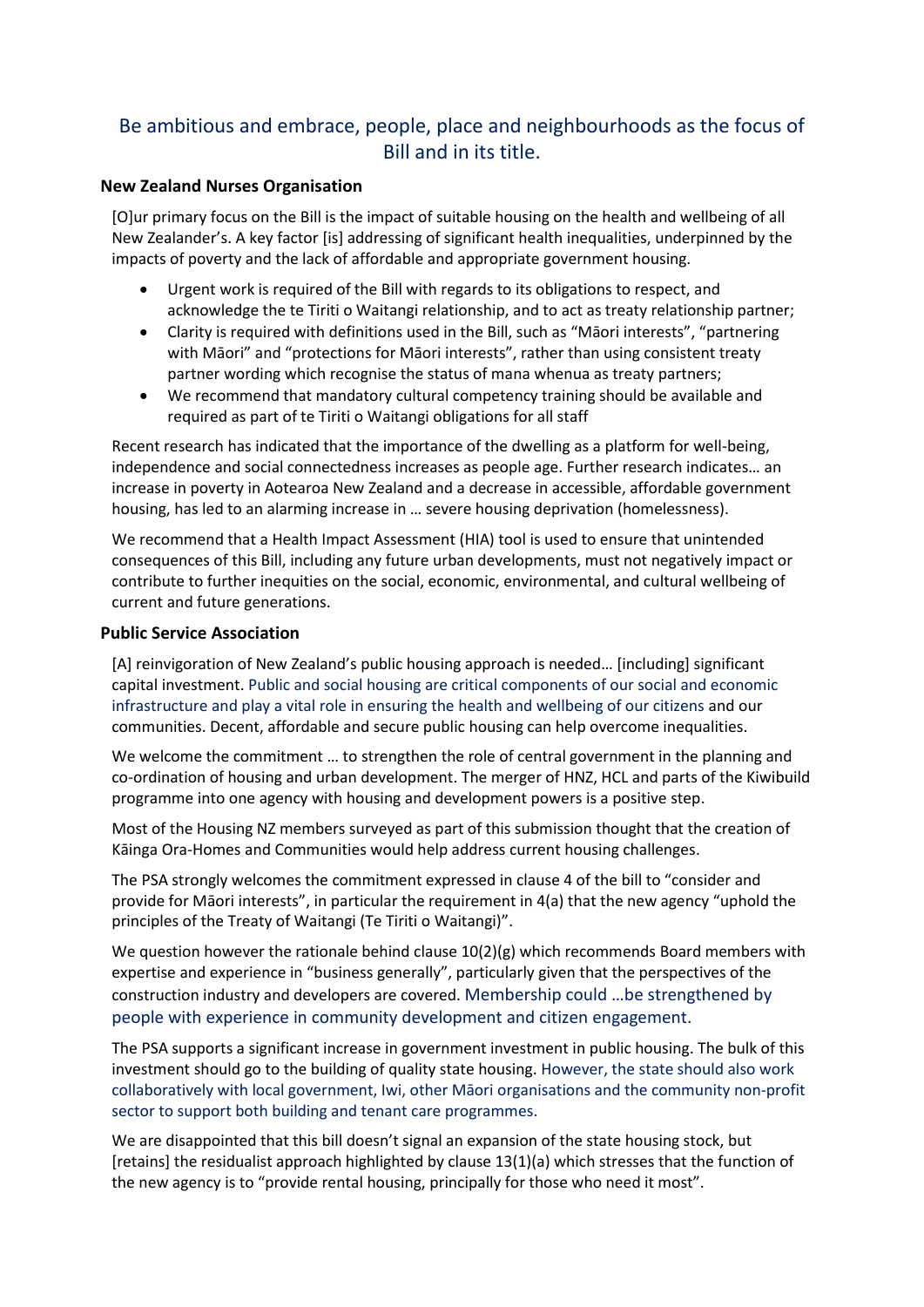The residualist approach to public housing provision has restricted access to state housing to only those in the very highest need, leaving others to rely on a private housing market.

The PSA strongly supports the operating principles expressed in clause 14, and in particular the responsibility of Kāinga-Ora to contribute to the "social, economic, environment, and cultural wellbeing of current and future generations" (14(1). In order to achieve this … the new agency will need to significantly increase the supply of affordable state housing.

#### **New Zealand Planning Institute**

We are concerned that the first framework legislation (contained in the Bill) does not … establish the ground rules for the relationship that is expected between local government and KHC. [T]he Bill does not adequately address the risks and inefficiencies that will result from a confusion of roles and responsibilities. This will potentially add costs to local government and create significant inequity within communities, including on the demand for infrastructure.

[The] Bill should have much greater recognition of the significant overlaps that exist between the functions of local government and those of KHC, and that the functions and operating principles of KHC be expanded to ensure that collaboration and agreement be the normal relationship expected [and] options such as "veto power" or "means to proceed" are exceptions to that norm.

NZPI is concerned to ensure there is legislative clarity in respect to the various laws and statutes that may need to be had regard to, or given effect to, by planners or other professionals when carrying out their duties in relation to plan making and development application processing and preparation.

#### **New Zealand Council of Christian Social Services**

This Bill makes significant changes to the core entities involved in providing affordable rental housing as well as affordable home ownership, for tens of thousands of people. It is a vital opportunity … to create a robust framework for sufficient supply of good quality affordable housing in the long term.

NZCCSS supports the clear obligations created in the Bill to support the aspirations and wellbeing of Māori and operate in a manner that upholds Te Tiriti o Waitangi.

It is a signal of failure for current housing policy that Māori are disproportionately represented amongst the homeless and on the waiting list for public housing tenancies. In addition, the home ownership rate for Māori is much lower and declining faster than for non-Māori.

It is troubling to read the Bill and accompanying policy papers and find little or no reference to the Right to Housing. We believe this is a significant omission. NZCCSS recommends that the Bill include clear reference to the Right to Housing. This could be achieved through … the principles [and] requiring the Right to Housing to be referenced in the GPS.

NZCCSS supports the development of a GPS on housing that can become a clear and ongoing reference point over the long term. The lack of any overarching strategy for housing has greatly hindered attempts to respond to the housing crisis.

Preparation of the GPS must involve widespread and genuine consultation with affected communities.

NZCCSS recommends the Bill include clear reference to the role of community housing providers alongside and complementary to the role of the state-owned housing provider. We note the concerns raised by NZCCSS member agencies who are registered providers about how the changes proposed to the Housing Restructuring and Tenancy Matters Act 1992 will affect them.

We support the recommendation from Community Housing Aotearoa to include specific reference to registered community housing providers in the definitions and other appropriate clauses.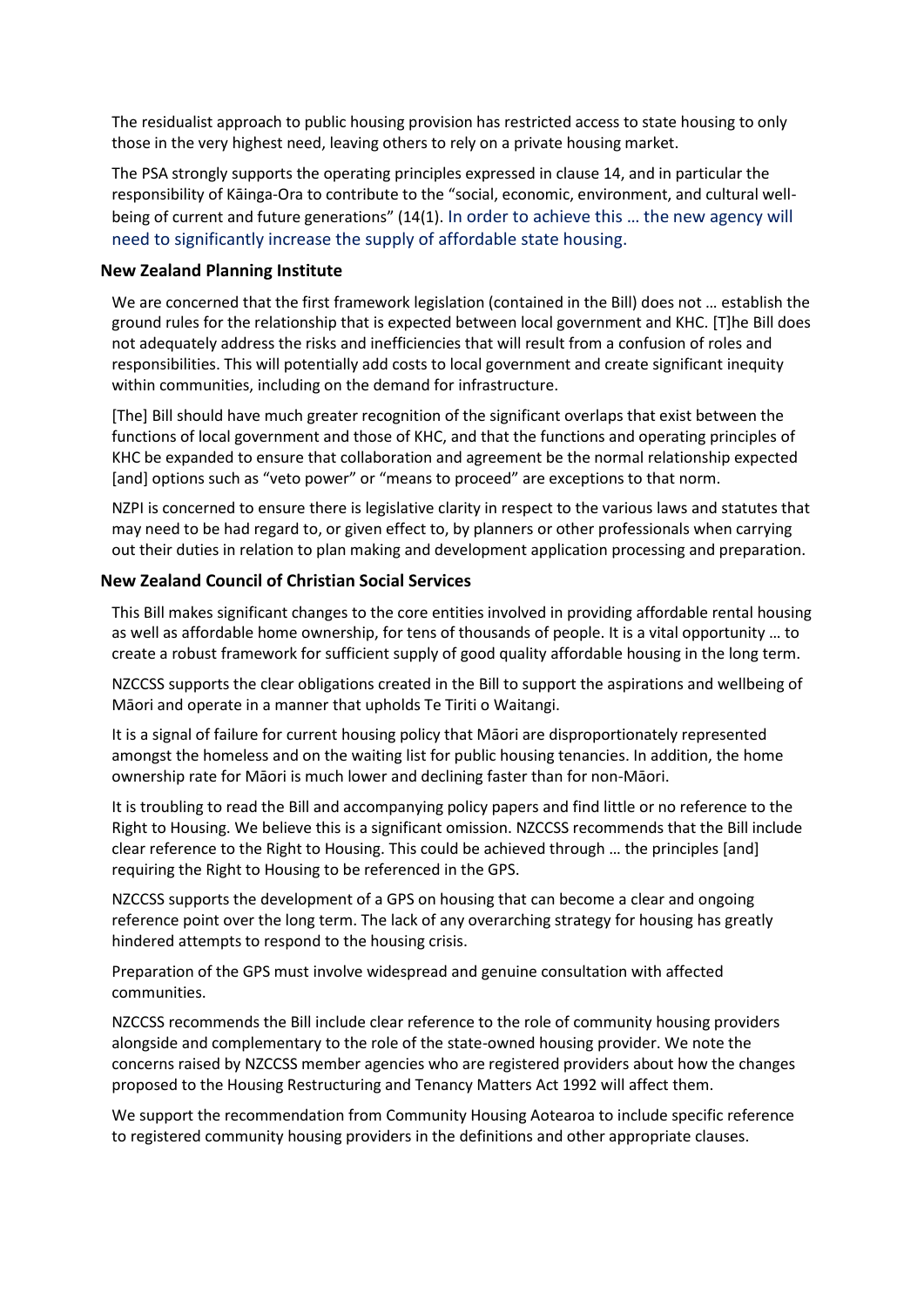The dynamic and growing not-for-profit community housing sector is an ideal partner and collaborator with government in meeting the affordable rental and home ownerships challenges.

NZCCSS recommends the Bill include requirements for meaningful engagement with NGO and wider communities across the whole planning and development process.

#### **Planalytics**

We recommend that definitions of ''economic, social, environmental, and cultural well-being" be included in clause 5 of the proposed Bill. They should be clarified for the purposes of transparency and consistency. For example, where does mental health fall within the four listed well-beings?

We recommend that clause (13)(1) be updated to include a sub-clause under 'Housing': "to support organisations, including but not limited to local government and community housing providers, who also provide housing solutions for people in need". This would recognise the role of other housing providers and create a clearer mandate to work across the sector [per clause 14(1)(k)-(m)].

We recommend that clause (13)(1) be updated to include a sub-clause under 'Urban development': "to work closely with local government to understand, enable and support the activities of local government in relation to urban development and growth planning". [I]t would be advantageous for Kāinga Ora to work with local government, rather than duplicating or working in isolation.

We support the development of a GPS on housing and urban development, however, are concerned that 12-months is not a realistic time period. Meaningful consultation requires time.

It is strongly recommended that a sub-clause be inserted as follows: "monitor the performance of the GPS by consulting widely with local government, communities, and other stakeholders. The outcomes of this monitoring shall be made publicly available and will inform the updated GPS".

#### **Property Council New Zealand**

There are many issues holding back the property industry and these are not new. They stem from a mess of perverse incentives facing growth councils including; debt limits, infrastructure financing problems, and difficulties with the RMA processes and district plan requirements.

Kāinga Ora will not solve all the complex issues but is a good step in the right direction.

We support government involvement in the establishment of urban development projects as these cannot exist in isolation and must integrate well within the wider community. Government needs to be involved in infrastructure-related decision-making because it is a critical enabler. Central government was [involved] when New Zealand was keeping pace with our growth.

We hope that [Kāinga Ora] will become a powerful delivery entity, co-ordinating urban development projects that provide a mix of public, affordable, and open-market housing throughout the country.

The consolidation of these agencies will help to reduce the complexity and improve co-ordination by integrating the full government development programme. A rationalised procurement process across government will likely give the property sector more certainty and scale to reduce costs.

Kāinga Ora needs to ensure that it complements and partners with the property sector. Kāinga Ora can de-risk large-scale developments which are too complex for the property sector on their own.

We strongly support Kāinga Ora acting as the master planner, streamlining the resource consent process and investing in infrastructure.

#### While we appreciate that Kāinga Ora will be a Crown entity which will need to follow government policy, we hope that the structure and priorities remain stable over future governments.

We support the proposed General Policy Statement on Housing and Urban Development (GPS). This will likely provide more certainty to the property sector by setting out an overall direction.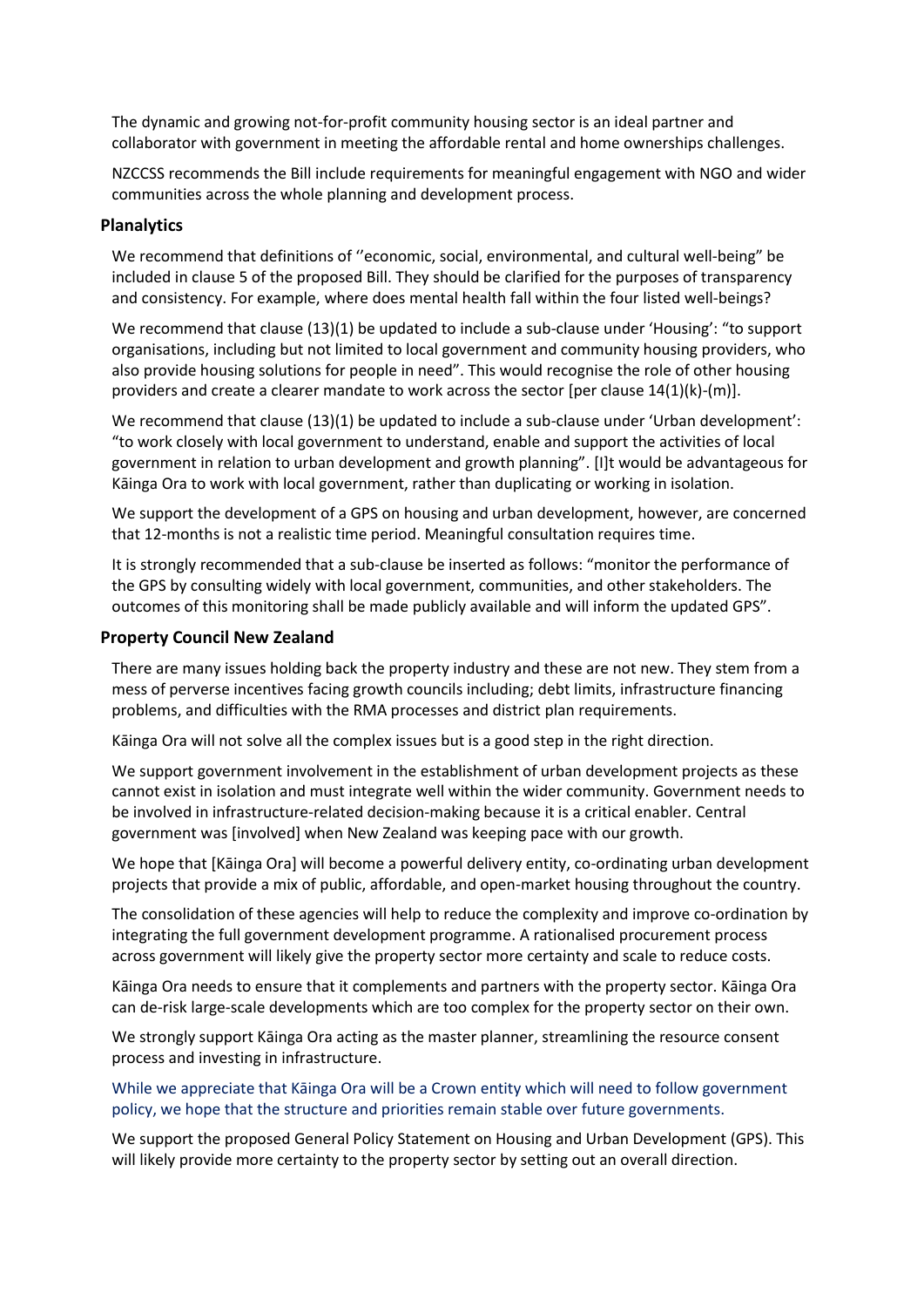#### [T]he GPS needs to take a more integrated approach to New Zealand's infrastructure planning.

Government needs to speak with one voice, and ensure the policy set by the Ministry HUD and other government departments complements the outcomes sought by Kāinga Ora.

#### **Auckland Anglican Diocesan Social Justice Group (SJG)**

The Auckland Anglican Diocesan Social Justice Group (SJG) continues to be greatly concerned about the increasing need for affordable, warm, dry, safe rental housing for homeless and low-income people.

[A] vibrant civil society at the local level is critical to healthy communities and the well-being of society as a whole.

We believe it will be critically important interventionist central government programmes hold respectful relationships with hapu and iwi, Local Bodies and local communities. We hope the [UDA's] sweeping powers will be used accountably, sparingly and for the shortest time possible.

We invite the Select Committee to lay the groundwork for two priorities:

- honouring the status and wisdom of Māori; and
- upholding the poor and marginalised.

We encourage the government, Local Bodies, the private sector and developers to have significant partnerships with hapu and iwi and to respect their rangatiratanga in areas important to them.

We invite Kāinga Ora Homes and Communities to balance national and regional interests with a commitment to equity by:

- supporting a very urgent central government-initiated programme of upgrading and constructing state/public housing;
- supporting emergency, transitional and Housing First initiatives;
- supporting initiatives to meet the needs of the working poor;
- raising the percentage of state and affordable houses in 'mixed' areas above two thirds;
- supporting Community Housing Providers affordable housing initiatives such as KiwiBuy but without the sale of Crown/state/public land to the private sector or developers;
- supporting other emerging models such as shared equity in which land is leased in perpetuity and plays a pivotal role in community stability, and similar community-based co-operatives.

Concerning the Urban Development section - (f) (i) we re-iterate… priority needs to be for those who are in most need of affordable, warm, dry, safe rental housing including small and large families, people living with disabilities or mental illness, single people and the elderly.

#### **Susan Short**

I support the intention of the proposed new Crown agency, Kāinga Ora Homes and Communities, to deliver cost-effective, well-built, liveable housing near jobs, services and amenities.

What I do object to is the inclusion of the race-based initiatives in the bill. A fair Crown entity would not embed racial privilege but would treat all New Zealanders as equals, regardless of race, gender, religion, or any other defining feature.

This new Authority will have considerable powers to implement much of the Government's housing and urban development agenda. By partnering and having early and meaningful engagement with Maori, as the bill states, this specific group of citizens will play a disproportionately influential role.

#### **The Royal Australasian College of Physicians**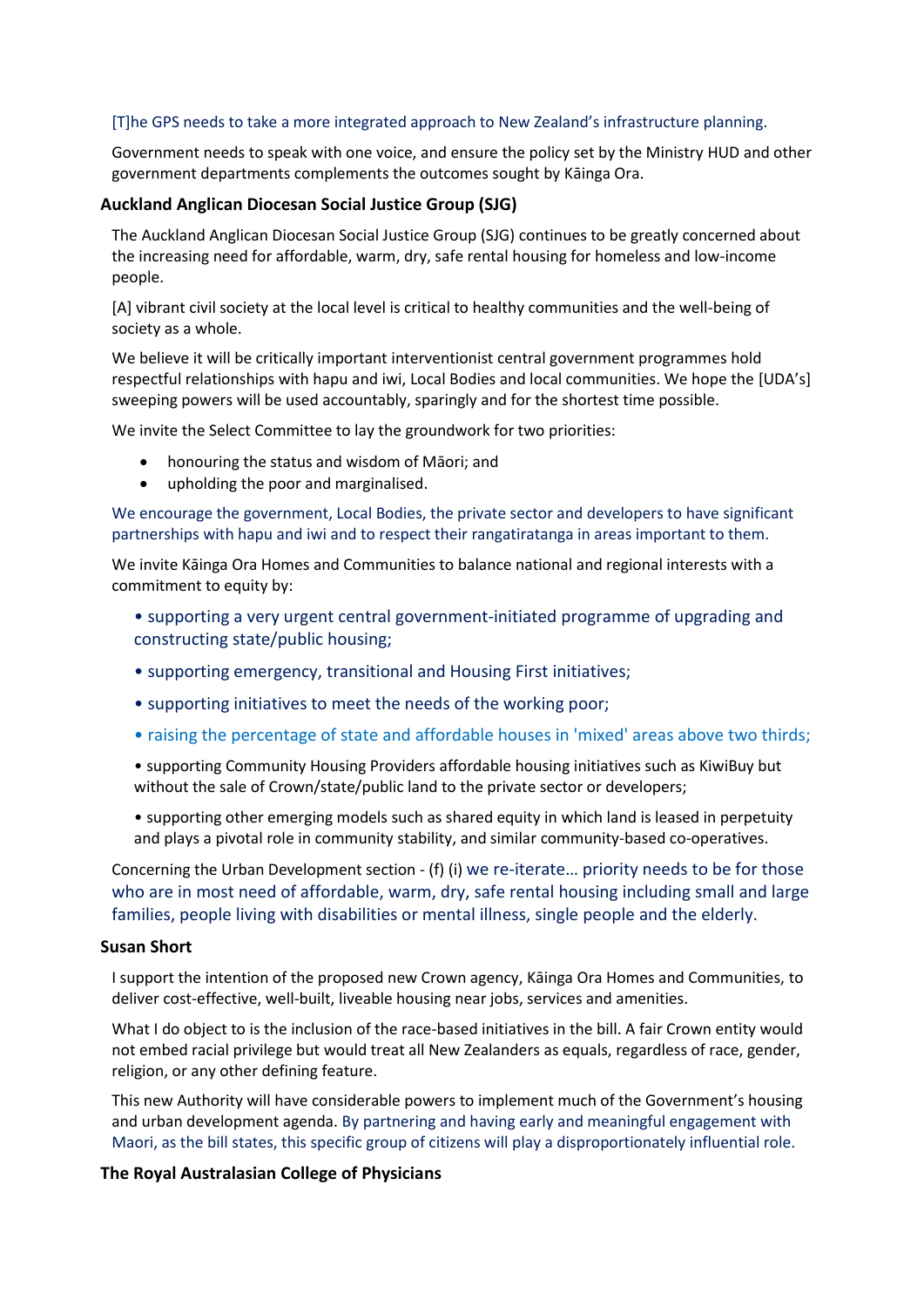Housing is a social determinant of health – when housing is of poor-quality health and wellbeing are impacted.

The Bill signals positive changes to ensuring health and wellbeing are functions of the State public housing provider. "Warm, dry and healthy" public housing and an emphasis on tenants leading "lives with dignity" are applauded.

The commitment to the needs and rights of Māori for housing is positive.

This Bill and other legislation focused on wellbeing would be strengthened by a consistent definition of wellbeing across government activity.

In 2017, the RACP launched its #MakeItTheNorm campaign, calling for Healthy Housing, Good Work and Whānau Wellbeing to be the norm for all people, whānau and communities in Aotearoa New Zealand. Our campaign title drew on Prime Minister Norman Kirk's famous words – "All people want is somewhere to live, someone to love, somewhere to work and something to hope for".

The RACP sees housing, good work and whānau health and wellbeing as key determinants in achieving health equity. Ensuring our homes are warm, dry and safe for children and all whānau members is a core component, as healthy housing encompasses both the physical and social environment of a home. Homes must be insulated, able to be ventilated and control for moisture and dampness.

Kāinga Ora's focus will not only have healthy, affordable housing as a central tenet, but also contributing to the development of sustainable, thriving communities that promote wellbeing.

[B]uilding holistic understandings of the critical importance of the integration of housing and urban development is essential. The desired integration – resulting in homes and communities which are health-promoting, safe, accessible and connected – must be understood and supported across government departments, between central and local government, and by society.

#### Public housing should be health-promoting, not health-impacting.

The RACP calls for communities and urban environments to be health-promoting: offering children, parents, young people and older people the opportunity to navigate their neighbourhoods through active transport and enable effective and accessible public transport links.

A health-promoting community enables citizens to live healthy lives and maintain healthy lifestyles.

Healthy communities meet the basic needs of citizens, are committed to the quality and sustainability of the environment, have adequate levels of economic and social development, health and social equity, and facilitate relationships that are supportive and respectful.

The focus on effective partnership and collaboration with Māori [is] a welcome priority in Kāinga Ora. The College supports a needs and rights-based approach to achieve Māori health equity, as evidenced in the persistent disparities in health outcomes experienced by tangata whenua, and the guarantee of the right to health for Māori under Te Tiriti o Waitangi and the United Nations Declaration on the Rights of Indigenous Peoples.

The Bill is evidence of the work signalled by the previous Minister to enshrine the Crown's social objectives in legislation. There is alignment between the functions of Kāinga Ora as outlined in the Bill and the social objectives of Housing New Zealand as identified by the Minister.

Wellbeing is a difficult concept to define, and difficult to measure progress against. We find there is little consensus on what the government means by wellbeing.

#### **The Salvation Army New Zealand Fiji Tonga and Samoa Territory**

The Salvation Army overall is supportive of this new approach to housing and urban development issues detailed in this Bill.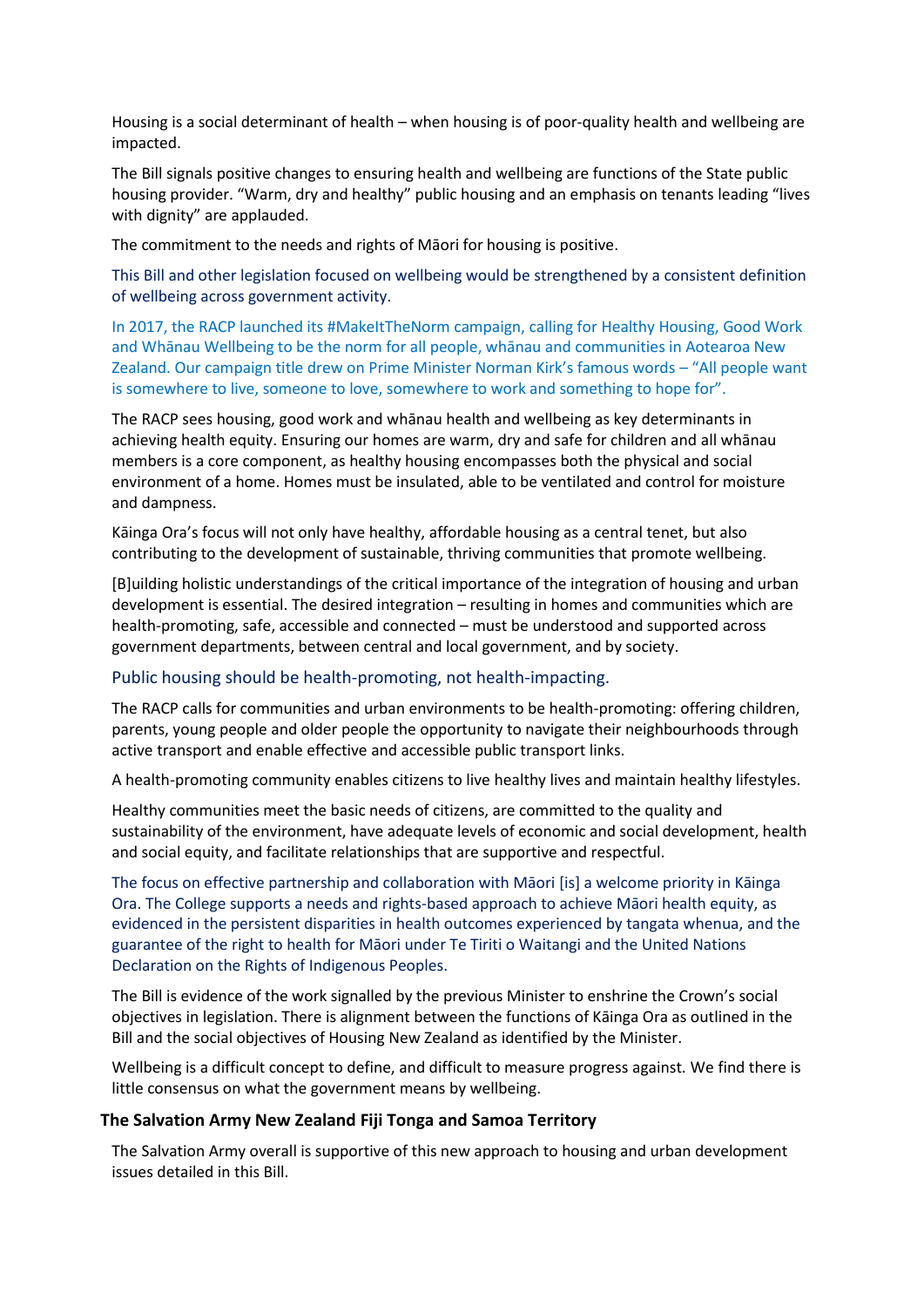There are specific aspects we seek further clarification in, or areas that we are somewhat concerned about. This includes Kāinga Ora Homes and Communities' (KOHC) function as coordinating urban development projects which we submit needs further refining and safeguarding to ensure specific communities are not damaged by these kinds of projects.

We also want to stress the importance of having capable and connected people on the Board.

The move to centralise key housing policies and programmes under KOHC is a positive move. The Salvation Army has been critical of the lack of coordination and disjointed nature of housing policy development and housing provision from the Government.

We are supportive of the general provisions of the Bill, including the two key stated purposes of this new Crown entity, the requirement to recognise Maori interests, and establishment of the Government Policy Statement (GPS).

[O]ne of the key areas of this Bill is the need to have strong and effective governance. The Salvation Army consequently submits that the performance of this entity is unlikely to be effective if this new Board does not have specific governance and housing-related skills.

# The Board, in our view, requires real innovators, disruptors and broad thinkers that are connected to the community, particularly those living in social housing. They should not be political appointments.

[I]t is critical to keep communities at the core of these redevelopment projects. We have had recent lessons where this kind of redevelopment has … created real distress for the local communities.

We do not want to see gentrification and the damaging of communities through these ... projects.

HNZC and HLC are not community experts. HLC are developers, not a community engagement agency. [G]reater connection will be required between KOHC and the affected communities to guarantee these projects do not damage these long standing and proud communities.

[E]nsuring existing communities are not adversely affected and [introducing] community mixing [could be pursued through];

- Innovative community engagement approaches such as the Mangere Guardians Proposal;
- Creative use of policy settings such as first right to buy policies for true locals in these areas for Kiwi Build and private build houses in their area; and
- Connecting schemes like Kiwi Buy (promoted by The Salvation Army and other community housing providers) and other shared equity schemes.

[W]e submit that this entity has some clear lines of accountability all the way up to the Ministers in charge so that local communities are not confused or intimidated by this new large entity and complex Ministerial arrangements.

[W]e advocate that [co-investment with others interested in urban development] is done in ethical ways that is as least harmful to those local communities.

At the same time, we submit that co-investment with the community housing providers already operating services, products and programmes in these local communities is crucial to securing systemic change around our housing problems.

We submit that as per section 24 (a) and (b), any overall direction setting for redevelopment priorities or projects should be done in collaboration with key community housing providers that are working at the coalface with local communities.

The redevelopment agenda of KOHC must be ordered, ethical and have communities and families at the core of their thinking and plans. We submit groups like The Salvation Army;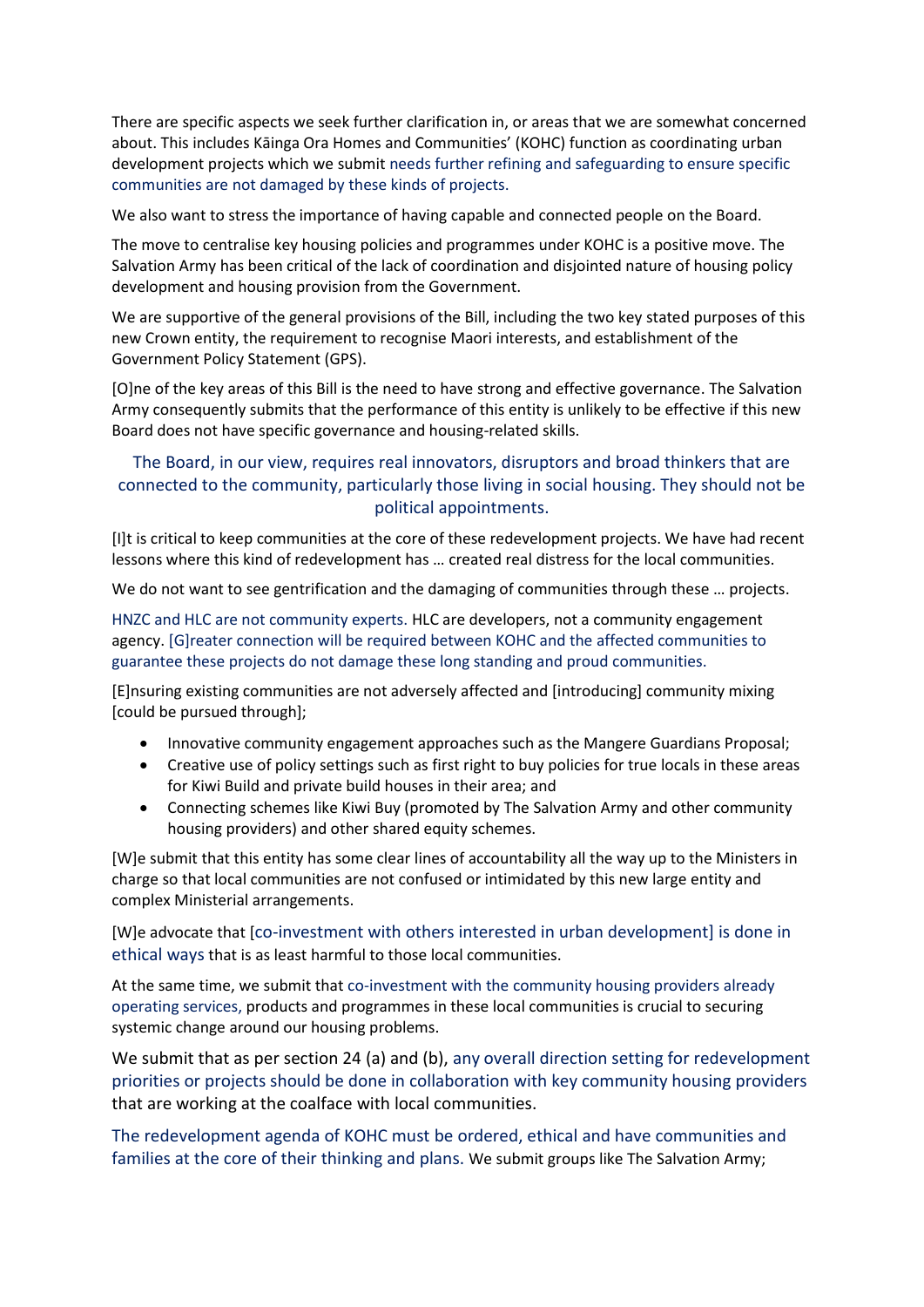Habitat for Humanity, Community Housing Aotearoa, the Housing Foundation and others should help shape this agenda and the main community priorities.

#### **Course Rausch, Victoria**

The submitter supports the intent of Kainga Ora – Homes and Communities Bill aimed to facilitate residential and community development [and] agrees with the philosophy of the Bill to provide a long term and positive outcome that addresses the current housing inadequacies. In conjunction with the concept of ensuring equitable provision of accommodation and housing services for those in need of assistance.

The provision of quality, warm, dry and healthy homes is an essential component… because living in quality homes has a direct correlation and impact on the physical and mental wellness of the people who reside within.

[A] factor that is missing in this definition is that homes also have to be well designed. WHO analysis of European housing and health status study (2004) confirmed an increased prevalence of mental health symptoms as a result of poor design.

These factors include missing daylight, bad views from buildings, noise disturbance and inadequate privacy perception. Well-designed homes will minimise the square area necessary for each build due to clever use of space… reduce the construction materials required, increase privacy levels and be sustainable into the future.

If we consider that a person home is their castle then when the outside world intrudes within the home through noise, scrutiny or intrusion then the protective factors of the home are reduced.

Social capital should be paramount when designing new housing developments. It is increasing the social capital within each community that will either ensure a successful thriving society….

Social capital is closely related to social connections… [which] imbue a sense of belonging and connectiveness. As people benefit from interactions and relationships, social connections to other networks offer benefits to individuals (Campbell, Wood & Kelly, 1999).

Networking can facilitate access to diverse information and knowledge. It can also expose people to the wider sense of community therefore enhancing individual feelings of belonging.

Social connections link individuals and groups together through common activities, characteristics or pursuits. These connections are about the strength that we gain from being connected to others who are similar to us. Conversely, creating diverse communities can be achieved by placing people in contact with persons disparate to themselves, and with beliefs and behaviour unlike those with which they are familiar. Consequently, this encourages collaboration across social groups that will grow into tolerance of diversity and build trust.

Being a multicultural society, the New Zealand norms and values system consists of diverse cultures. Social capital is about bridging relationships that enable people to work together across cultural differences (Frieling, 2018).

[T]he social model of disability … views the barriers that society presents as the main cause of disability, including environmental, architectural and social mechanisms. It is not sufficient for a person to have merely access to a building, dwelling or environment. They need to have complete access to their residential environment.

It is a person's involvement in Activities of Daily Living that enhance concepts of independence, autonomy, and self-actualisation. When these activities are limited is not beneficial for well-being. People require homes that are adapted to their needs and sustainable long term.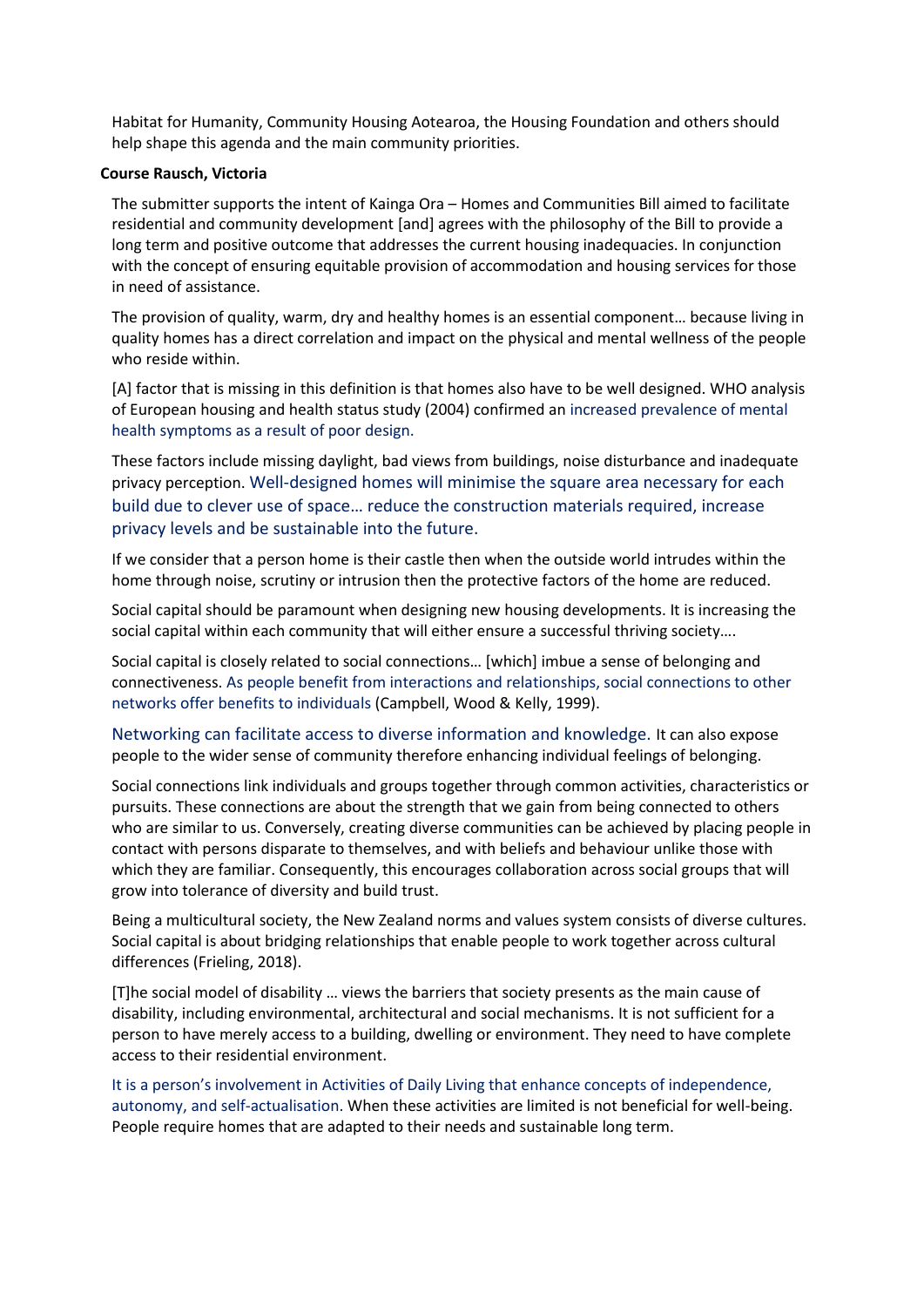WHO (2018) shows that it is cost effective to build adaptive homes from the outset rather than modifying later on. If a reduction in institutionalised care can be made then the adaptive modifications will pay for themselves.

### In order for social capital and thriving communities to be a priority then security of tenue needs to be at the forefront of decision making.

There is a need to create housing policy and housing programmes that are aimed at ensuring equitable outcomes for those with disabilities.

Worldwide the positive effect of home ownership has been shown to enhance social capital and citizenship. When people own homes they are less likely to move so they invest more into those around them by building connections with their neighbours. Mixed zoning has been shown to work well as it encourages a diversity of residents (McCulloch, 2003).

People need to know they have security of tenure for all occupancy types.

#### **If people feel secure within the community they will form friendships, make connections and community cohesion will result.**

The submitter recommends that Kainga Ora Homes and Communities Bill is utilised to provide **solutions to the current housing crisis through the provision of a formatted and organised process.**

New Zealand requires well designed, quality homes that ensure privacy and security of tenure for the occupants.

The proposed housing developments call for a mixture of tenanted and owner-occupied properties that cater for diverse needs.

Additionally, consideration needs to be given to homes which are adapted to suit people with functional limitations. The removal of environmental barriers within the home should reduce the inequality that people with disabilities struggle within their daily lives. Consequently, the capacity to participate in essential life activities will increase therefore enhancing independence, dignity and the quality of life.

Kainga Ora – Homes and Communities should be **planned** to maximise opportunities for tenants to be well connected and build strong social networks that enhance social capital and a sense of belonging. The enrichment of social capital within communities will boost the health outcomes and will promote well-being for current and future generations.

#### **Wellington Regional Healthy Housing Response Group (RHHRG)**

The RHHRG was established to support a collaborative, regional approach to healthy housing in the Wellington region: "Everyone in the Wellington Region lives in warm, dry and safe housing by 2025".

Housing is an important underlying determinant of health, with housing quality and household crowding playing a major role in health outcomes. Poor living conditions, including dampness and crowding, are significant risk factors for acute rheumatic fever. Housing is contributing to hospitalisation and re-hospitalisation rates for children, notably for respiratory infections.

Given that policy and legislation significantly affect housing quality and housing supply, a coherent approach among all the agencies involved … will have better impact and avoid duplication.

The Bill successfully looks beyond the provision of houses to the importance of community and recognises the role urban development can play in creating both homes and communities.

Reorienting the work and role of Housing New Zealand (HNZ) towards to do this will be a positive step forward for both clients and Aotearoa as a whole.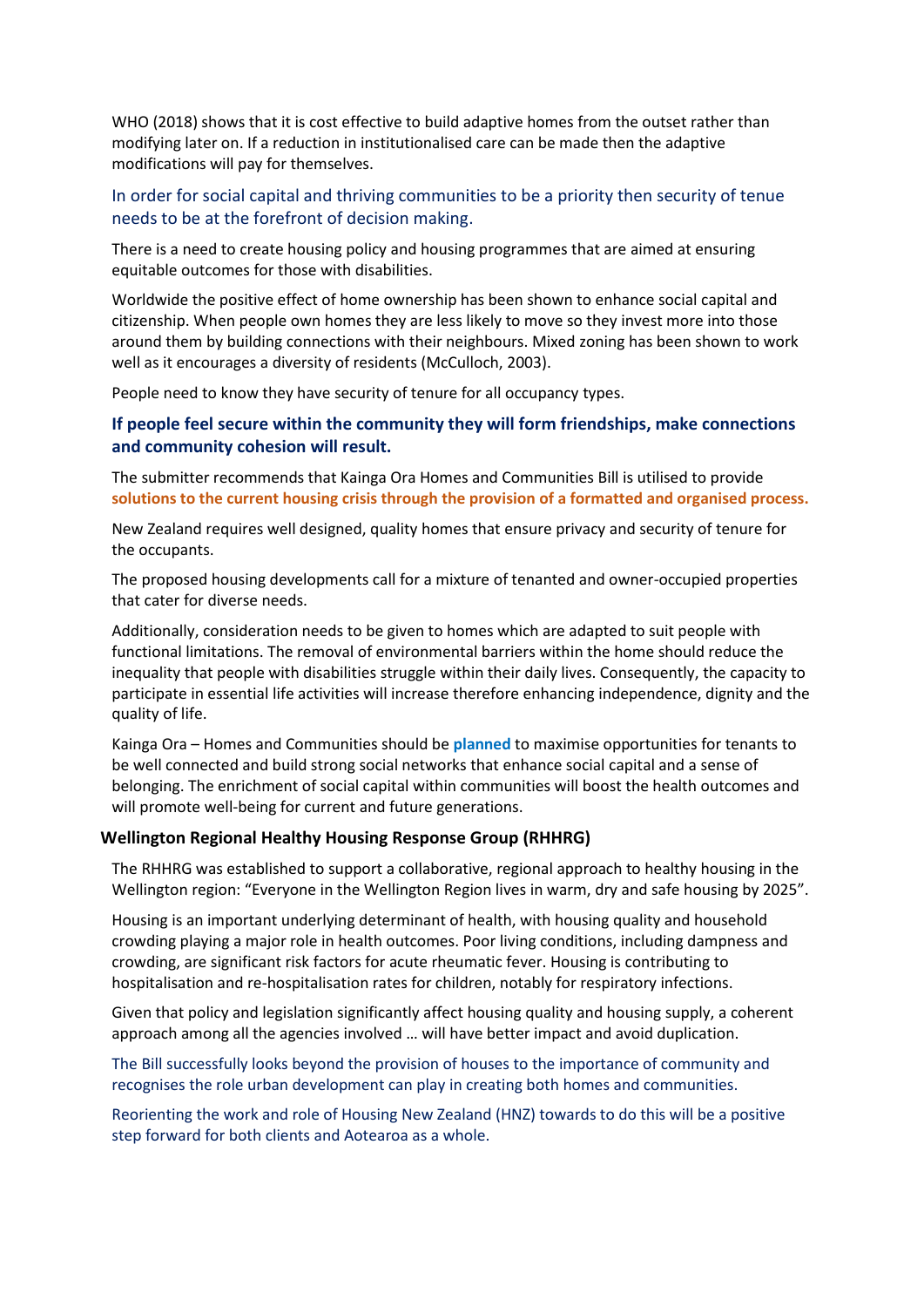[T]he current ad hoc urban development is struggling and unable to deliver the very real need of people, particularly the vulnerable, for secure tenure, allowing them to live within a supportive community and close to services.

Critical to the success of Kāinga Ora is the building of meaningful partnerships, consultation at the community level and clear and timely communication with stakeholders.

This Bill is primarily concerned with a structure of a new entity with good intentions for improved, joined-up urban development … [I]t remains to be seen how this will work in practice and will require workplace culture change of those moving from working for HNZ to working for Kāinga Ora to ensure an organisation and team who prioritise people and partnership.

RHHRG deliver the Ministry of Health's Healthy Homes Initiative programmes … the experience is that the effectiveness relies wholly on staff engagement – high turnover does not help. RHHRG recommends that Kāinga Ora have strong engagement and high-level buy-in with relevant programmes and services available.

[T]he process of disestablishing HNZ and establishing Kāinga Ora will have no direct impact on current tenants, it is likely even the change of names and appearance could cause some stress and concern among tenants. RHHRG requests that a considered effort is made to communicate in a timely manner to relevant stakeholders and particularly with tenants to explain clearly the changes that are happening.

#### **Wesley Community Action**

Recommendations:

- 1. Porirua Promise should be developed it would promise that:
	- locals stay in their community,
	- employment, education and upskilling for locals, and
	- that pathways to home ownership are built.

2. Some resources must be ringfenced in the redevelopment \$1.5 billion into community engagement

3. Set up a Crown recognised kaitiaki group of community advocates. The group would be a well-resourced cross sectional, diverse group who would walk alongside the development bodies. It would maintain an independent voice on the progress of the redevelopment, and impacts on the people and environment of Porirua.

*Collaborative learning trip to South Auckland in May 2019:* We worked in partnership with Wesley Community Action, Inspiring Communities and a cross-section of people and groups active in the Porirua community.

Key insights:

- A clear commitment to local people is a useful tool e.g. the Tāmaki Commitment
- There are opportunities for local jobs and procurement, but these require support to get off the ground
- Local, whānau centred design will give us solutions that empower local people
- The intergenerational and large families in our community need houses that will accommodate them
- Home design should include good sized communal areas, built in storage and secure front areas (to keep children safe from running on the road)
- There are different ways to design homes, having Māori and Pacifika architects involved could help to ensure the homes meet the needs of our whānau